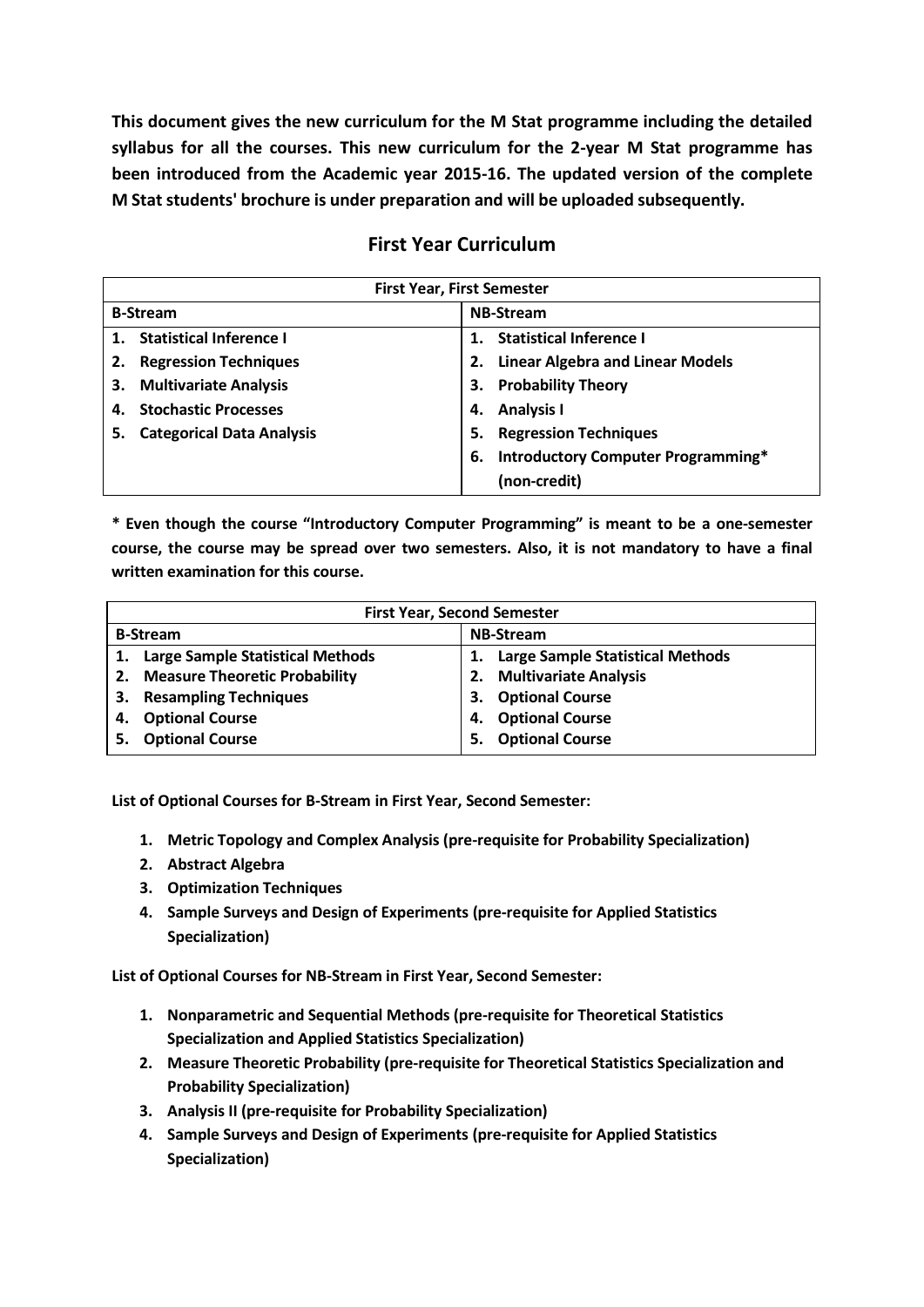- **5. Discrete Mathematics**
- **6. Categorical Data Analysis**
- **7. Optimization Techniques**
- **8. Stochastic Processes**

### **Second Year Curriculum**

**A student in the second year of M. Stat. will have to choose one from among the three specializations: (a) Probability, (b) Theoretical Statistics, (c) Applied Statistics. The Applied Statistics specialization consists of four different tracks as given below and a student opting for this specialization will also have to choose the track that he/she wants to pursue.**

**The specializations and tracks, if relevant, to be offered at different centres in a particular academic year are to be announced by the Dean of Studies at least four months prior to the beginning of the Academic year. Each student is required to give his/her option of the specialization that he/she wishes to take at least two months prior to the beginning of the academic year. Students opting for the Applied Statistics specialization should, at the same time, also mention the track that he/she wishes to pursue.**

A student is required to take five courses in each semester of the final year. In addition to the **compulsory courses for the various specializations as listed in the detailed syllabus, a student has the option of choosing the remaining courses that he/she wants to take. These optional courses may be chosen from the entire list of courses offered in the second year subject to the conditions specified in the detailed syllabus. However, each student is required to inform the Dean of Studies/Associate Dean about his/her choice of optional courses for a semester at least two weeks before the beginning of that semester.**

#### **First Semester Second Semester 1. Statistical Computing I 2. Time Series Analysis 3. Martingale Theory 4. Functional Analysis 5. Optional Course 1. Weak Convergence and Empirical Processes 2. Brownian Motion and Diffusions 3. Optional Course 4. Optional Course 5. Optional Course**

### **Probability Specialization**

### **Theoretical Statistics Specialization**

| <b>First Semester</b> |                             | <b>Second Semester</b> |                                                 |  |
|-----------------------|-----------------------------|------------------------|-------------------------------------------------|--|
|                       | 1. Statistical Computing I  |                        | <b>Weak Convergence and Empirical Processes</b> |  |
|                       | 2. Time Series Analysis     |                        | 2. Statistical Inference III                    |  |
|                       | 3. Martingale Theory        |                        | 3. Optional Course                              |  |
|                       | 4. Statistical Inference II |                        | 4. Optional Course                              |  |
|                       | 5. Optional Course          | 5.                     | <b>Optional Course</b>                          |  |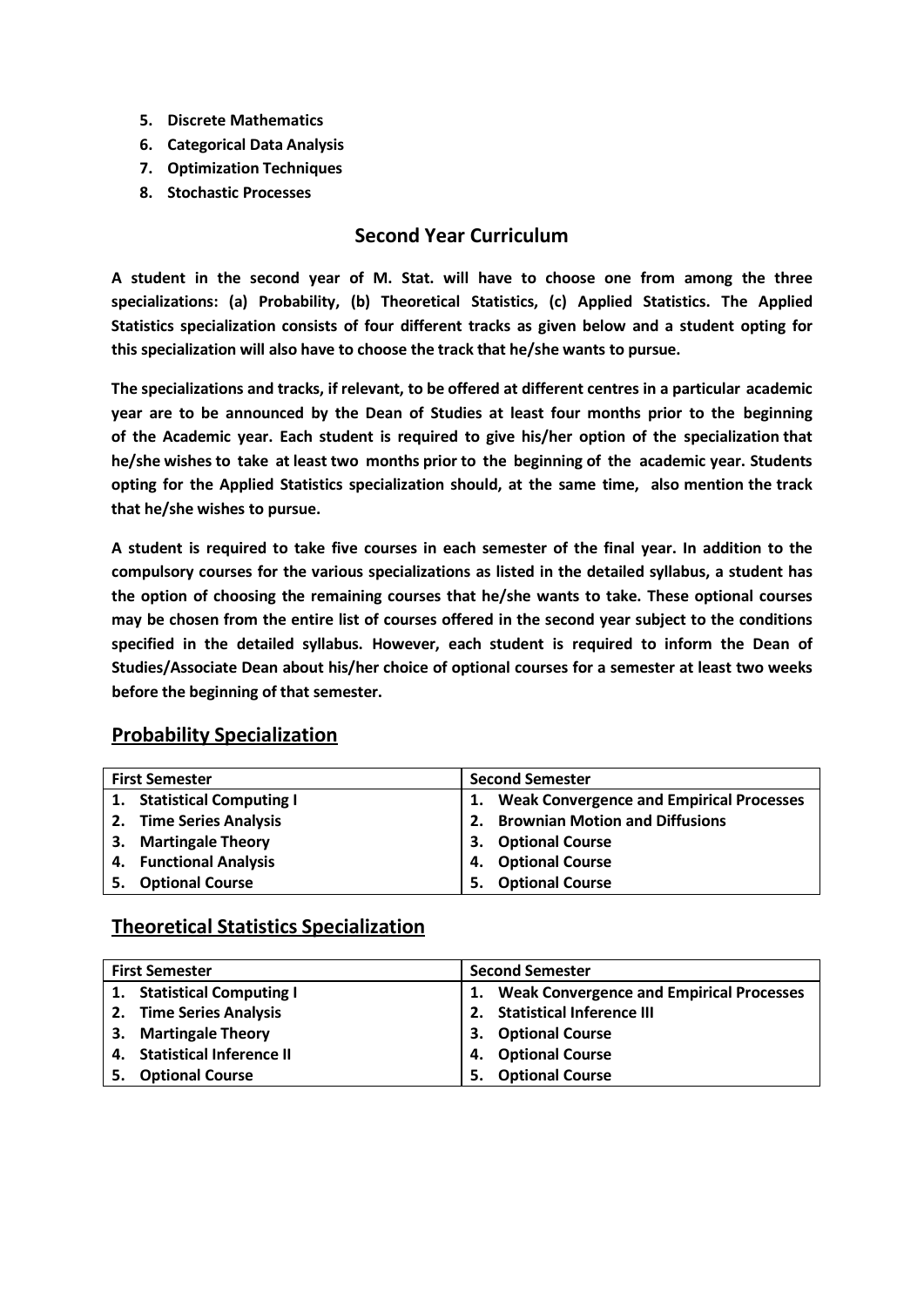### **Applied Statistics Specialization**

**A student in the Applied Statistics Specialization is required to choose one from the following four tracks:**

- **a) Actuarial Statistics**
- **b) Biostatistics**
- **c) Computational Statistics**
- **d) Finance**

### **Biostatistics Track**

| <b>First Semester</b> |                             | <b>Second Semester</b> |                        |  |
|-----------------------|-----------------------------|------------------------|------------------------|--|
|                       | 1. Statistical Computing I  | 1.                     | <b>Clinical Trials</b> |  |
|                       | 2. Time Series Analysis     |                        | 2. Survival Analysis   |  |
|                       | 3. Statistical Inference II |                        | 3. Project             |  |
|                       | 4. Statistical Genomics     |                        | 4. Optional Course     |  |
|                       | 5. Optional Course          | 5.                     | <b>Optional Course</b> |  |

### **Computational Statistics Track**

| <b>First Semester</b> |                             | <b>Second Semester</b> |                                      |  |
|-----------------------|-----------------------------|------------------------|--------------------------------------|--|
|                       | 1. Statistical Computing I  | 1.                     | <b>Statistical Computing II</b>      |  |
|                       | 2. Time Series Analysis     |                        | 2. Inference for High Dimension Data |  |
|                       | 3. Statistical Inference II |                        | 3. Project                           |  |
|                       | 4. Pattern Recognition      |                        | 4. Optional Course                   |  |
|                       | 5. Optional Course          | 5.                     | <b>Optional Course</b>               |  |

### **Finance Track**

| <b>Second Semester</b><br><b>First Semester</b> |                                            |                      |                              |
|-------------------------------------------------|--------------------------------------------|----------------------|------------------------------|
|                                                 | 1. Statistical Computing I                 | 1.                   | <b>Computational Finance</b> |
|                                                 | 2. Time Series Analysis                    |                      | 2. Financial Econometrics    |
|                                                 | 3. Statistical Inference II                | <b>Project</b><br>3. |                              |
|                                                 | 4. Quantitative Finance                    | 4.                   | <b>Optional Course</b>       |
|                                                 | 5. Introductory Economics*/Optional Course | 5.                   | <b>Optional Course</b>       |

\*Introductory Economics is compulsory for students without having taken a course on Economics at the undergraduate level. For such students, all five courses in the first semester are compulsory.

### **Actuarial Statistics Track**

| <b>First Semester</b>       | <b>Second Semester</b>       |  |  |  |
|-----------------------------|------------------------------|--|--|--|
| 1. Statistical Computing I  | <b>Actuarial Models</b>      |  |  |  |
| 2. Time Series Analysis     | 2. Survival Analysis         |  |  |  |
| 3. Statistical Inference II | 3. Project                   |  |  |  |
| 4. Actuarial Methods        | 4. Optional Course           |  |  |  |
| 5. Life Contingencies       | <b>Optional Course</b><br>5. |  |  |  |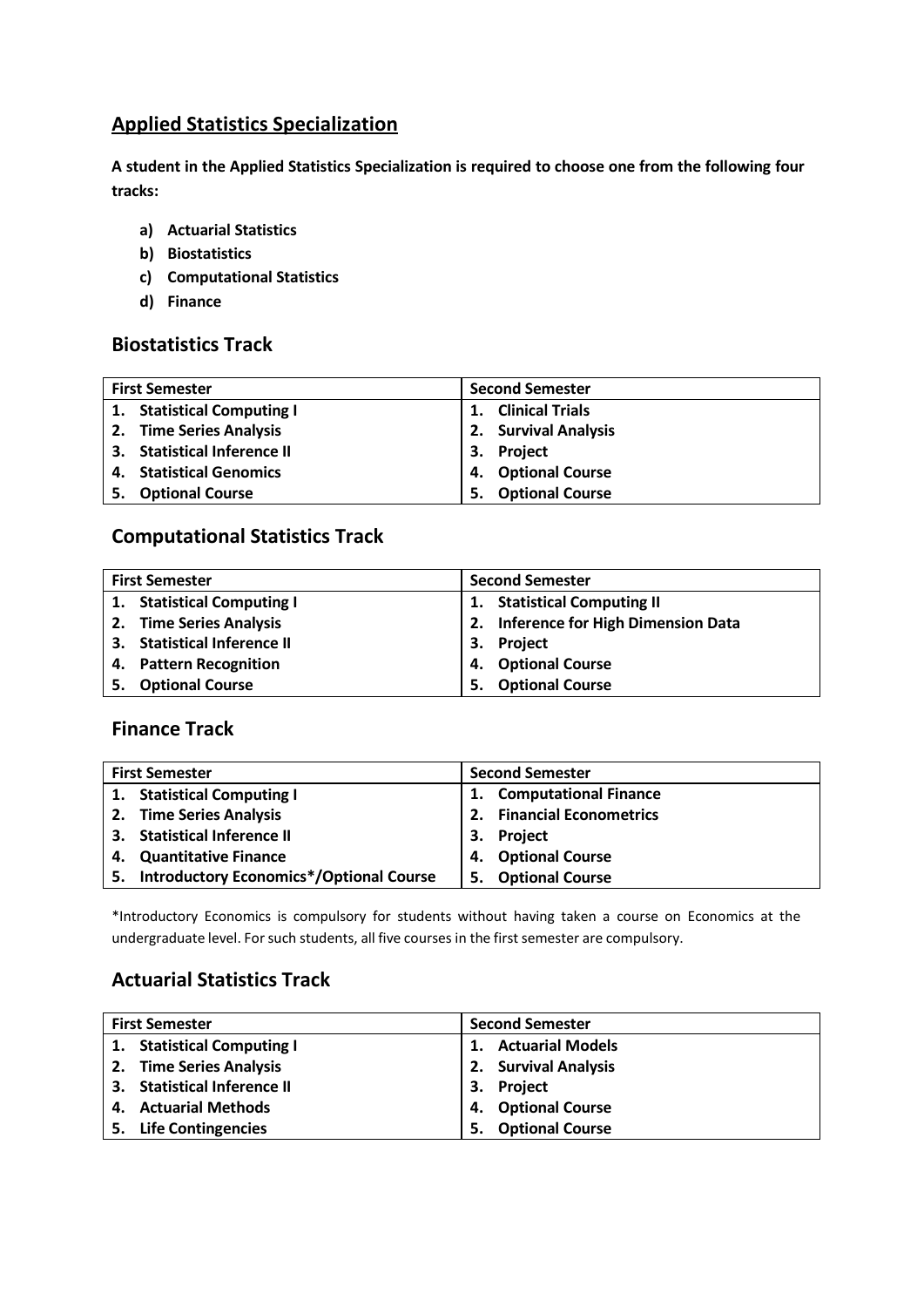### **List of Optional courses for M. Stat. Second year**

- **1. Any compulsory course listed above (except Introductory Economics)**
- **2. Dissertation**
- **3. Advanced Design of Experiments**
- **4. Advanced Functional Analysis**
- **5. Advanced Multivariate Analysis**
- **6. Advanced Nonparametric Inference**
- **7. Advanced Sample Surveys**
- **8. Analysis of Directional Data**
- **9. Asymptotic Theory of Inference**
- **10. Bayesian Computation**
- **11. Branching Processes**
- **12. Commutative Algebra**
- **13. Descriptive Set Theory**
- **14. Ergodic Theory**
- **15. Fourier Analysis**
- **16. General Topology**
- **17. Life Testing and Reliability**
- **18. Markov Processes and Martingale Problems**
- **19. Mathematical Biology**
- **20. Ordinary and Partial Differential Equations**
- **21. Percolation Theory**
- **22. Random walks and Electrical Networks**
- **23. Representation Theory of Finite Groups**
- **24. Resampling Techniques\***
- **25. Risk Management**
- **26. Robust Statistics**
- **27. Signal and Image Processing**
- **28. Statistical Methods in Demography**
- **29. Statistical Methods in Epidemiology and Ecology**
- **30. Stochastic Calculus for Finance\*\***
- **31. Theory of Extremes and Point Processes**
- **32. Theory of Games and Statistical Decisions**
- **33. Theory of Large Deviations**
- **34. Theory of Random Graphs**
- **35. Special Topics in Economics**
- **36. Special Topics in Finance**
- **37. Special Topics in Probability**
- **38. Special Topics in Statistics**

**\*Open only for those students who have not taken the course in M. Stat 1st Year**

**\*\* Open only to those students who have not taken Martingale Theory**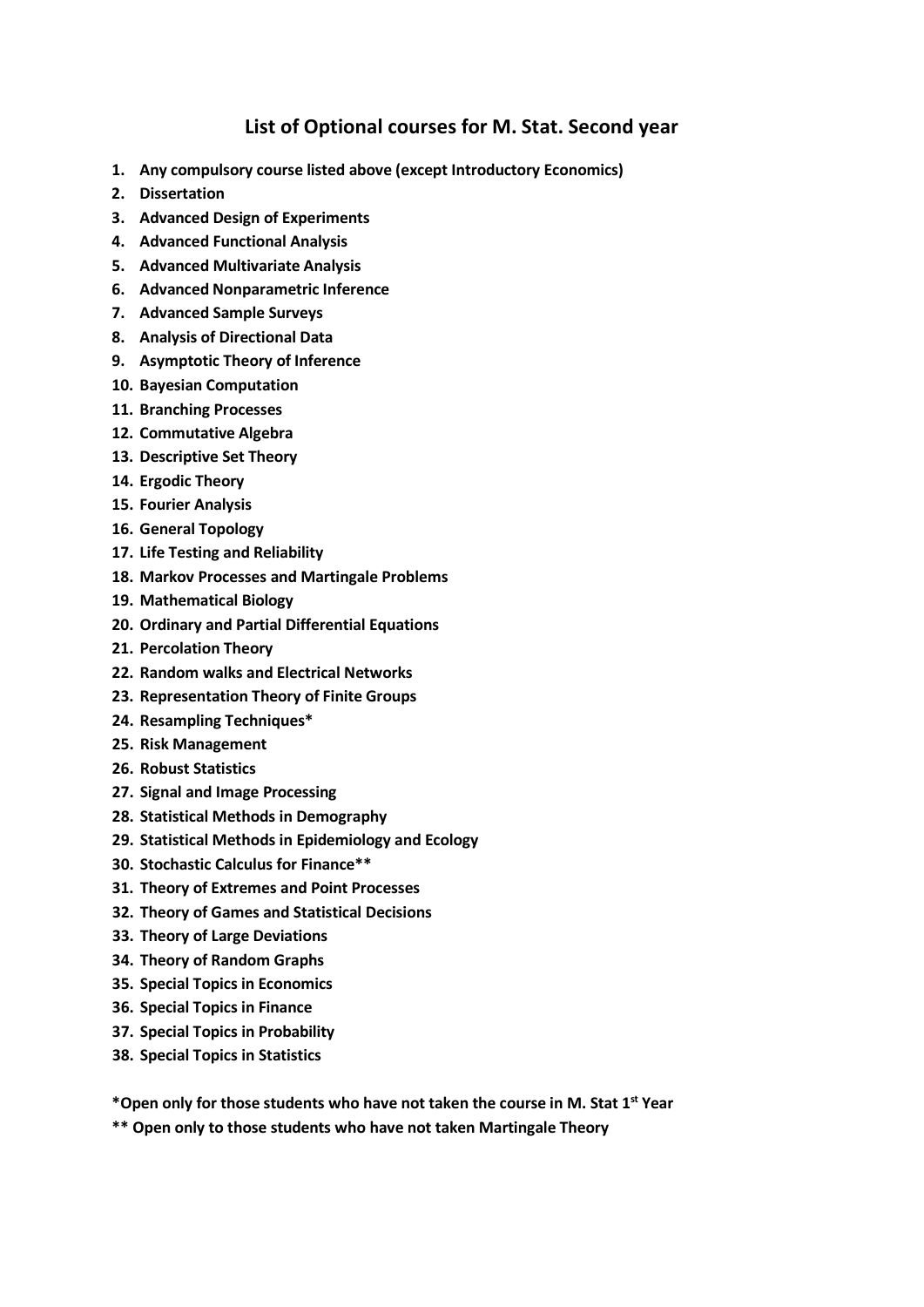## **Detailed Syllabus**

## **M. Stat. First Year (NB Stream)**

### **Compulsory Courses**

### • **Statistical Inference I**

Review of methods of estimation including method of moments, maximum likelihood and confidence intervals. Sufficiency, factorization theorem, minimal sufficiency, exponential family and completeness. Ancillary statistics and Basu's theorem. Rao-Blackwell theorem. Unbiased estimates and UMVUE. Fisher Information and Cramer-Rao inequality.

Tests of hypotheses. MP tests, N-P lemma. UMP tests and MLR family. Examples and Illustrations using exponential family models. UMPU tests. Likelihood ratio tests.

Elements of Bayesian inference including Bayes estimates, credible intervals and tests. Conjugate and Non-informative priors.

Game theoretic formulation of a statistical decision problem with illustration. Bayes, minimax and admissible rules. Complete and minimal complete class.

(If time permits) The following topics may be covered: Similarity, Neyman structure, illustrations.

### **Reference Texts:**

- 1. G. Casella and R. L. Berger, Statistical Inference, Second Edition, Duxbury, 2002
- 2. P. J. Bickel and K. A. Doksum, Mathematical Statistics, Second Edition, Volume I, Prentice-Hall, 2001
- 3. E. L. Lehmann and G. Casella, Theory of Point Estimation, Second Edition, Springer, 1998
- 4. E. L. Lehmann and J. P. Romano, Testing Statistical Hypothesis, Third Edition, Springer, 2008
- 5. T. S. Ferguson, Statistical Decision Theory, Academic Press, 1967
- 6. J. O. Berger, Statistical Decision Theory, Springer, 1985
- 7. L. Wasserman, All of Statistics (Part II only), Springer, 2004

#### • **Linear Algebra and Linear Models**

#### **Linear Algebra:**

Review of Vector Space: Subspaces, linear dependence and independence, basis, dimension, sum and intersection of subspaces, inner product and norm, geometric interpretation, Gram-Schmidt orthogonalization, orthogonal projection, projection on a subspace

Review of Matrices: Rank, trace, elementary operations, canonical reductions, Kronecker product, orthogonal matrices, symmetric matrices, inverse, sweep-out method, operations with partitioned matrices, determinants

Linear equations, homogeneous and inhomogeneous systems, solution space, consistency and general solution, characteristic roots and vectors, Cayley-Hamilton theorem, canonical reduction of symmetric matrices, spectral decomposition, singular values and singular value decomposition.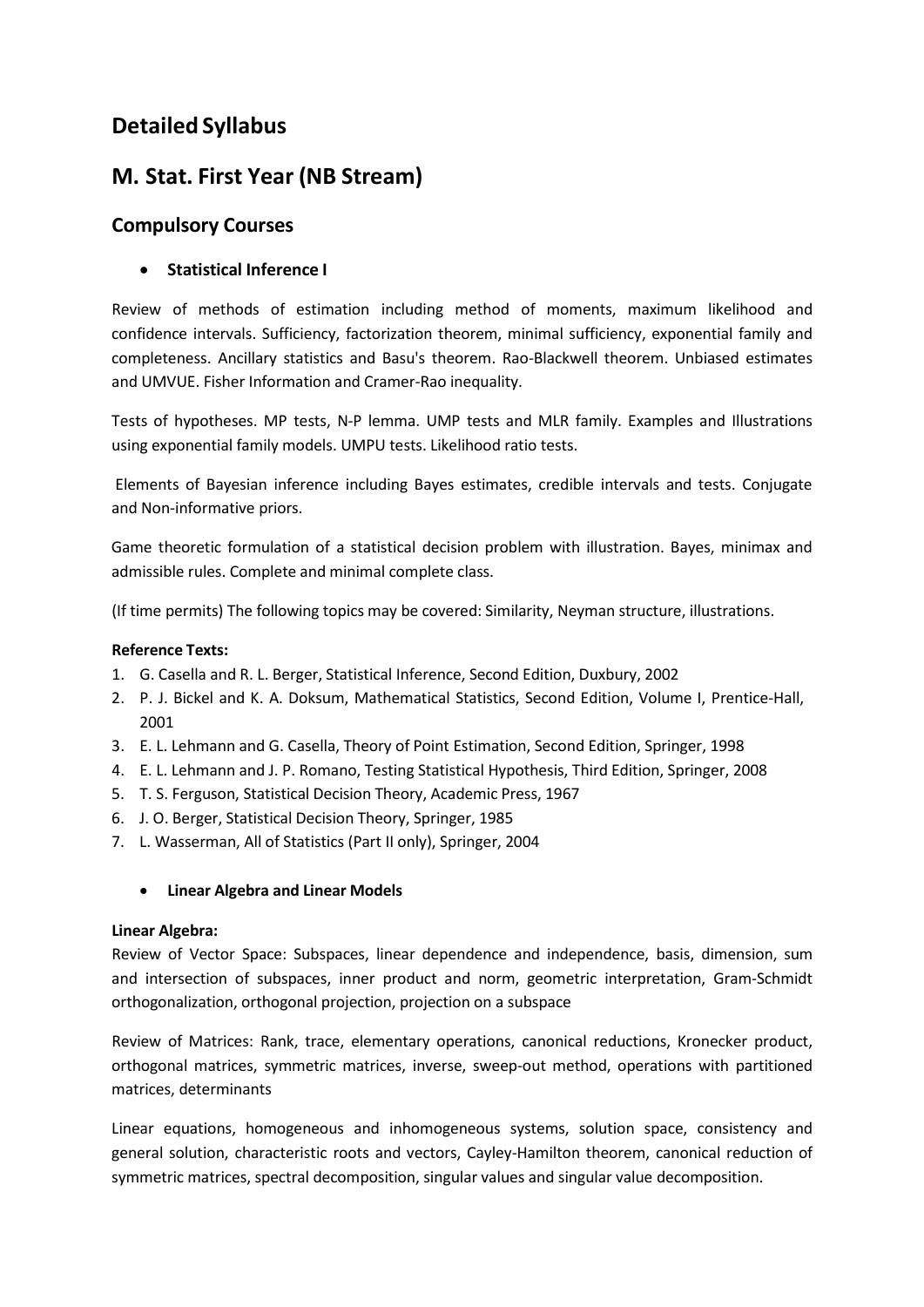Quadratic forms, definiteness, classification and transformations

#### **Reference Texts:**

- 1. C. R. Rao, Linear Statistical Inference and its Applications.
- 2. A. R. Rao and P. Bhimsankaram, Linear Algebra
- 3. R. B. Bapat, Linear Algebra and Linear Models, Elements of Sample Surveys and Design of Experiments

#### **Linear Models:**

Linear statistical models, illustrations, Gauss-Markov model, normal equations and least square estimators, estimable linear functions, Best Linear Unbiased Estimators (BLUEs), g-inverse and solution of normal equations, projection operators as idempotent matrices: properties. Error space and estimation space. Variances and co-variances of BLUEs, estimation of error variance

Fundamental theorems of least squares and applications to the tests of linear hypotheses, Fisher-Cochran theorem, distribution of quadratic forms. One-way and two-way classification models, ANOVA and ANCOVA. Nested models, Multiple comparisons

Introduction to random effects models

Practicals using statistical packages (such as R)

#### **Reference Texts:**

- 1. C. R. Rao, Linear Statistical Inference and Its Applications.
- 2. A. M. Kshirsagar, A Course in Linear Models.
- 3. D. D. Joshi: Linear Estimation and Design of Experiments.
- 4. S. R. Searle: Linear Models
- 5. F. A. Graybill: An introduction to Linear Models, Vol. I
- 6. D. Sengupta and S. R. Jammalamadaka: Linear Models, An Integrated Approach.

#### • **Probability Theory**

Probability distribution functions on real line, extension to a probability measure on a class of subsets of real line, examples followed by the statement on a unique extension. Probability spaces, real random variables, distributions, continuous and discrete random variables. General definition of expected value of a random variable through discrete approximation (outline of the idea without complete proofs).

Multivariate distributions and properties. Independence. Multivariate densities and multivariate singular distributions. Conditional distributions. Distributions of functions of random vectors and Jacobian formula. Examples of multivariate densities. Multivariate Normal distribution and properties.

Properties of expectation, linearity, order-preserving property, Holder, Minkowski, Jensen's inequalities, Statements of MCT, Fatou's Lemma and DCT. Expectation of product for independent random variables. Formula for expectation in the discrete and continuous cases (outline only).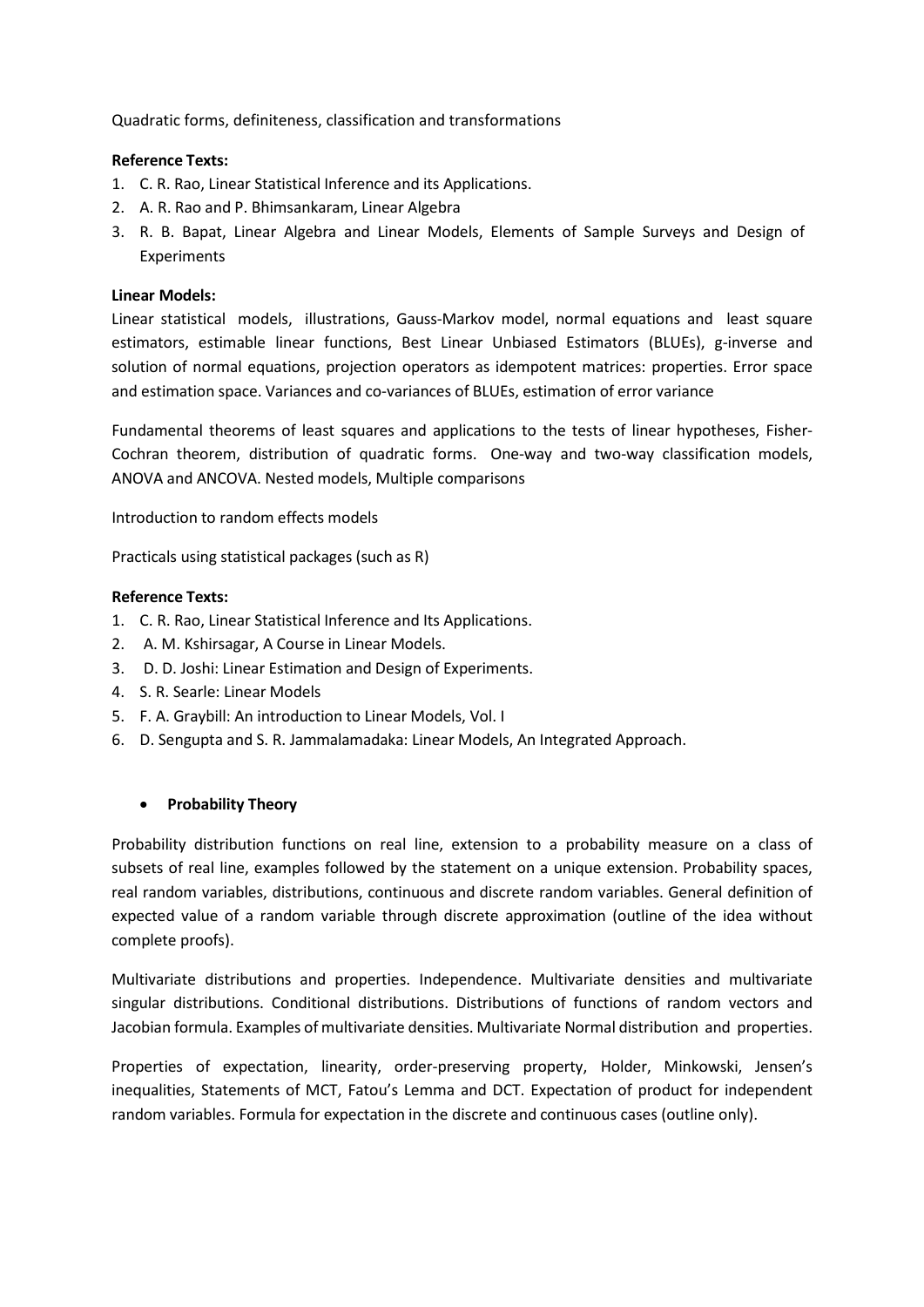Different modes of convergence and their relations, First and Second Borel-Cantelli Lemmas, Chebyshev inequality, Weak Law of large numbers, Strong Law of large numbers (statement only)

Characteristic function and its properties. Statements of uniqueness and inversion formula for integrable characteristic functions. Examples (normal, uniform, exponential, double exponential, Cauchy), Levy continuity theorem (statement only), CLT in i.i.d. finite variance case (only sketch of proof).

Discrete Markov chains with countable state space, Examples including 2-state chain, random walk, birth and death chain, renewal chain, Ehrenfest chain, card shuffling, etc.

Classification of states, recurrence and transience; absorbing states, irreducibility, decomposition of state space into irreducible classes, Examples.

Stationary distributions, Ergodic theorem for irreducible recurrent chain (proof only for finite state space), positive and null recurrence. Periodicity, cyclic decomposition of a periodic chain, limit theorem for aperiodic irreducible recurrent chains.

Poisson process (If time permits): basic properties, conditional distributions of arrival times as order statistics, some applications.

#### **Reference Texts**:

- 1. W. Feller: *Introduction to the Theory of Probability and its Applications, (Vols. 1 & 2).*
- 2. K. L. Chung: *Elementary Probability Theory*.
- 3. S. M. Ross: *A First Course in Probability*.
- 4. R. Ash: *Basic Probability Theory*.
- 5. P. G. Hoel, S. C. Port and C. J. Stone: *Introduction to Probability Theory*.
- 6. J. Pitman: *Probability.*
- 7. P. G. Hoel, S. C. Port and C. J. Stone: *Introduction to Stochastic Processes*.

#### • **Analysis I**

Axioms of real number system as complete Archimedean ordered field. Geometric representation of real numbers. Modulus function and Cauchy-Schwarz inequality, Usual distance on R<sup>n</sup>, complex numbers as points on R<sup>2</sup>, Unification as metric spaces, Rational and irrational numbers, examples (with proof) of some irrational numbers, denseness of rational numbers. Cardinality. Uncountability of the set of reals.

Sequences of real numbers, their lim sup, lim inf and convergence, Convergence of sequences in  $R<sup>n</sup>$ , Cauchy sequences and completeness of  $R<sup>n</sup>$ . Some important examples of convergent sequences of real numbers.

Open and closed sets in R, dense sets in R, Cantor Intersection theorem, Bolzano-Weierstrass theorem and Heine-Borel theorem for R.

Series of real numbers, convergent, absolutely convergent and conditionally convergent sequence of real numbers, Tests of convergence, rearrangement of series.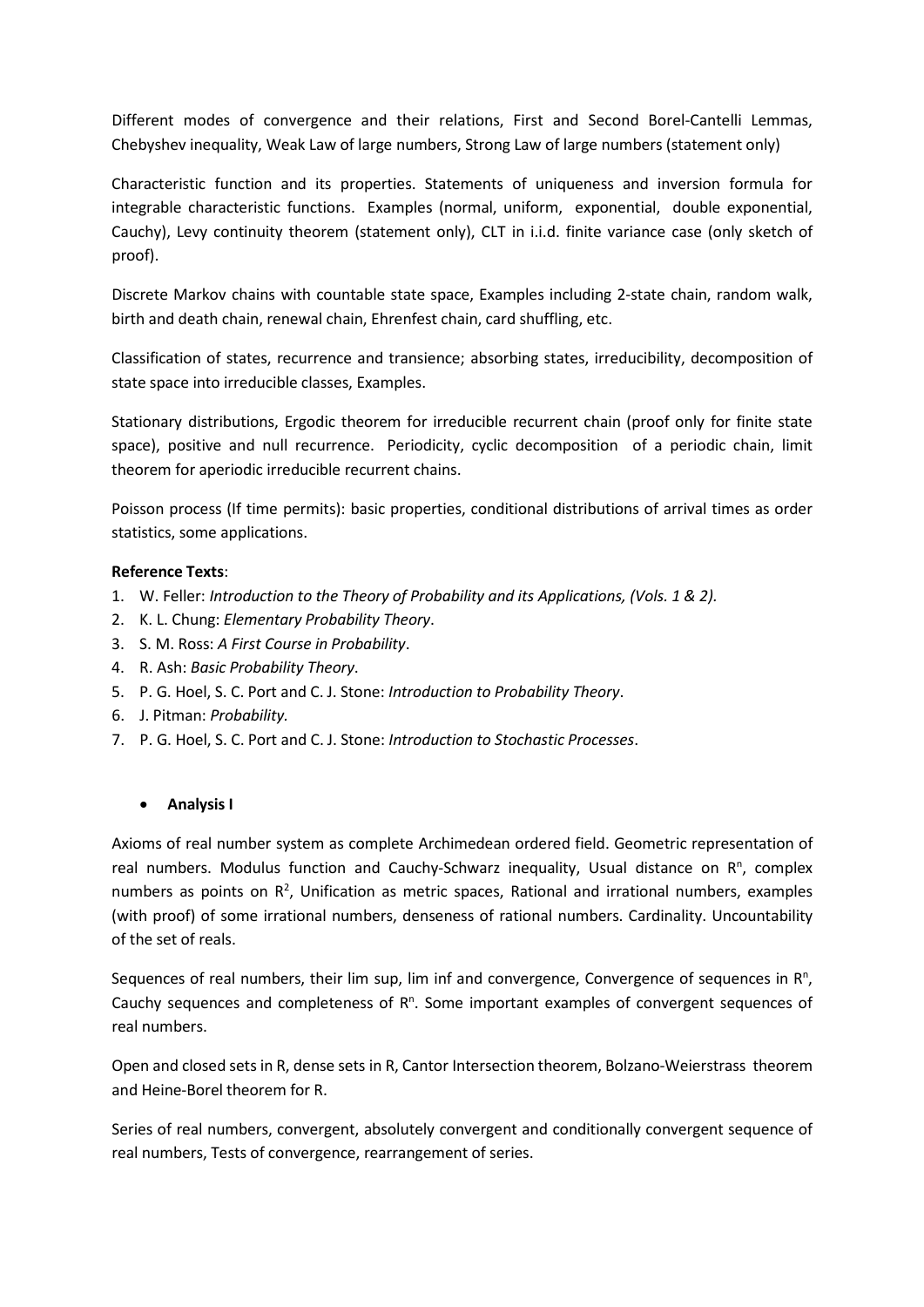Real valued functions of real numbers, Limits and continuity, Properties of continuous functions.

Differentiation of real valued functions of real variables, geometric interpretation of derivative, computation of standard derivatives, applications to monotone functions, successive derivatives, Rolle's theorem and Mean value theorem, Taylor series with remainder and infinite Taylor series, L'Hospital Rule, Maxima-Minima, Leibniz Theorem.

Definite Riemann Integration and its elementary properties, Integrability of functions with finitely many points of discontinuity, Mean-value theorem for Riemann-integration, Fundamental theorem of Calculus, computation of some standard integrals, Integration by parts and change of variable theorem, Interchange of order of integration and limits.

Sequences of real valued functions of real variables, pointwise and uniformly convergent sequences of functions, Series of functions, Power series and their radii of convergence, examples of trigonometric functions, computation of limits of functions. Weierstrass approximation theorem.

#### **Reference Texts:**

- 1. Stephen Abbott: Understanding Analysis
- 2. Robert G. Bartle and Donald R. Sherbert: Introduction to real analysis
- 3. Ajit Kumar and S. Kumaresan: A basic course in Real Analysis

#### • **Regression Techniques**

Multiple linear regression; partial and multiple correlations; properties of least squares residuals; forward, backward and stepwise regression; different methods for subset selection.

Violation of linear model assumptions:

Lack of fit (linearity): diagnostics and test, Model building.

Heteroscedasticity: consequences, diagnostics, tests (including Breusch-Pagan test and White's test) and efficient estimation.

Autocorrelation: consequences, diagnostics, tests (including Durbin-Watson test, Breusch-Godfrey LM test and Durbin's h-test) and efficient estimation.

Collinearity: consequences, diagnostics and strategies (including ridge & shrinkage regression, LASSO, dimension reduction methods).

Discordant outlier and influential observations: diagnostics and strategies.

Robust regression techniques: LAD, LMS and LTS regression (brief exposure).

Log-Linear models. Introduction to Generalized Linear Models (GLMs), illustration with logit and probit analysis. Linear predictor, link function, canonical link function, deviance. Maximum likelihood estimation using iteratively re-weighted least square algorithm. Goodness of fit test.

Introduction to nonparametric regression techniques: Kernel regression, local polynomial, knn and weighted knn methods.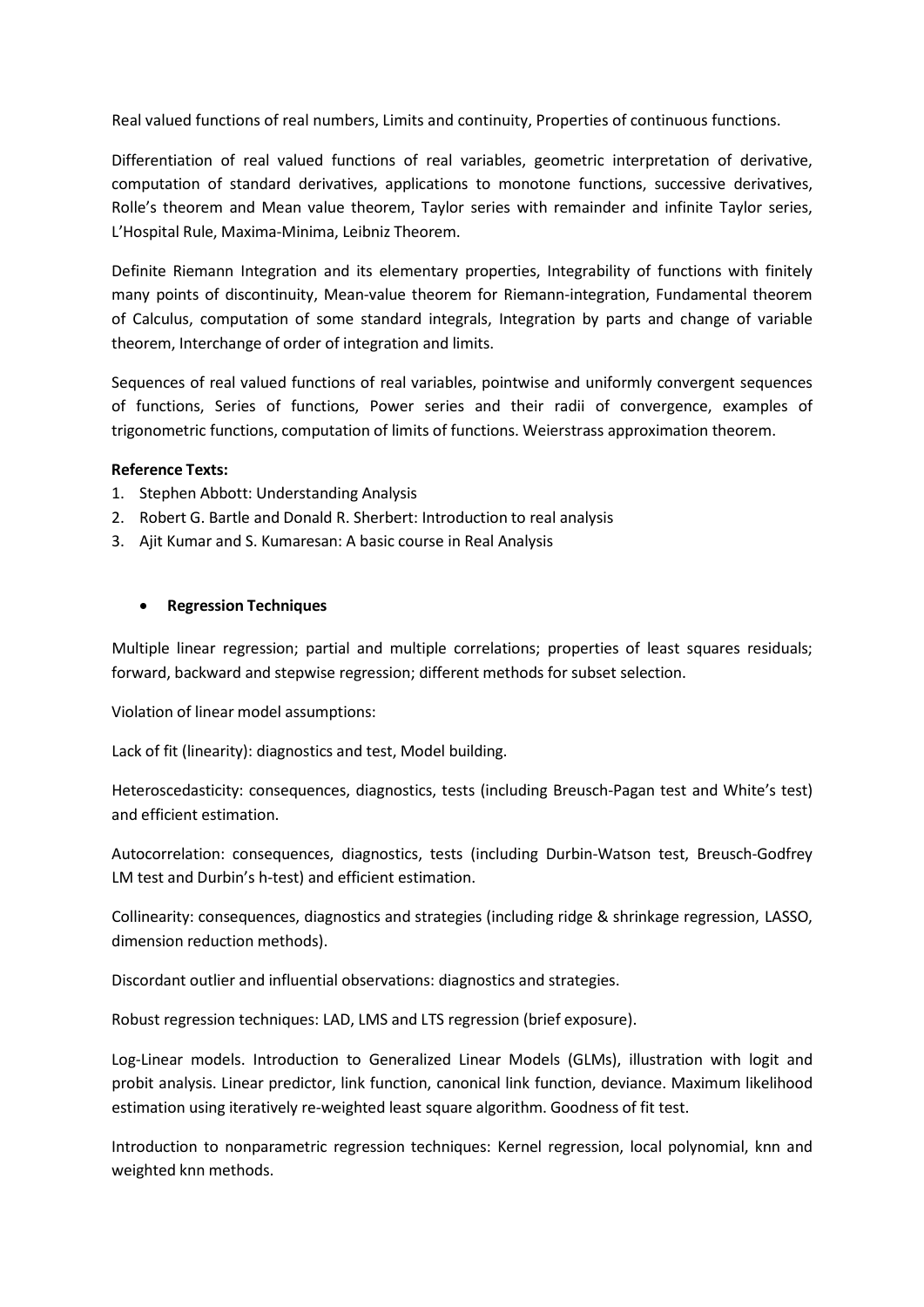Data analysis and application of the above methods with computer packages.

#### **Reference Texts:**

- 1. Thomas P. Ryan, Modern Regression Methods.
- 2. Douglas C. Montgomery, Introduction to Linear Regression Analysis.
- 3. David A. Belsley, Edwin Kuh and Roy E. Welsch, Regression Diagnostics: Identifying Influential Data and Source of Collinearity.
- 4. Peter J. Rousseeuw and Annick M. Leroy, Robust Regression and Outlier Detection.
- 5. [P. McCullagh](http://www.amazon.com/s/ref%3Ddp_byline_sr_book_1?ie=UTF8&field-author=P.%2BMcCullagh&search-alias=books&text=P.%2BMcCullagh&sort=relevancerank) and [John A.](http://www.amazon.com/s/ref%3Ddp_byline_sr_book_2?ie=UTF8&field-author=John%2BA.%2BNelder&search-alias=books&text=John%2BA.%2BNelder&sort=relevancerank) Nelder. Generalized linear models.
- 6. Pagan, A. and A. Ullah, Nonparametric Econometrics.
- 7. Matt Wand. and M. C. Jones. Kernel smoothing.
- 8. J. Fan and I. Gijbels. Local polynomial modelling and its applications.

#### • **Large Sample Statistical Methods**

Review of various modes of convergence of random variables and central limit theorems. Continuous mapping theorem. Cramer-Wold device and multivariate central limit theorem. Scheffe's theorem. Polya's theorem. Slutsky's theorem. Law of iterated logarithm (statement only).

Asymptotic distribution of transformed statistics. Delta method. Derivation of the variance stabilizing formula. Asymptotic distribution of functions of sample moments like sample correlation coefficient, coefficient of variation, measures of skewness and kurtosis.

Asymptotic distribution of order statistics including extreme order statistics. Asymptotic representation of sample quantiles.

Large sample properties of maximum likelihood estimates and the method of scoring.

Large sample properties of parameter estimates in linear models.

Pearson's chi-square statistic. Chi-square and likelihood ratio test statistics for simple hypotheses related to contingency tables. Heuristic proof for composite hypothesis with contingency tables as examples.

Large sample nonparametric inference (e. g., asymptotics of U-statistics and related rank based statistics).

Brief introduction to asymptotic efficiency of estimators.

(If time permits) Introduction to Edgeworth Expansions.

- 1. R. J. Serfling, Approximation Theorems in Mathematical Statistics.
- 2. C. R. Rao, Linear Statistical Inference and Its Applications.
- 3. A. W. van der Vaart, Asymptotic Statistics
- 4. E. L. Lehmann, Elements of Large-Sample Theory
- 5. T. S. Ferguson, A Course in Large Sample Theory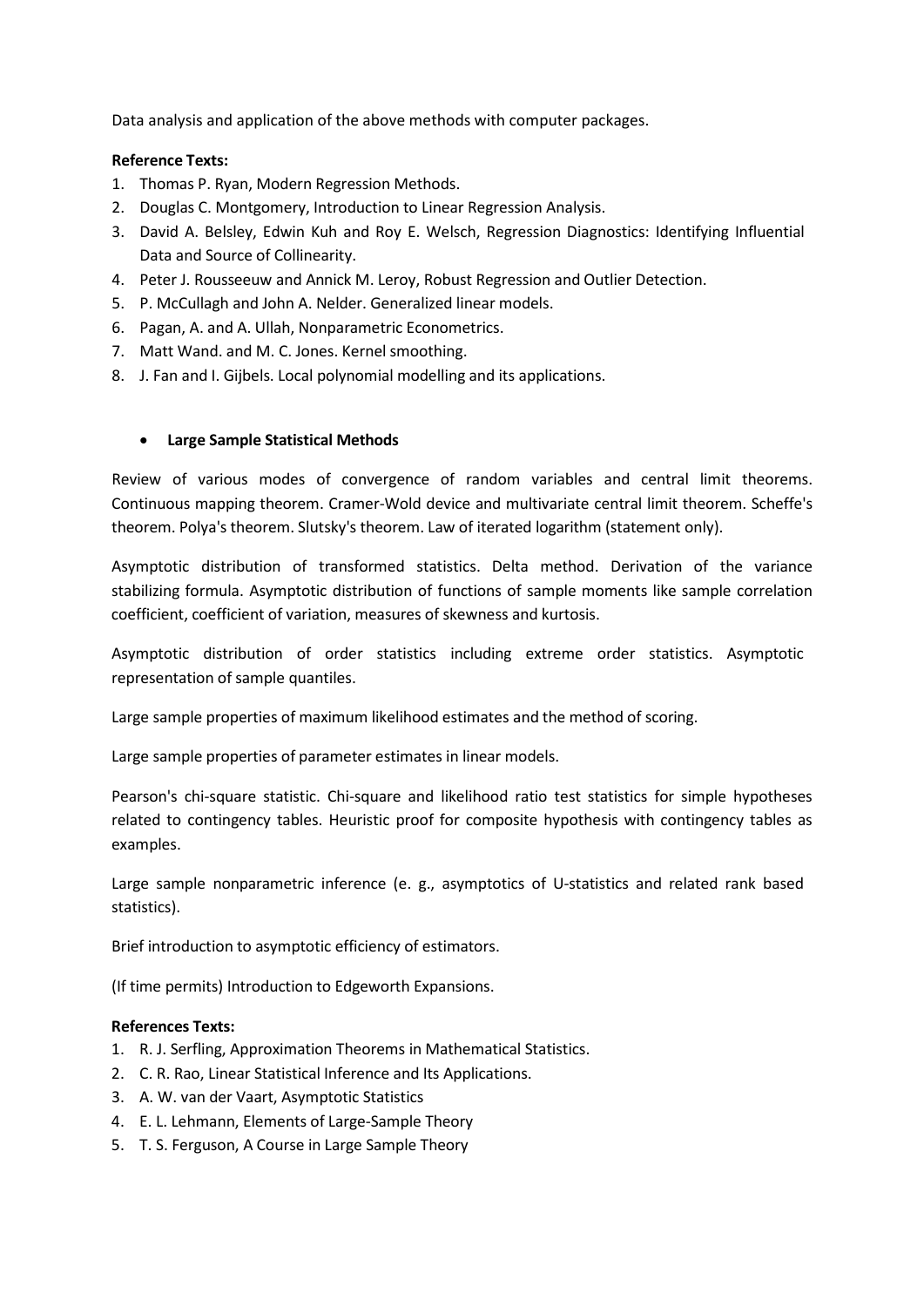#### • **Multivariate Analysis**

Review of: multivariate distributions, multivariate normal distribution and its properties, distributions of linear and quadratic forms, tests for partial and multiple correlation coefficients and regression coefficients and their associated confidence regions.

Wishart distribution (definition, properties), construction of tests, union-intersection and likelihood ratio principles, inference on mean vector, Hotelling's  $T^2$ .

#### MANOVA.

Inference on covariance matrices.

Discriminant analysis.

Basic introduction to: principal component analysis and factor analysis.

Practicals on the above topics using statistical packages for data analytic illustrations.

#### **References Texts:**

- 1. T. W. Anderson, An Introduction to Multivariate Statistical Analysis.
- 2. R. A. Johnson and D. W. Wichern, Applied Multivariate Statistical Analysis.
- 3. K. V. Mardia, J. T. Kent and J. M. Bibby, Multivariate Analysis.
- 4. M. S. Srivastava and C. G. Khatri, An Introduction to Multivariate Statistics.
- 5. C. R. Rao: Linear statistical inference and its applications.

#### **Optional Courses:**

• **Sample Surveys and Design of Experiments** *(Pre-requisite for Applied Statistics specialization)*

#### **Sample Surveys:**

Review of equal and unequal probability sampling, Horvitz-Thompson and Yates-Grundy estimators, properties of good estimators by various approaches.

Unified theory of sampling. Basu's and Godambe's non-existence theorems, exceptions to the latter, uni-cluster sampling design.

Des Raj's estimator and its symmetrization, Sufficiency in sampling

Hajek's and Rao's theorems on non-negative MSE estimation. Murthy's strategy, Lahiri-Midzuno-Sen's strategies

Non-sampling errors. Imputation techniques.

Randomized Response – Warner's and Simmon's models for attributes.

Practicals and Simulations.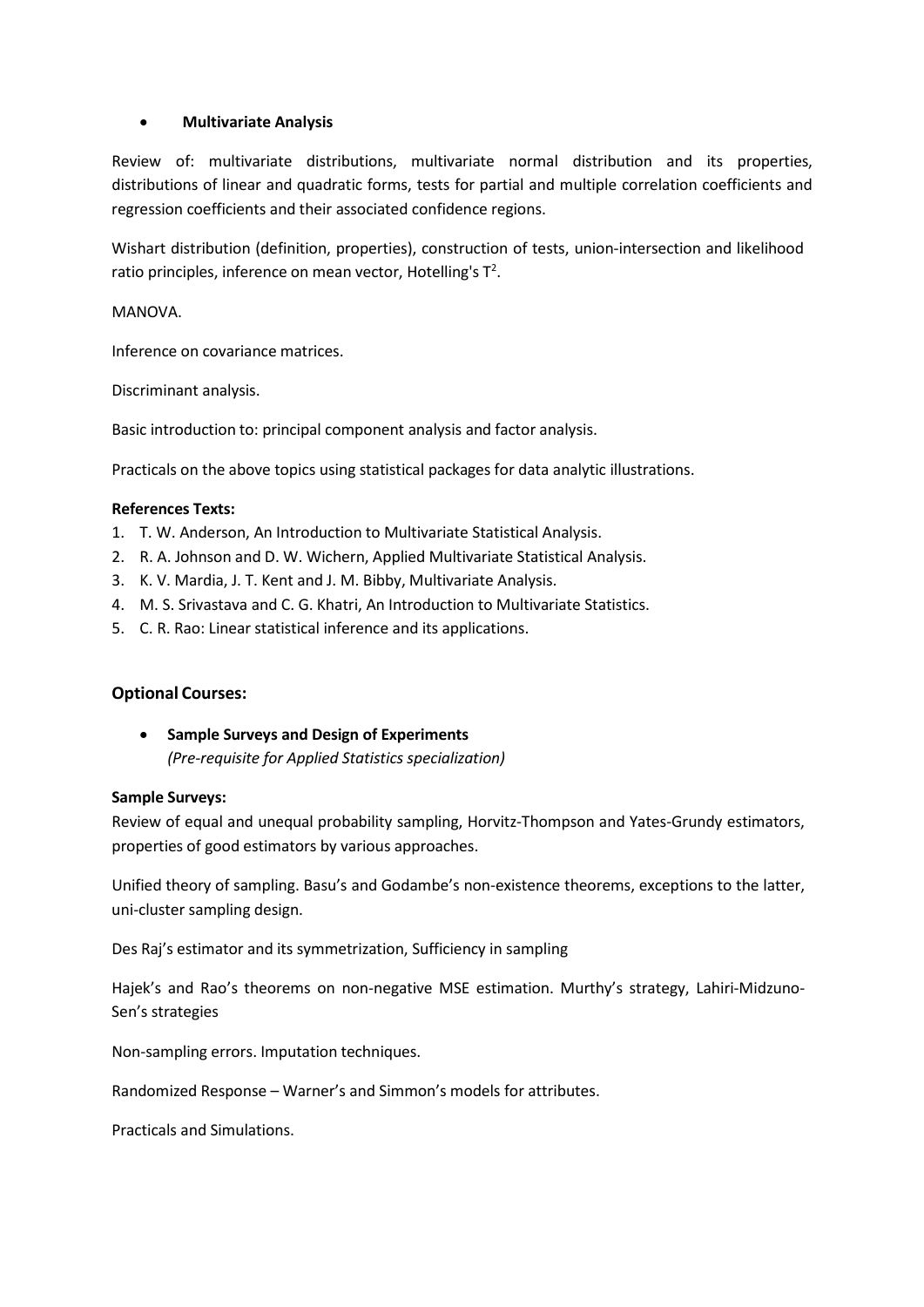- 1. Sampling Techniques by W. G. Cochran (1977).
- 2. Sampling: Theory and Methods by M. N. Murthy (1968).
- 3. Modern Survey Sampling by Arijit Chaudhuri (2014).
- 4. Randomized Response and Indirect Questioning in Surveys by Arijit Chaudhuri (2011)

#### **Design of Experiments:**

Review of analysis of non-orthogonal block designs under fixed effects models, connectedness, orthogonality and balance; applications.

BIBD: applications, analysis, construction

Introduction to row-column designs and their applications.

Symmetrical factorials, confounding, fractional factorials, introduction to orthogonal arrays and their applications.

Practicals on the above topics using statistical packages for data analytic illustrations.

#### **Reference Texts:**

- 1. Aloke Dey, Incomplete Block Designs
- 2. D. Raghavarao and L. V. Padgett, Block Designs: Analysis, Combinatorics and Applications
- 3. Angela Dean and Daniel Voss, Design and Analysis of Experiments.
- 4. D. C. Montgomery, Design and Analysis of Experiments.

#### • **Nonparametric Inference and Sequential Analysis**

*(Pre-requisite for Theoretical Statistics Specialization and Applied Statistics Specialization)*

#### **Nonparametric Inference:**

Formulation of the problem, order statistics and their distributions. Tests and confidence intervals for population quantiles.

Sign test. Test for symmetry, signed rank test, Wilcoxon-Mann-Whitney test, Kruskal-Wallis test. Estimation of location and scale parameters. Run test, Kolmogorov-Smirnov tests. Measures of association: Kendall's tau, Spearman's rank correlation, Coefficient of concordance-tests of independence.

Smoothing: Histogram, moving bin, and kernel type density estimation. The curse of dimensionality.

Concepts of asymptotic efficiency.

#### **Sequential Analysis:**

Need for sequential tests. Wald's SPRT, ASN, OC function. Stein's two stage fixed length confidence interval. Illustrations with Binomial and Normal distributions. Elements of sequential estimation.

(If time permits) (i) empirical likelihood (ii) Introduction to bootstrap and Jackknife methods

Practicals using statistical packages.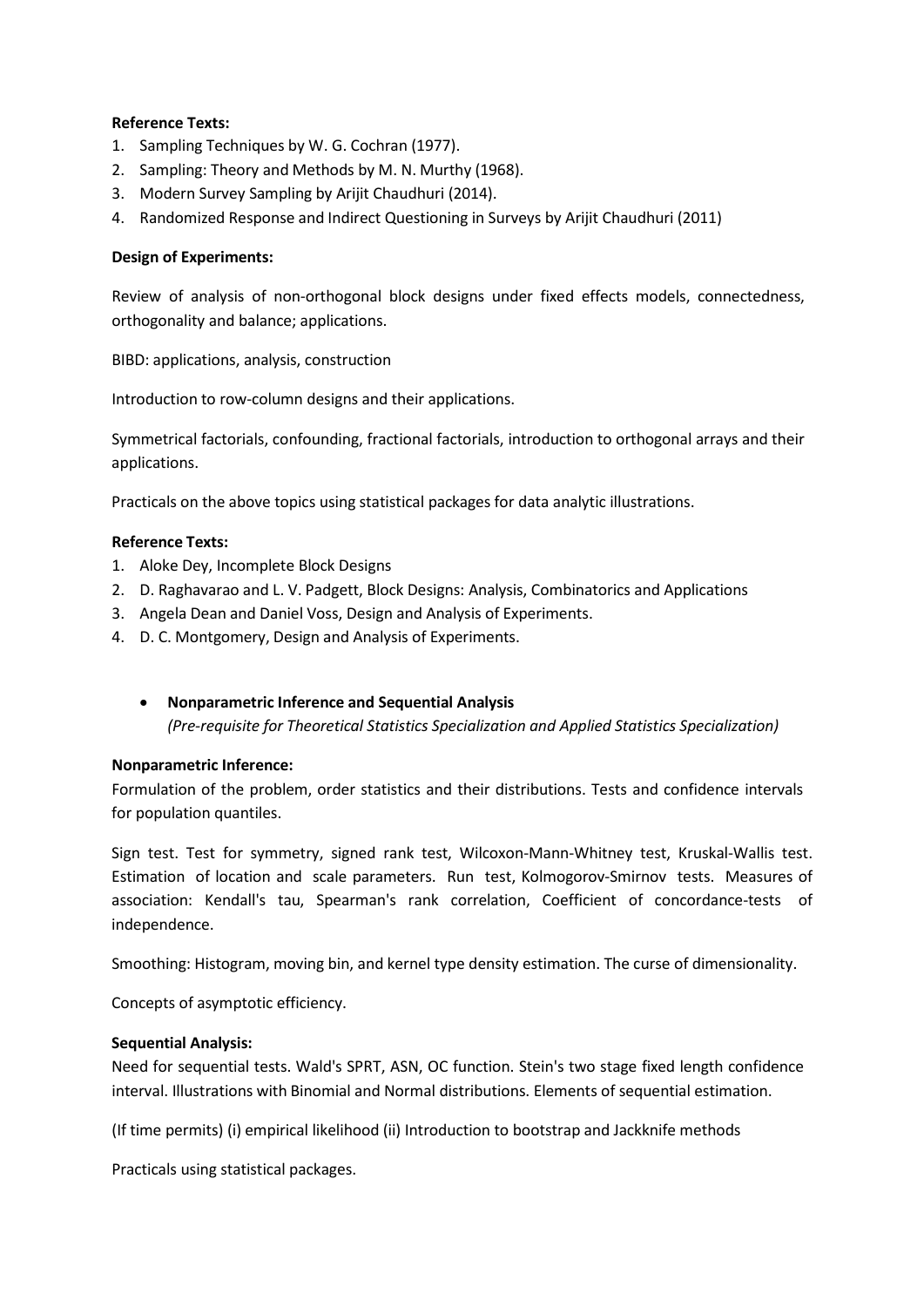- 1. E. L. Lehmann: Nonparametrics: Statistical Methods Based on Ranks.
- 2. Larry, Wasserman: All of nonaparametric Statistics
- 3. T. P. Hettmansperger: Statistical Inference based on ranks
- 4. P. J. Bickel and K. A. Doksum, Mathematical Statistics.
- 5. R. L. Berger and G. Casella, Statistical Inference.
- 6. J. D. Gibbons and S. Chakraborti: Nonparametric Statistical Inference.
- 7. M. Hollander: Nonparametric Statistical Methods (2014)
- 8. Sequential Analysis: tests and confidence intervals by David Siegmund
- 9. Sequential Statistics by Z. Govindarajulu
- 10. Sequential Methods and Their Applications by Nitis Mukhopadhyay and Basil M. de Silva.
- 11. Sequential Analysis by Abraham Wald

#### • **Discrete Mathematics**

#### **Combinatorics:**

Review of permutation and combinations. Pigeonhole principle and its generalization, Dilworth's Lemma, Introduction to Ramsey theory, Principle of inclusion and exclusion with application to counting derangements.

Generating functions, definition, operations, applications to counting, integer partitioning, Exponential generating functions, definition, applications to counting permutations, Bell numbers and Stirling number of the second kind.

Recurrence Relations and its type, linear homogeneous recurrences, inhomogeneous recurrences, divide-and-conquer recurrences, recurrences involving convolution and their use in counting, Fibonacci numbers, derangement, Catalan numbers, Recurrence relation solutions, methods of characteristic root, use of generating functions.

#### **Graph Theory:**

Definition of graph and directed graph, definition of degree, subgraph, induced subgraph, paths and walk, connectedness of a graph, connected components.

Examples of graphs, cycles, trees, forests, integer line and d-dimensional integer lattice, complete graphs, bipartite graphs, graph isomorphism, Eulerian paths and circuits, Hamiltonian paths and circuits.

Adjacency matrix and number of walks, shortest path in weighted graphs, minimum spanning tree, greedy algorithm and Kruskal algorithms, number of spanning trees, Cayley's theorem, Basics on graph reversal, Breadth-first-Search (BFS) and Depth-first-search (DFS).

Planarity –definition and examples, Euler's theorem for planar graphs, Dual of a planar graph, Definition of independent sets, colouring, chromatic number of a finite graph, planar graph and chromatic number, five colour theorem for planar graphs, four colour theorem (statement only)

Flows – definitions and examples, max-flow min-cut theorem.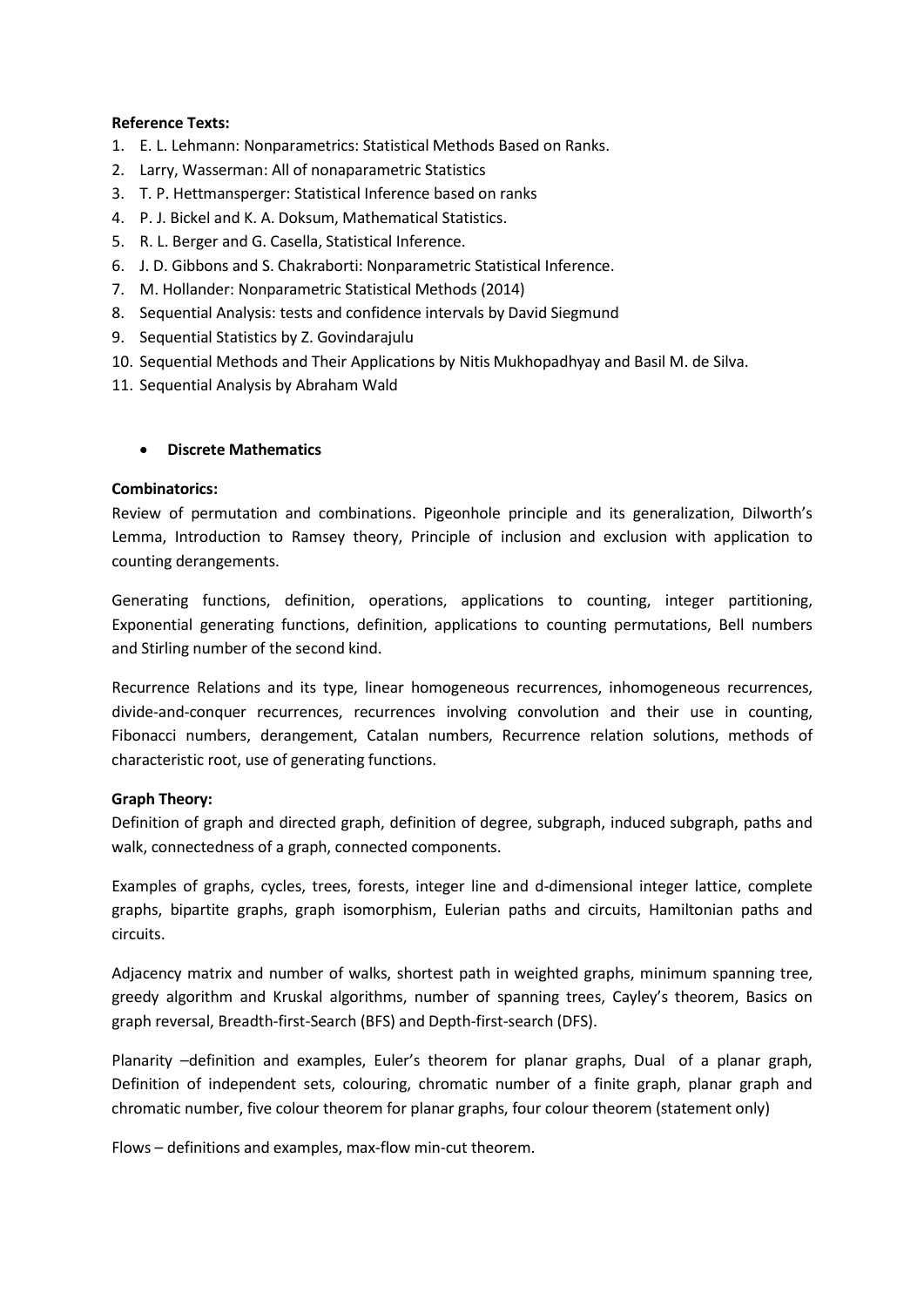- 1. J. Matousek and J. Nesetril: *Invitation to Discrete Mathematics*.
- 2. Fred S. Roberts and B. Tesman: *Applied Combinatorics*.
- 3. Ronald L. Graham, Donald E. Knuth and O. Patashnika: *Concrete Mathematics*
- 4. C. L. Liu: *Elements of Discrete Mathematics*.
- 5. B. Kolman, R. C. Busby, S. C. Ross and N. Rehman: *Discrete Mathematical Structures*.
- 6. Martin J. Erickson: *Introduction to Combinatorics*.
- 7. Frank Harary: *Graph Theory*.
- 8. Douglas B. West: *Introduction to Graph Theory*
- 9. Reinhard Diestel: *Graph Theory*.

#### • **Analysis II**

#### *(Pre-requisite for Probability specialization)*

Definition of metric spaces, R, C, R<sup>n</sup>, C[0, 1] with uniform metric etc. as examples, open and closed balls, open and closed sets, dense sets and separable metric spaces, sequences in metric spaces and their convergence, Continuity, Cauchy sequences and complete metric spaces, Cantor intersection theorem.

Compact metric spaces, countable product of metric spaces. Heine-Borel theorem for R^n

Partial derivatives and directional derivatives, Differentiable functions of several real variables, differentiability of functions with continuous partial derivatives, Jacobians and chain rule, Mean value theorem and Taylor theorem for functions of several real variables, Statements of inverse and implicit function theorems, Lagrange multipliers.

Proper and improper Riemann integration of functions of several variables, computation of some integrals.

Holomorphic functions, Cauchy-Riemann equations.

Power series, Radius of convergence, continuity of power series, termwise derivative of power series, Cauchy product, Exponential and trigonometric functions.

Path integral, Cauchy theorem and Cauchy integral formula for convex regions.

Consequences of Cauchy theorem: Taylor series expansion, Maximum modulus principle, Schwarz lemma, Morera's theorem, Zeros, poles and essential singularities of holomorphic functions, residues, Laurent series expansion.

Contour integral, Residue theorem and computation of some integrals.

- 1. J. C. Burkill and H. Burkill: A second course in Mathematical Analysis
- 2. Walter Rudin: Principles of Mathematical Analysis
- 3. A. R. Shastri: Basic complex analysis of one variable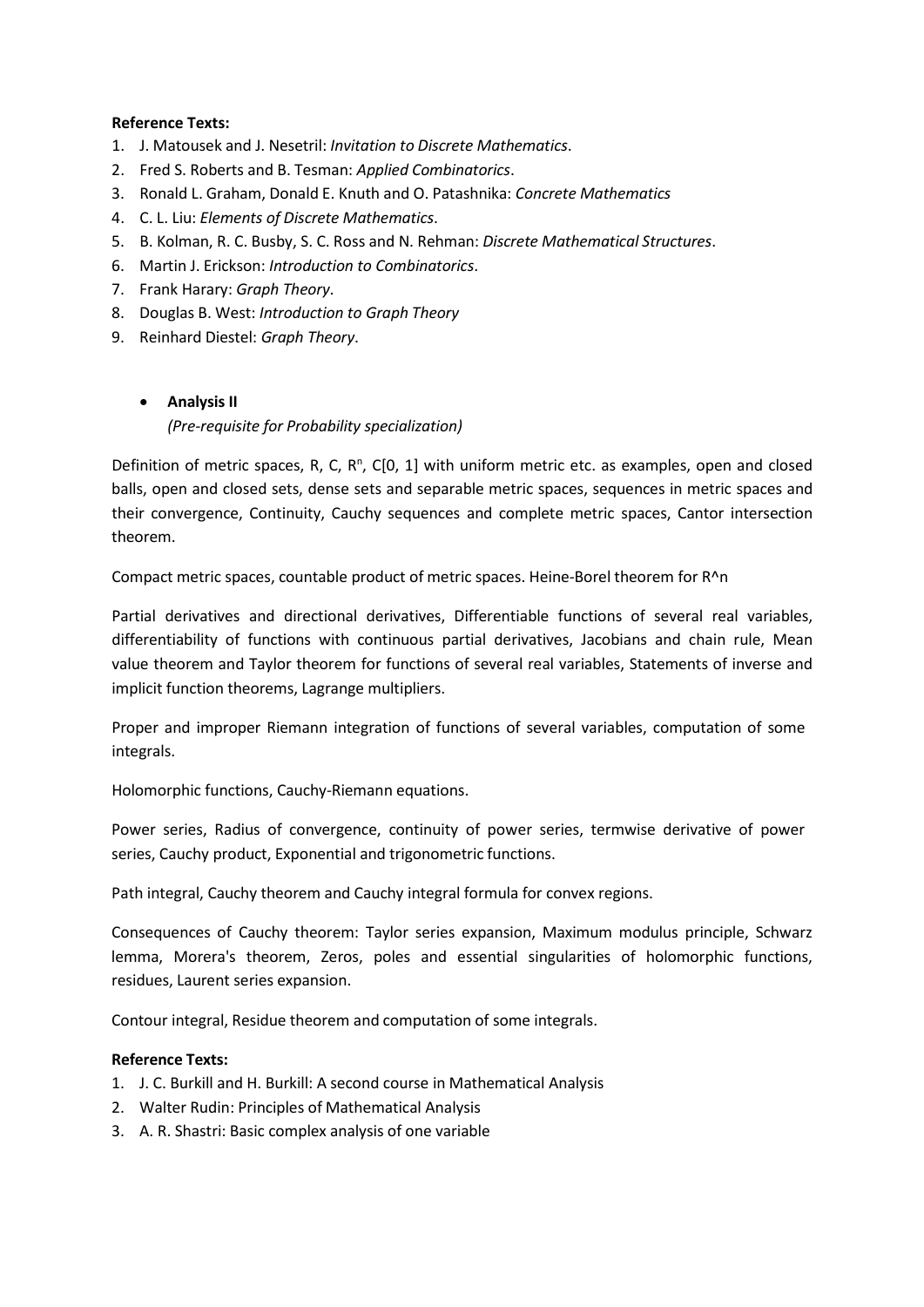#### • **Optimization Techniques**

Review of Lagrange method of multipliers, maxima and minima of differentiable functions of several variables, some exercises.

Convex sets, flats, hyperplanes, interior and closure, compact convex sets, Constrained optimization problems, basic feasible solutions.

LP fundamentals, Duality, Duality and Primal Dual algorithm. Simplex algorithms.

Non-linear programming: One-dimensional minimization method, search method, unconstrained and constrained optimization theory and practices.

Integer Programming Fundamentals, Well-Solved Problems, Cutting Planes Methods, Branch and Bound, Lagrange Relaxations, Strong Valid Inequality.

Introduction to Bellman's dynamic programming set-up, Bellman's principle of optimality, the use of this principle for solving some problems (such as the knapsack problem, shortest path problem etc. ), Vehicle Routing Problem.

#### **Reference Texts:**

- 1. R. Webster, Convexity.
- 2. M. S. Bazaraa and C. M. Shetty, Nonlinear Programming: Theory and Algorithms.
- 3. Hamdy A. Taha, Integer Programming.
- 4. Robert Garfinkel and George L. Nemhauser, Integer Programming.
- 5. L. Wolsey, Integer Programming.

#### • **Measure Theoretic Probability**

*(Pre-requisite for Theoretical Statistics Specialization and Probability Specializations)*

Motivation: Doing integration beyond Riemann theory, infinite tosses of a fair coin

Fields, sigma-fields, measures, sigma-finite/finite/probability measures, properties, statement of Caratheodory extension theorem (outline of idea, if time permits). Monotone class theorem, Dynkin's pi-lambda theorem. Radon measures on finite-dimensional Borel sigma-field, distribution functions, correspondence between probability measures on Borel sigma-field and probability distribution functions.

Measurable functions, basic properties, sigma-fields generated by functions, integration of measurable functions, properties of integrals, MCT, Fatou's Lemma, DCT, Scheffe's theorem. Chebyshev's, Holder's and Minkowski's inequalities. Lp spaces.

Finite product of measurable spaces, construction of product measures, Fubini's theorem.

Probability spaces, random variables and random vectors, expected value and its properties. Independence.

Various modes of convergence and their relation. Uniform integrability (if time permits). The Borel-Cantelli lemmas. Weak Law of large numbers for i.i.d. finite mean case. Kolmogorov 0-1 law,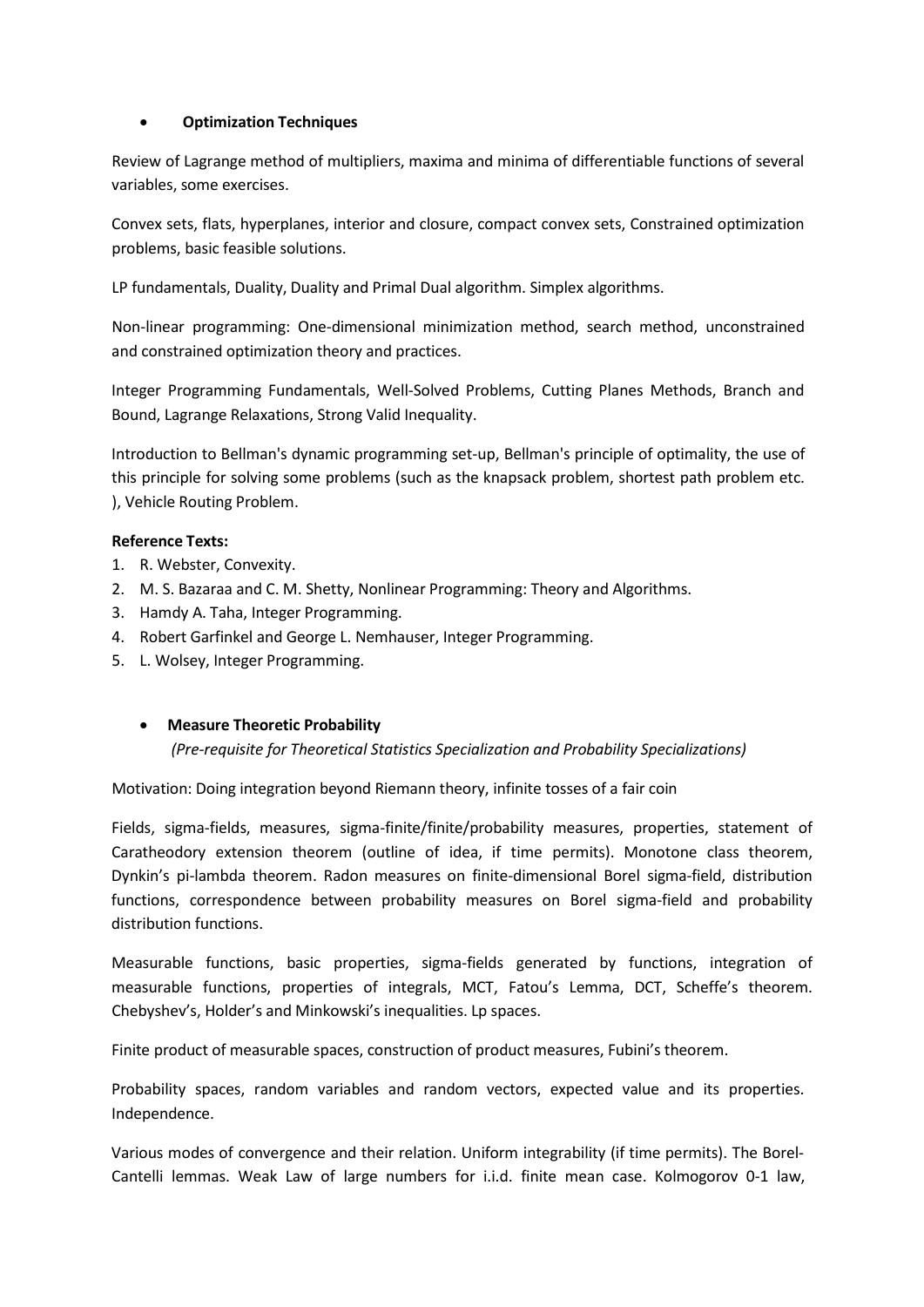Kolmogorov's maximal inequality. Statement of Kolmogorov's three-Series theorem (proof if time permits). Strong law of large numbers for i.i.d. case.

Characteristic functions and its basic properties, inversion formula, Levy's continuity theorem. Lindeberg CLT, CLT for i.i.d. finite variance case, Lyapunov CLT.

#### **Reference Texts:**

- 1. *Probability and Measure Theory*: Robert B. Ash & Catherine A. Doleans-Dade
- 2. *A Course in Probability Theory*: Kai Lai Chung
- 3. *Probability and Measure*: Patrick Billingsley
- 4. *Probability Theory*: Y. S. Chow and H. Teicher
- 5. *Probability: Theory and Examples:* Rick Durrett

#### • **Categorical Data Analysis**

Visualizing Categorical data. Measures of association. Structural models for discrete data in two or more dimensions.

Estimation in complete tables. Goodness of fit, choice of a model.

Generalized Linear Model for discrete data, Poisson and Logistic regression models.

Log-linear models. Odds-ratio

Product multinomials to model sampling from multiple populations. Elements of inference for crossclassification tables. Chi-square approximation for various goodness-of-fit statistics

Models for nominal and ordinal response.

Path models and Structural Equations Modelling

#### **Reference Texts:**

- 1. Agresti, An Introduction to Categorical Data Analysis Wiley 2007
- 2. Bilder and Loughlin, Analysis of Categorical data with R, Chapman and Hall/CRC 2014
- 3. Kateri, Contingency Table Analysis, Springer 2014
- 4. Dobson and Barnett: An Introduction to Generalized Linear Models, Chapman & Hall/CRC 2008
- 5. Hosmer, Lemeshow and Sturdivant, Applied Logistic Regression, Wiley 2013

#### • **Stochastic Processes**

Poisson process, equivalence of various constructions, basic properties, conditional distribution of arrival times given number of events and its applications, compound Poisson process, inhomogeneous Poisson process.

Continuous time markov chains with countable state space, Kolmogorov equations, Birth and Death chains, applications to queuing theory, busy period analysis, network of queues.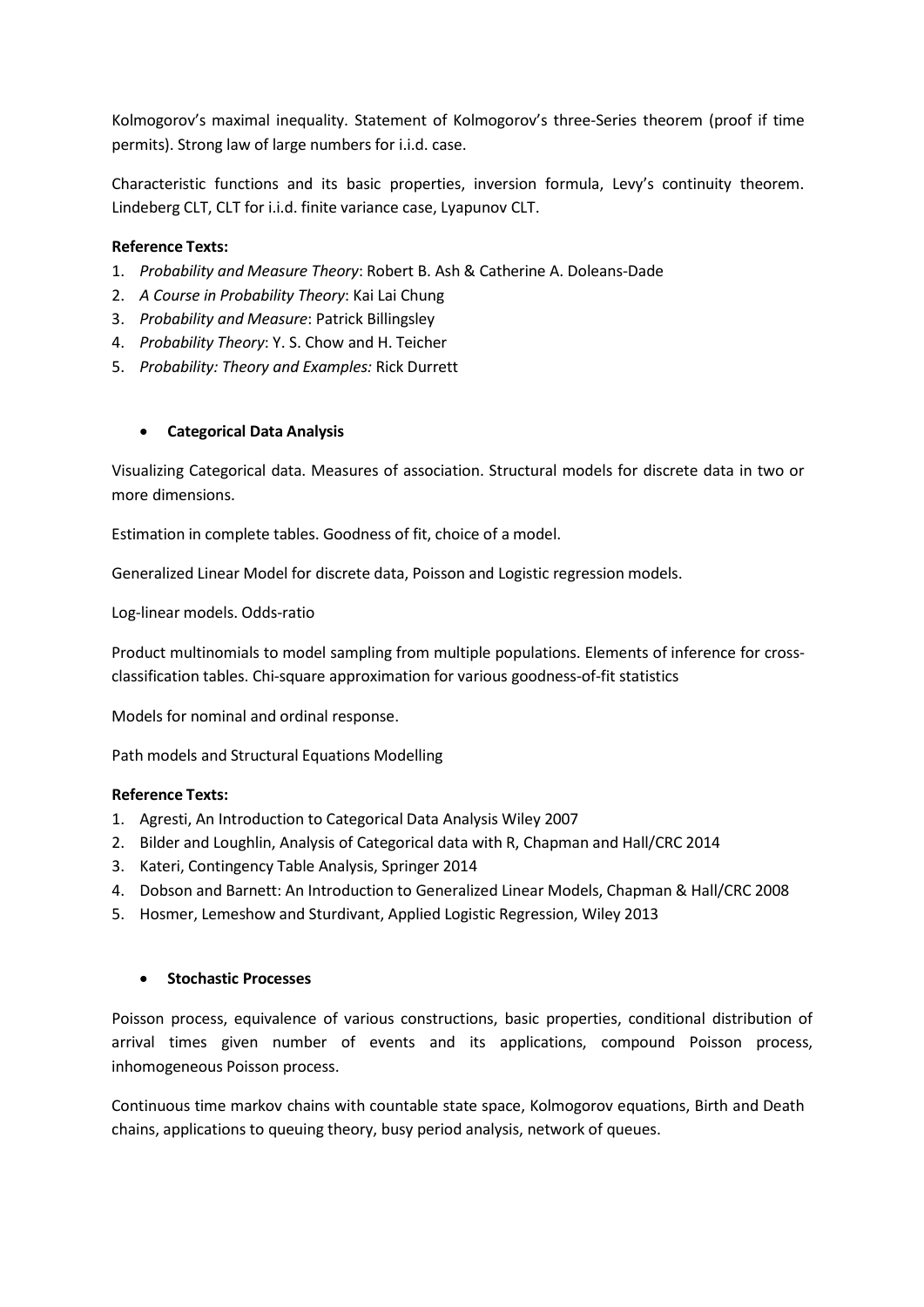Branching chain, progeny distribution and progeny generating function, extinction probability, geometric growth in the super-critical case, cascade process, applications, multi-type and continuous time branching chains (if time permits).

Renewal process, renewal theorems, delayed renewal process, Poisson process as a renewal process.

(If time permits) Some Markov chain models in genetics.

#### **Reference Texts:**

- 1. *Stochastic Processes:* Sheldon Ross
- 2. *Stochastic Processes:* Hoel, Port and Stone
- 3. *Stochastic Processes:* S. Karlin
- 4. *Branching Processes:* Harris

#### • **Introductory Computer Programming (non-credit)**

Basics in Programming: flow-charts, logic in programming

Common syntax (1 week), handling input/output files

Sorting

[these topics should be covered with simultaneous introduction to C/R/Python]

Iterative algorithms

Simulations from statistical distributions

Programming for statistical data analyses: regression, estimation, Parametric tests

Minimum 50% weight should be for assignments. Two lecture hours and two hours of computer class per week.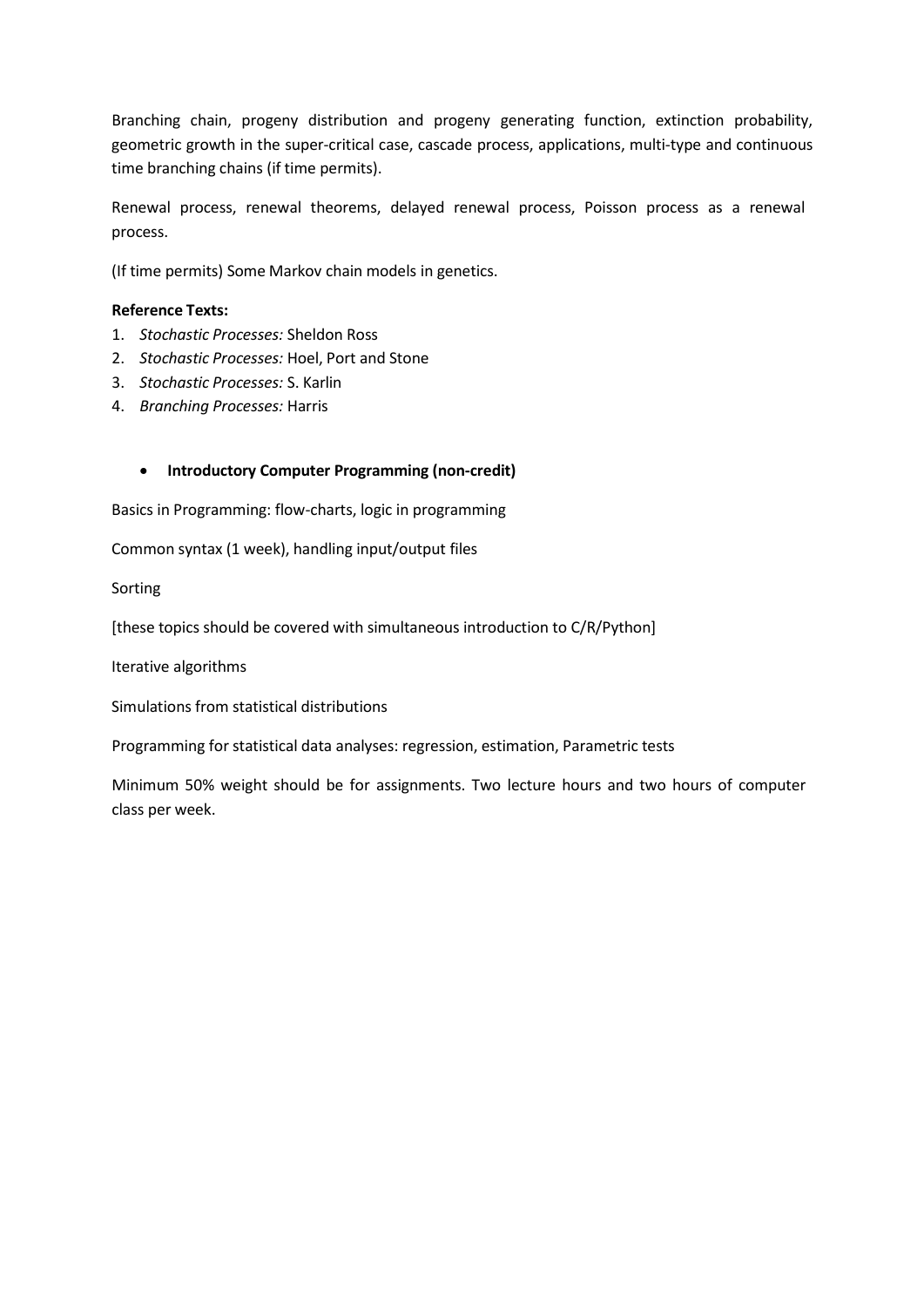# **M. Stat. First Year (B-Stream)**

### **Compulsory Courses**

- **Categorical Data Analysis** Same as in the NB-Stream.
- **Statistical Inference I**

Game theoretic formulation of a statistical decision problem with illustration. Bayes, minimax and admissible rules. Complete and minimal complete class. Detailed analysis when the parameter space is finite.

Sufficiency, minimal sufficiency and completeness. Factorization theorem. Convex loss and Rao-Blackwell theorem. Unbiased estimates and Information inequality. Stein estimate and shrinkage for multivariate normal mean. (If time permits: Karlin's theorem on admissibility. )

Tests of hypotheses. MLR family. UMP and UMP unbiased tests. Detailed analysis in exponential models.

Discussion of various paradigms of statistical inference. Bayes estimates and tests. Bayesian credible region. Non-informative priors.

- 1. T. S. Ferguson, Statistical Decision Theory.
- 2. E. L. Lehmann and G. Casella, Theory of Point Estimation.
- 3. E. L. Lehmann and J. P. Romano, Testing of Statistical Hypotheses.
- 4. J. O. Berger, Statistical Decision Theory and Bayesian Analysis.
	- **Regression Techniques** Same as in the NB-Stream.
	- **Multivariate Analysis** Same as in the NB-Stream.
	- **Stochastic Processes** Same as in the NB-Stream.
	- **Measure Theoretic Probability** Same as in the NB-Stream.
	- **Large Sample Statistical Methods** Same as in the NB-Stream.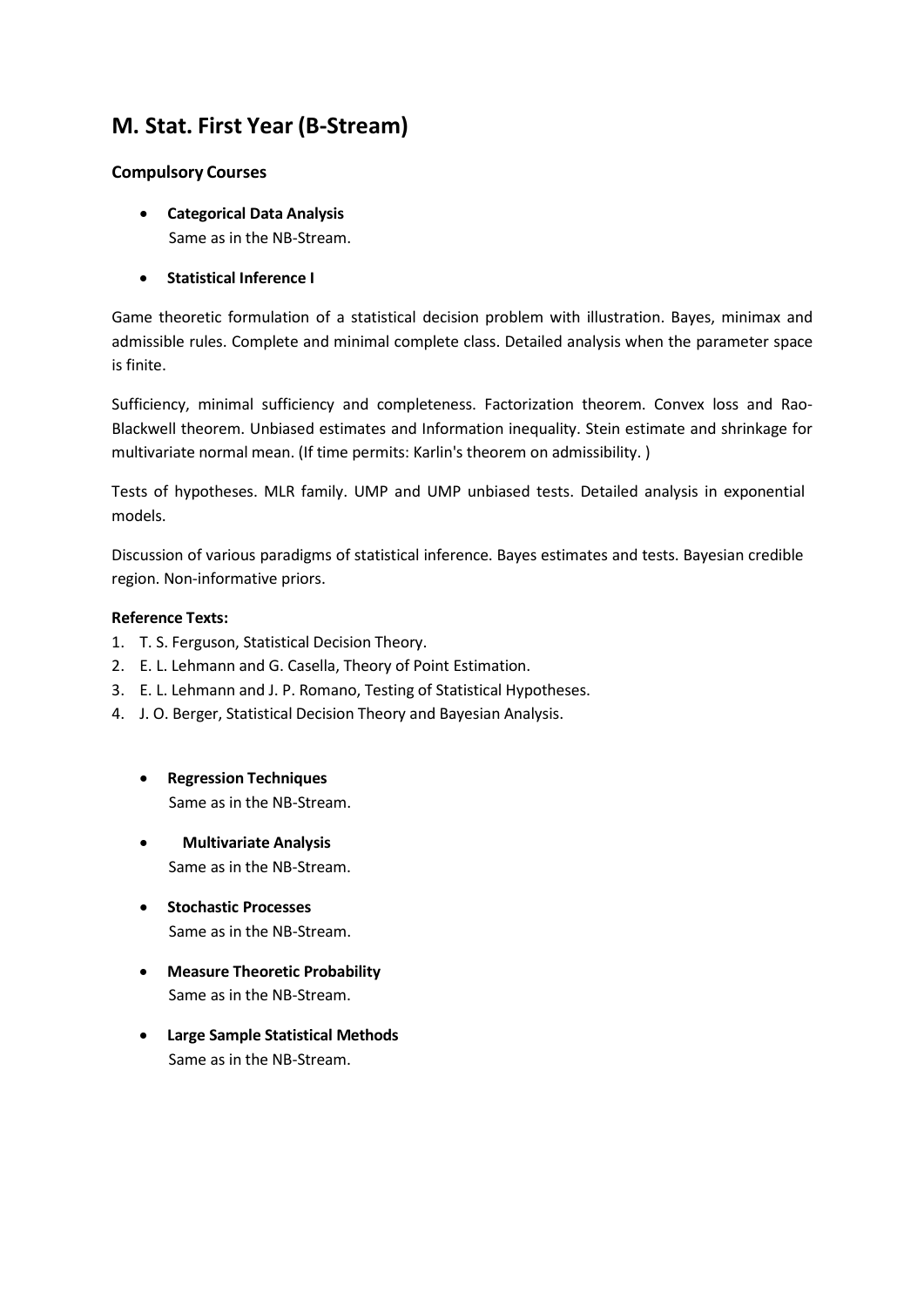#### • **Resampling Techniques**

Introduction: what is resampling? and its purpose. Examples from estimating variance, sampling distribution and other features of a statistic, shortcomings of analytic derivations.

Different resampling schemes: jackknife, bootstrap, half-sampling.

Bootstrap in the i.i.d. case: parametric and non-parametric bootstrap, Bayesian bootstrap, consistency and inconsistency of bootstrap, comparison between bootstrap approximation and normal approximation.

Jackknife in the i.i.d. case: consistency and inconsistency issues, comparison with non-parametric bootstrap.

Resampling in non-i.i.d. models: need for other resampling schemes, introduction to estimating equation bootstrap and generalized bootstrap.

Resampling in linear models: special emphasis on residual bootstrap and weighted bootstrap, concept of robust and efficient resampling schemes.

(If time permits) Discussion on Empirical Likelihood.

#### **Reference Texts:**

- 1. Davidson A. C. and Hinkley D. V. (1997): *Bootstrap methods and their applications*.
- 2. Efron B. and Tibshirani R. J. (1993): *An introduction to the bootstrap*.
- 3. Hall P. (1992): *The bootstrap and Edgeworth expansion*.
- 4. Politis D. N., Romano J. P. and Wolf M. (1999): *Subsampling*.
- 5. Shao J. and Tu D. (1995): *The jackknife and bootstrap*.
- 6. Barbe P. and Bertail P (1995): *The weighted bootstrap*. (Lecture Notes in Statistics, Vol 98)
- 7. Efron B. (1982): The *jackknife, the bootstrap and other resampling plans*. (CBMS-NSF Regional Conference Series in Applied Mathematics, No 38)
- 8. Gine E. (1997): *Lectures on some aspects of the bootstrap*. (Lecture Notes in Mathematics, Vol 1665)
- 9. Mammen E. (1992): *When does bootstrap work? Asymptotic results and simulations*. (Lecture Notes in Statistics, Vol 77)

#### **Optional Courses:**

• **Metric Topology & Complex Analysis** *(Pre-requisite for Probability Specialization)*

Metric spaces, open/closed sets, sequences, compactness, completeness, continuous functions and homeomorphisms, connectedness, product spaces, Baire category theorem, completeness of *C[0, 1]* and *Lp* spaces, Arzela-Ascoli theorem

Analytic functions, Cauchy-Riemann equations, polynomials, exponential and trigonometric functions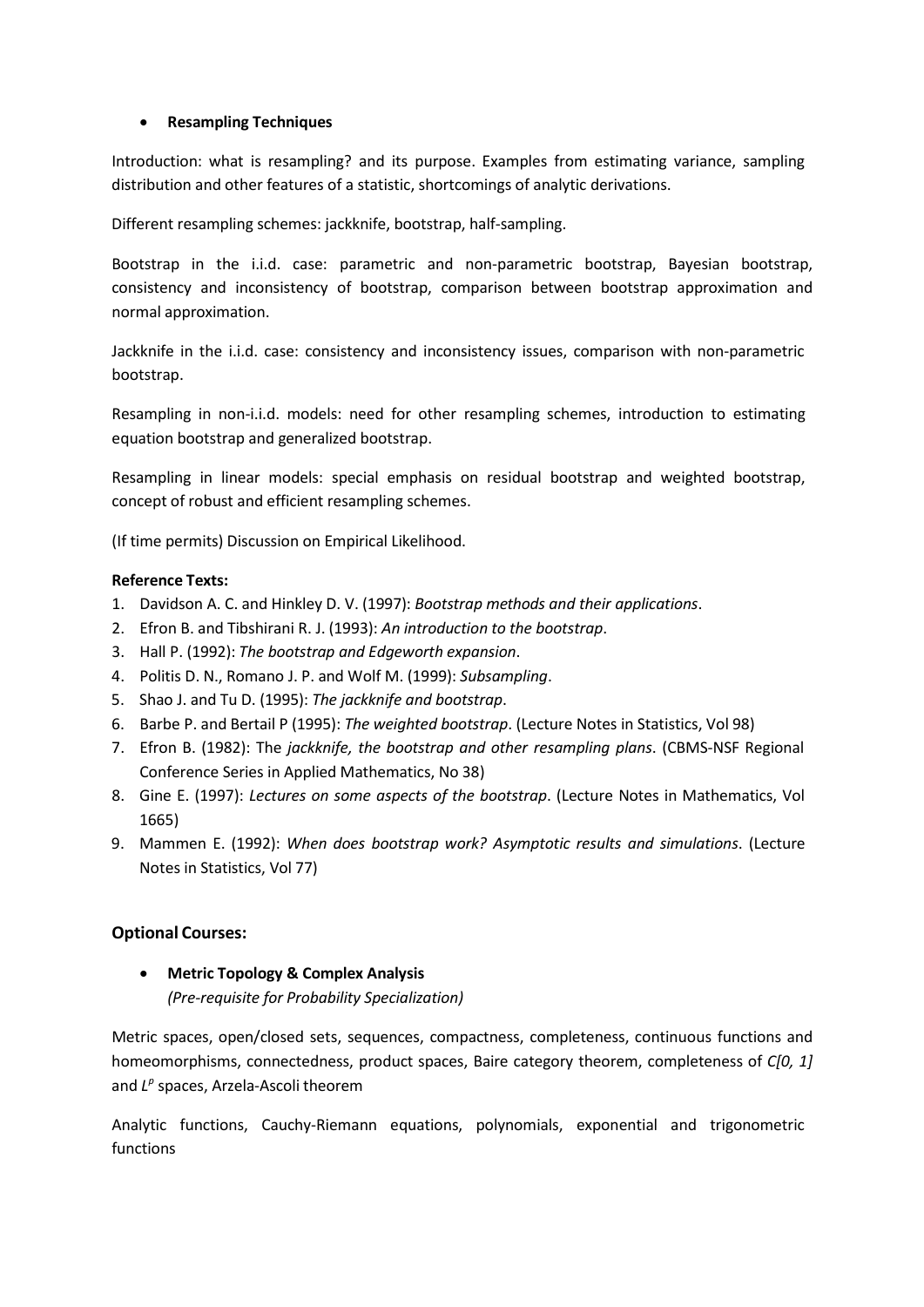Contour integration, Power series representation of analytic functions, Liouville's theorem, Cauchy integral formula, Cauchy's theorem, Morera's theorem, Cauchy-Goursat theorem

Singularities, Laurent Series expansion, Cauchy residue formula, residue calculus.

Meromorphic functions, Rouche's theorem.

Fractional linear transformations.

#### **Reference Texts:**

- 1. G. F. Simmons*: Introduction to Topology and Modern Analysis*
- 2. J. C. Burkill and H. Burkill: *A second course in mathematical Analysis*
- 3. J. Conway: *Functions of one complex variable*
- 4. L. Ahlfors: *Complex Analysis*

#### • **Abstract Algebra**

*(Same as Algebra II for M. Math.)*

Results on finite groups: permutation groups, simple groups, solvable groups, simplicity of *A*.

Algebraic and transcendental extensions; algebraic closure; splitting fields and normal extensions; separable, inseparable and purely inseparable extensions; finite fields.

Galois extensions and Galois groups, Fundamental theorem of Galois theory, cyclic extensions, solvability by radicals, constructibility of regular *n*-gons, cyclotomic extensions.

If time permits, additional topics selected from:

- (i) Introduction to Modules.
- (ii) Traces and norms, Hilbert theorem 90, Artin-Schrier theorem, Galois cohomology, Kummer extension.
- (iii) Transcendental extensions; Luroth's theorem.
- (iv) Real fields: ordered fields, real closed fields, Sturm's theorem, real zeros and homomorphisms.
- (v) Integral extensions and the Nullstellensatz.

- I. D. S. Dummit and R. M. Foote, Abstract Algebra, John Wiley (Asian reprint 2003).
- II. S. Lang, Algebra, GTM (211, Springer (Indian reprint 2004).
- III. M. Nagata, Field theory, Marcel-Dekker (1977).
- IV. N. Jacobson, Basic Algebra, W. H. Freeman and Co (1985).
- V. G. Rotman, Galois theory, Springer (Indian reprint 2005).
- VI. TIFR pamphlet on Galois theory.
- VII. Patrick Morandi, Field and Galois theory (Springer GTM 167)
- VIII.David A Cox, Galois Theory (Wiley).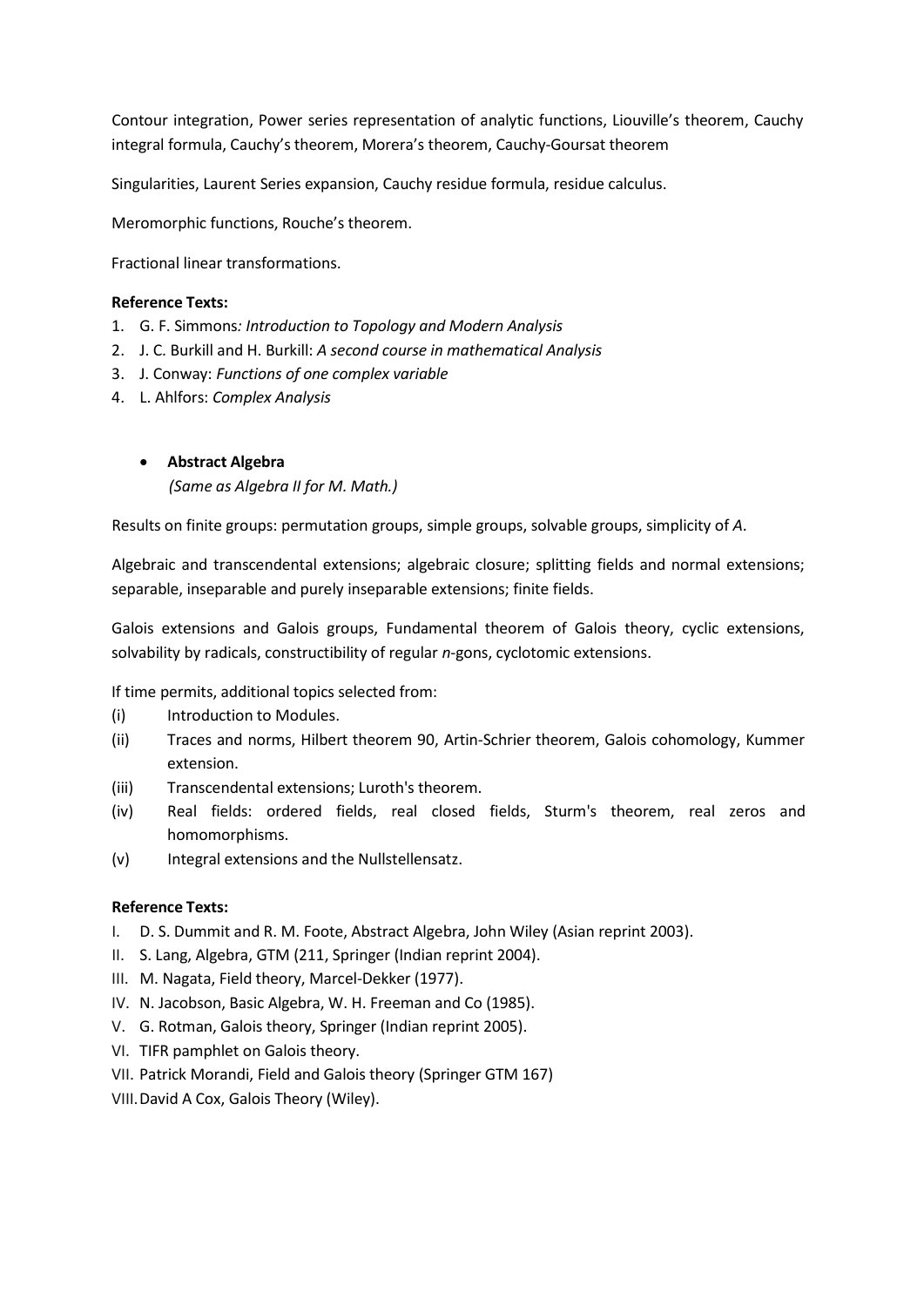- **Optimization Techniques** Same as in the NB-Stream.
- **Sample Surveys and Design of Experiments** *(Pre-requisite for the Applied Statistics Specialization)* Same as in the NB-Stream.
- **Training Course on "National and International Statistical Systems"**

It is a non-credit course offered in between the first and the second semesters of M. Stat 1st year in collaboration with the National Statistical Systems Training Academy (NSSTA) under the Central Statistical Office, New Delhi. The duration of this course is eight days and comprises 40 hours of lectures on Official Statistics. In case of failure in this course, a student may be allowed, in exceptional cases, to undergo training for a second time at his/her expense at the same time in the second year of the M. Stat. programme.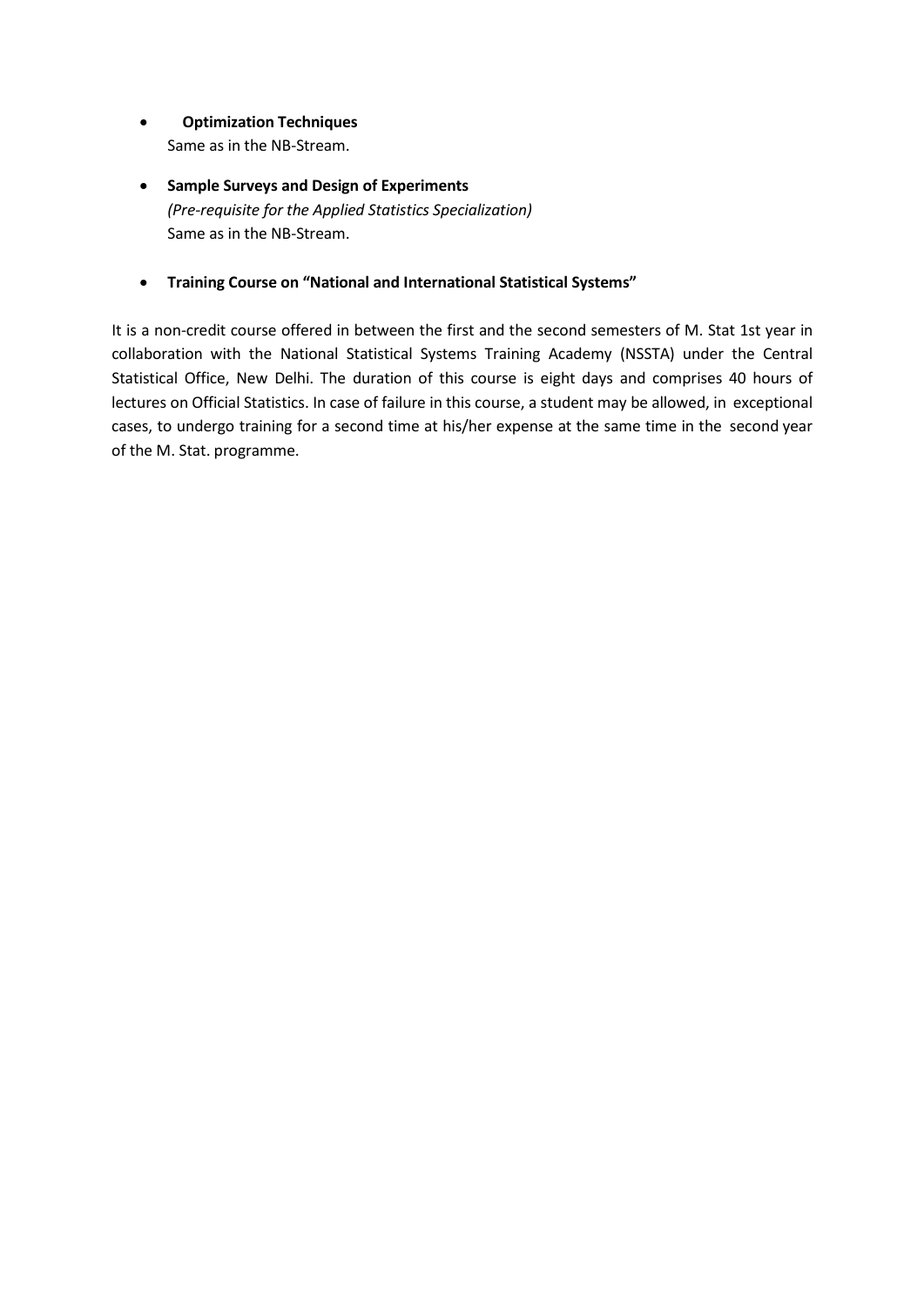# **Compulsory coursesfor Second Year**

### • **Statistical Computing I**

Review of simulation techniques and their applications.

Review of re-sampling methods like jackknife, bootstrap and cross-validation.

Robust measures of multivariate location and scatter: MCD, MVE estimates, Tyler's shape matrix.

Independent Component Analysis.

Introduction to Cluster Analysis, K-means and Hierarchical methods.

Analysis of incomplete data: EM algorithm, MM (majorization-minimization and minorizationmaximization) algorithm.

Nonparametric regression models: methods based on splines, additive models, projection pursuit models, tree-models, MARS.

Generalized linear models and generalized additive models.

Introduction to Markov Chain Monte Carlo techniques with applications, Gibbs sampling, Metropolis-Hastings algorithm.

Illustrative examples using statistical softwares.

#### **Reference Texts:**

- 1. S. M. Ross, Simulation, Second edition.
- 2. R. A. Thisted, Elements of Statistical Computing.
- 3. W. N. Venables and B. D. Ripley, Modern Applied Statistics with S-Plus, Third Edition.
- 4. Peter J. Rousseeuw and Annick M. Leroy, Robust Regression and Outlier Detection.
- 5. P. McCullagh and J. A. Nelder, Generalized Linear Models.
- 6. T. Hastie and R. Tibshirani, Generalized Additive Models.
- 7. L. Breiman *et al*, Classification and Regression Trees.
- 8. Brian Everitt, Cluster Analysis.
- 9. R. J. A. Little, D. B. Rubin, Statistical Analysis with Missing Data.
- 10. T. Hastie, R. Tibshirani and J. Friedman, The Elements of Statistical Learning: Data Mining, Inference and Prediction.

#### • **Time Series Analysis**

Exploratory analysis of time series: Graphical display, classical decomposition model, concepts of trend, seasonality and cycle, estimation of trend and seasonal components.

Stationary time series models: Concepts of weak and strong stationarity, AR, MA and ARMA processes – their properties, conditions for stationarity and invertibility, autocorrelation function (ACF), partial autocorrelation function (PACF), identification based on ACF and PACF, estimation, order selection and diagnostic tests.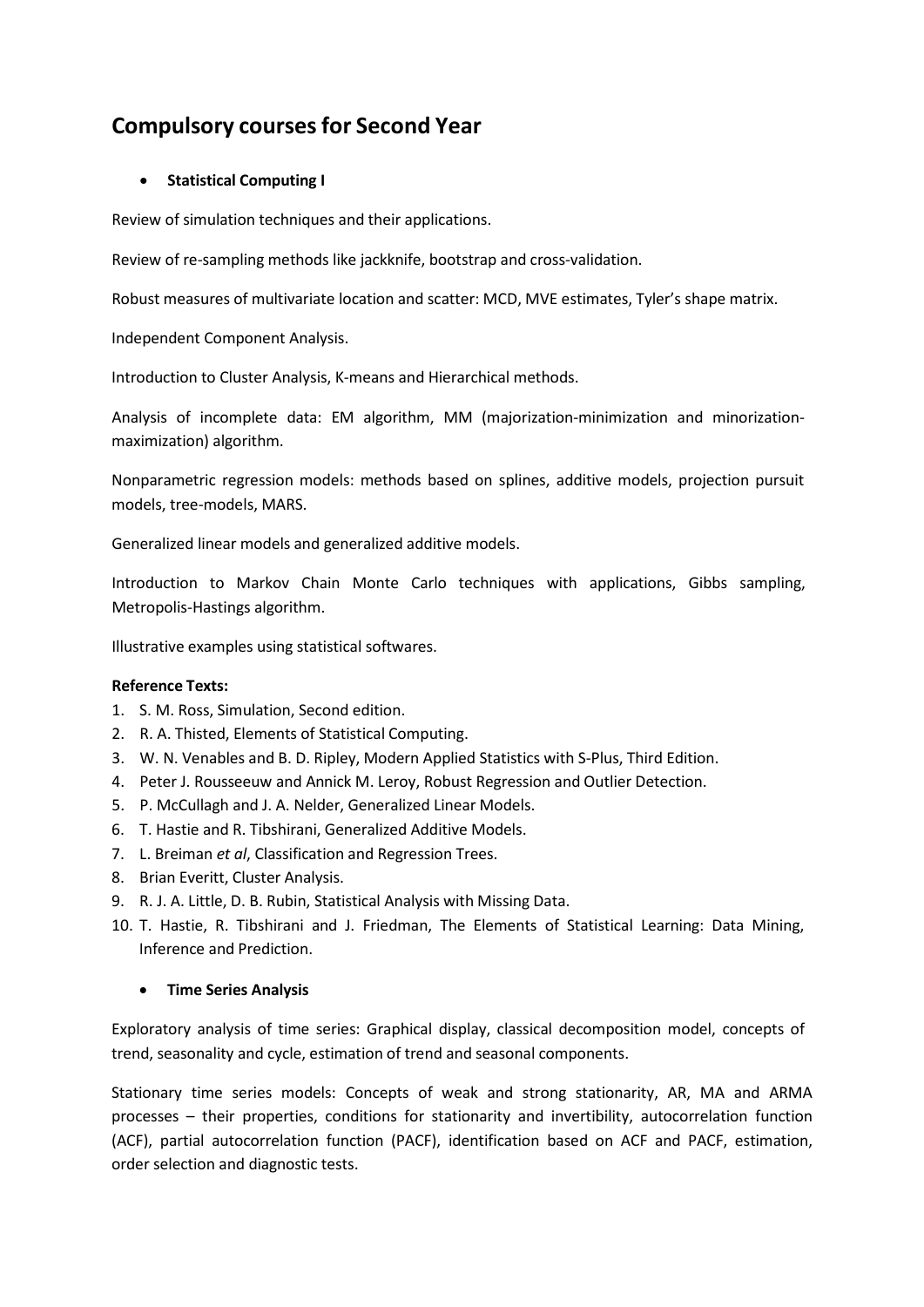Inference with non-stationary models: ARIMA model, determination of the order of integration, trend stationarity and difference stationary processes, tests of nonstationarity i.e., unit root tests – Dickey-Fuller (DF) test, augmented DF test, and Phillips-Perron test.

Forecasting: Simple exponential smoothing, Holt-Winters method, minimum MSE forecast, forecast error, in-sample and out-of-sample forecast.

Modelling seasonal time series: Seasonal ARIMA models, estimation; seasonal unit root test (HEGY test).

Missing data problem in time series: The average replacement method, and the forecasting replacement method.

Structural breaks in time series: Quandt-Andrews test for single structural break, estimation of break date, structural break and unit root tests, and Perron's extension of the ADF test.

Simple state space models: State space representation of ARIMA models, basic structural model, and Kalman recursion.

Spectral analysis of weakly stationary processes: Spectral density function (s. d. f. ) and its properties, s. d. f. of AR, MA and ARMA processes, Fourier transformation and periodogram.

Adequate data analysis using software packages must be done.

#### **Reference Texts:**

- 1. Time Series Analysis: J. D. Hamilton;
- 2. Introduction to Time Series Analysis: P. J. Brockwell and R. A. Davis;
- 3. Introduction to Time Series: C. Chatfield;
- 4. Introduction to Statistical Time Series: W. A. Fuller;
- 5. The Statistical Analysis of Time Series: T. W. Anderson;
- 6. Time Series Analysis and Its Applications: R. H. Shumway and D. S. Stoffer;
- 7. Unit Roots, Cointegration and Structural Change: G. S. Maddala and In-Moo Kim;
- 8. Analysis of Financial Time Series: R. S. Tsay.

#### **Compulsory Courses for Applied Statistics Specialization**

• **Statistical Inference II**

Introduction to the Bayesian paradigm. Review of inference based on posterior distribution --point estimation and credible sets. Predictive distributions. Illustration with examples of one-parameter and multiparameter models using conjugate and noninformative priors.

Large sample properties --Consistency and asymptotic normality of posterior distribution, Laplace's method.

Bayesian testing and Model selection. BIC, DIC. Objective Bayes factors. Intrinsic priors. Bayesian variable selection.

Comparison of p-value and posterior probability of  $H_0$  as measures of evidence. Bayesian p-value.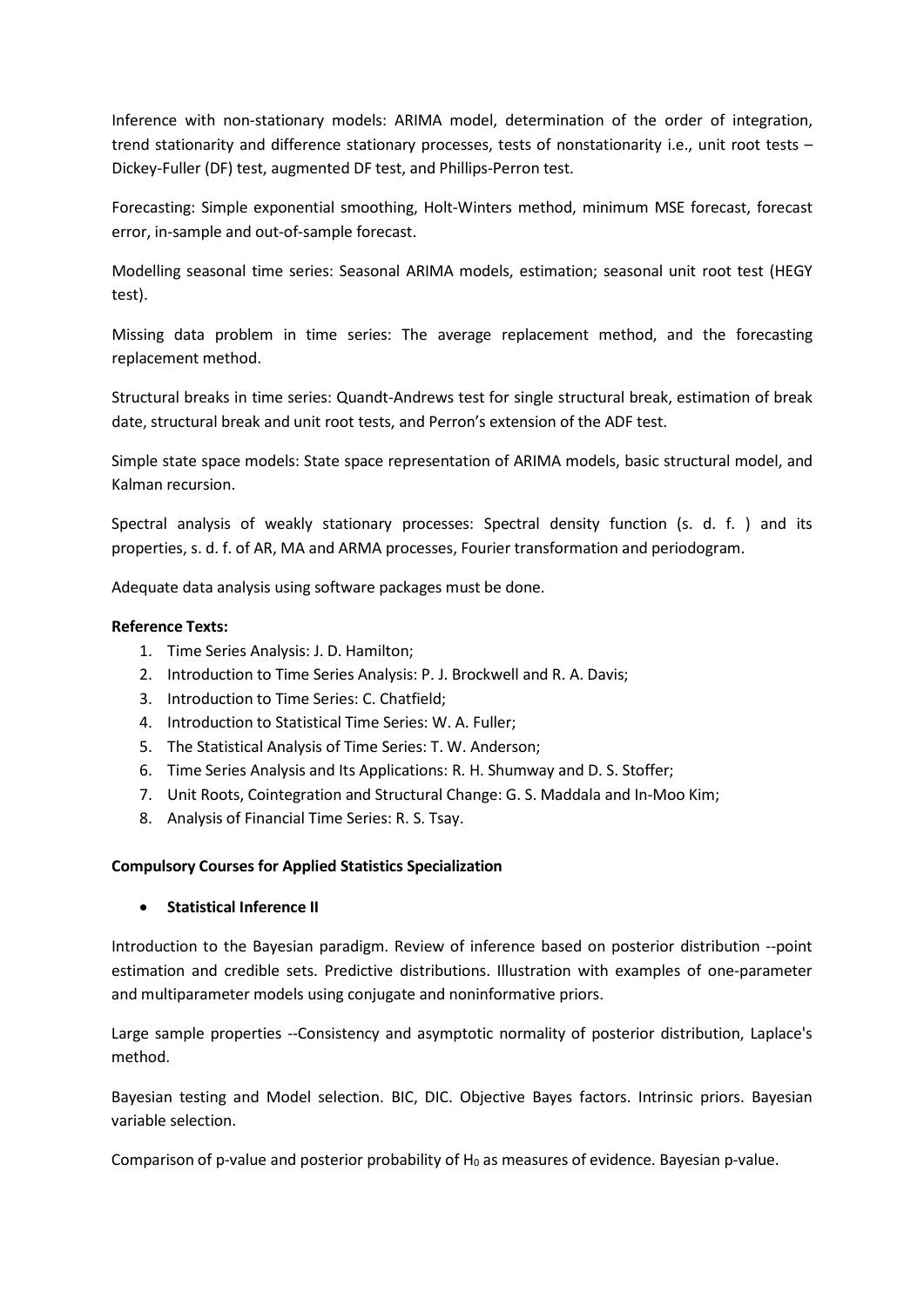Brief discussion on Bayesian computation.

Bayesian approaches to some common problems in Inference including Linear Regression.

Application of Stein estimation, parametric empirical Bayes and hierarchical Bayes approaches to high-dimensional problems including multiple tests.

#### **Reference Texts:**

- *1.* Gelman, J. B. Carlin, H. S. Stern, D. B. Dunson, A. Vehtari and D. B. Rubin, *Bayesian Data Analysis (3rd Edition).*
- *2.* B. P. Carlin and T. A. Louis, *Bayesian Methods for Data Analysis (3rd Edition).*
- *3.* J. K. Ghosh, M. Delampady and T. Samanta*, An Introduction to Bayesian Analysis: Theory and Methods.*
- *4.* J. O. Berger*, Statistical Decision Theory and Bayesian Analysis (2nd Edition).*
- *5.* C. P. Robert, *The Bayesian Choice (2nd Edition).*
- *6.* P. Congdon, *Bayesian Statistical Modelling (2nd Edition).*

#### **Project**

A student of the second year of M. Stat. opting for the specialization "Applied Statistics" is required do **a semester- long project** in the second semester under the supervision of a permanent faculty member of the Indian Statistical Institute, provided he/she is not doing a dissertation. The Dean of Studies shall assign a supervisor taking into account the preferences of the student, if any. Students opting for other specializations may also choose to do **a semester-long project** as an optional course, provided he/she is not doing a dissertation. In such a case, the student needs to inform the Dean of studies in this regard within the first six weeks of classes in the first semester and the Dean shall assign a supervisor subject to availability of supervisors. **The student is required to submit a title and a project proposal to the Dean of Studies before classes of the first semester end.**

It is generally expected that a project **should be in an area related to Statistics and contain some original contribution by the student on the topic of interest along with real data analyses and/or simulations.** The final project report must contain a brief review of the related literature and the new directions explored by the student, if any.

All projects being done in a particular academic year will be evaluated by **a Project Committee formed by the Dean of Studies** for that particular year. This committee will initially invite project proposals from students opting for Project, and will formulate guidelines for evaluation.

After the time of the mid-term evaluation, a student **is required submit a mid-term report to the Committee members and give a seminar on his/her work. The Committee shall submit its midterm evaluation report to the Dean of Studies along with a score.** The end-term evaluation of the project will be done by the Committee by a deadline to be announced in the Academic Calendar. **The student should give a seminar to defend his/her work. A project report must be submitted to the Committee members at least one week before the presentation date. A final evaluation report along must be submitted by the Committee to the Dean of Studies after the seminar**. **The report**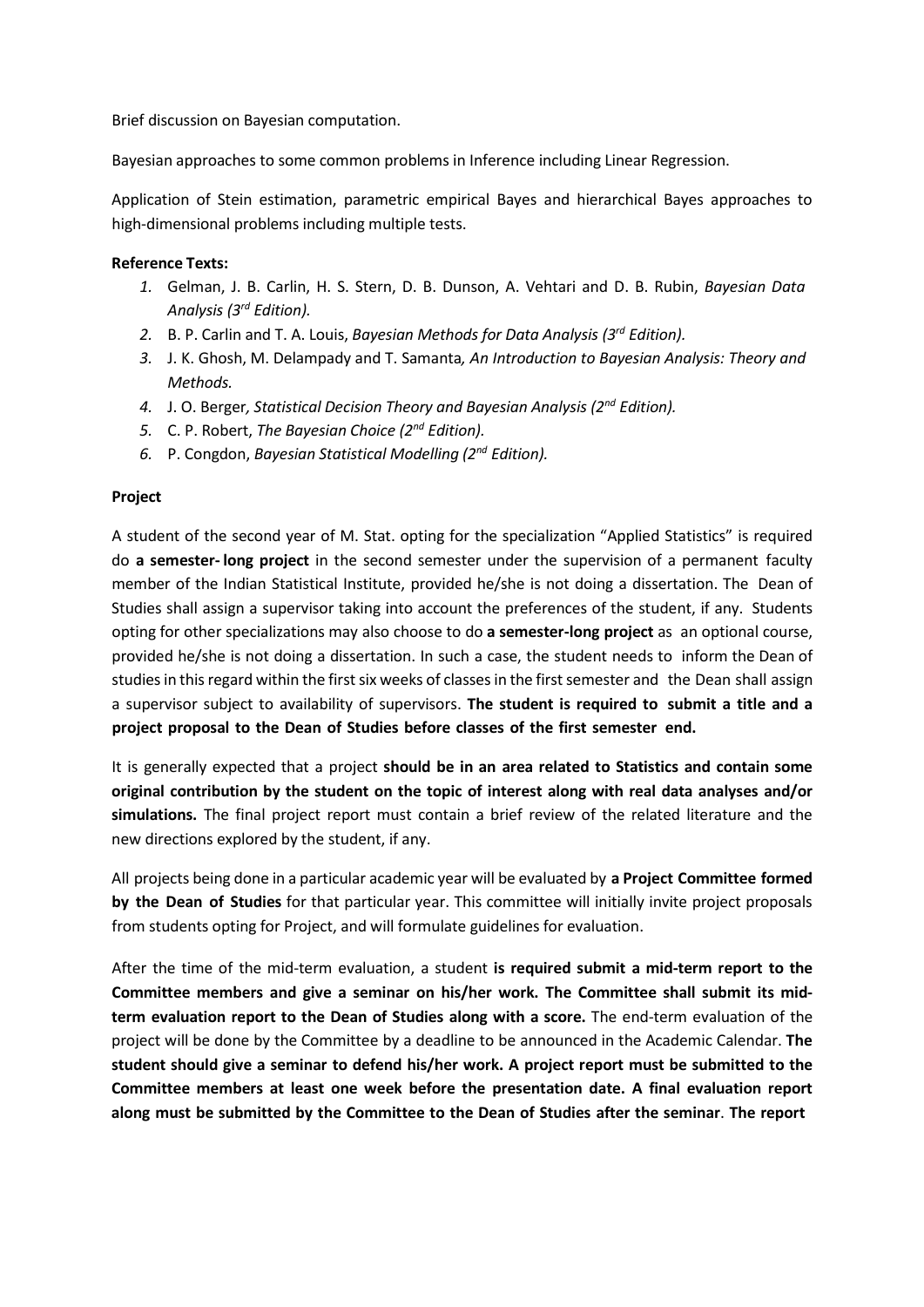**must also contain an end-term score corresponding to the end-term presentation as well as a composite score out of 100.**

**There will be no back paper and/or compensatory examination for the project**.

#### **I. Actuarial Statistics Track**

#### • **Actuarial Methods**

Review of decision theory and actuarial applications.

Loss distributions: modelling of individual and aggregate losses, moments, fitting distributions to claims data, deductibles and retention limits, proportional and excess-of-loss reinsurance, share of claim amounts, parametric estimation with incomplete information.

Risk models: models for claim number and claim amount in short-term contracts, moments, compound distributions, moments of insurer's and reinsurer's share of aggregate claims.

Ruin Theory: Surplus process, probabilities of ruin in continuous and discrete times, finite and infinite horizons, adjustment coefficient, Lundberg's inequality, effect of reinsurance.

Review of Bayesian statistics/estimation and Bayes/empirical Bayes approach to credibility theory.

Experience rating: Rating methods in insurance and banking, claim probability calculation, stationary distribution of proportion of policyholders in various levels of discount.

Delay/run-off triangle: development factor, basic and inflation-adjusted chain-ladder method, alternative methods, average cost per claim and Bornhuetter-Ferguson methods for outstanding claim amounts, statistical models.

Review of generalized linear model, residuals and diagnostics, goodness-of-fit, applications.

Review of time series analysis, filters, random walks, multivariate AR model, cointegrated time series, non-stationary/non-linear models, application to investment variables, forecasts.

Assessment of methods through Monte-Carlo simulations.

- 1. N. L. Bowers, H. U. Gerber, J. C. Hickman, D. A. Jones and C. J. Nesbitt, Actuarial Mathematics, 2nd ed. Society of Actuaries, 1997.
- 2. S. A. Klugman, H. H. Panjer, G. E. Willmotand and G. G. Venter, Loss Models: From Data to Decisions. 3rd Edition, John Wiley & Sons, 2008.
- 3. C. D. Daykin, T. Pentikainen and M. Pesonen, Practical Risk Theory for Actuaries. Chapman & Hall, 1994.
- 4. S. D. Promishow, Fundamentals of Actuarial Mathematics, John Wiley, 2011.
- 5. P. J. Boland, Statistical and Probabilistic Methods in Actuarial Science, Chapman and Hall, 2007.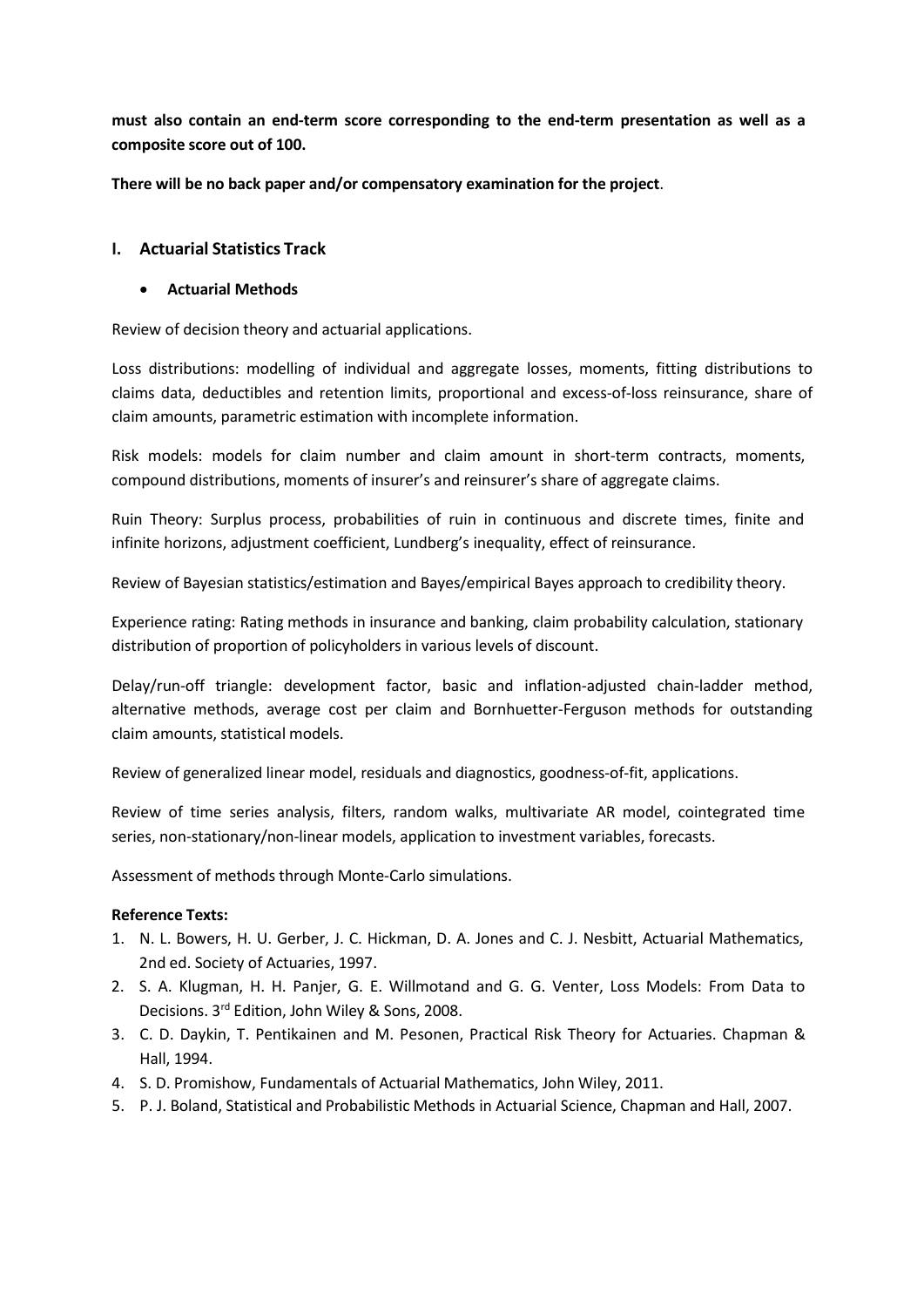#### • **Life Contingencies**

Assurance and annuity contracts: definitions of benefits and premiums, various types of assurances and annuities, present value, formulae for mean and variance of various continuous and discrete payments, various conditional probabilities from ultimate and select life tables, mthly payments, related actuarial symbols, inter-relations of various types of payments.

Calculation of various probabilities from life tables: notations, probability expressions, approximations, select and ultimate tables, alternatives to life tables.

Calculation of various payments from life tables: principle of equivalence, net premiums, prospective and retrospective provisions/reserves, recursive relations, Thiele's equation, actual and expected death strain, mortality profit/loss.

Adjustment of net premium/net premium provisions for increasing/decreasing benefits and annuities: actuarial notations, calculations with ultimate or select mortality, with-profits contract and allied bonus, net premium, net premium provision.

Gross premiums: Various expenses, role of inflation, calculation of gross premium with future loss and equivalence principle for various types of contracts, alternative principles, calculation of gross premium provisions, gross premium retrospective provisions, recursive relations.

Functions of two lives: cash-flows contingent on death/survival of either or both of two lives, functions dependent on a fixed term and on age.

Cash-flow models for competing risks: Markov model, dependent probability calculations from Kolmogorov equations, transition intensities.

Use of discounted emerging costs in pricing, reserving and assessing profitability: unit-linked contract, expected cash-flows for various assurances and annuities, profit tests and profit vector, profit signature, net present value and profit margin, use of profit test in product pricing and determining provisions, multiple decrement tables, cash-flows contingent on multiple decrement, alternatives to multiple decrement tables, cash-flows contingent on non-human life risks.

Cost of guarantees: types of guarantees and options for long term insurance contracts, calculation through option-pricing and stochastic simulation.

Heterogeneity in mortality: contributing factors, main forms of selection, selection in insurance contracts and pension schemes, selective effects of decrements, risk classification in insurance, role of genetic information, single figure index, crude index, direct/indirect standardization, standardized mortality/morbidity ratio (SMR).

- 1. N. L. Bowers, H. U. Gerber, J. C. Hickman, D. A. Jones, and C. J. Nesbitt, Actuarial Mathematics, 2nd ed. Society of Actuaries, 1997.
- 2. A. Neill, Life Contingencies. Heinemann, 1977.
- 3. B. Benjamin and J. H. Pollard, The Analysis of Mortality and Other Actuarial Statistics, 3rd ed. Institute of Actuaries and Faculty of Actuaries, 1993.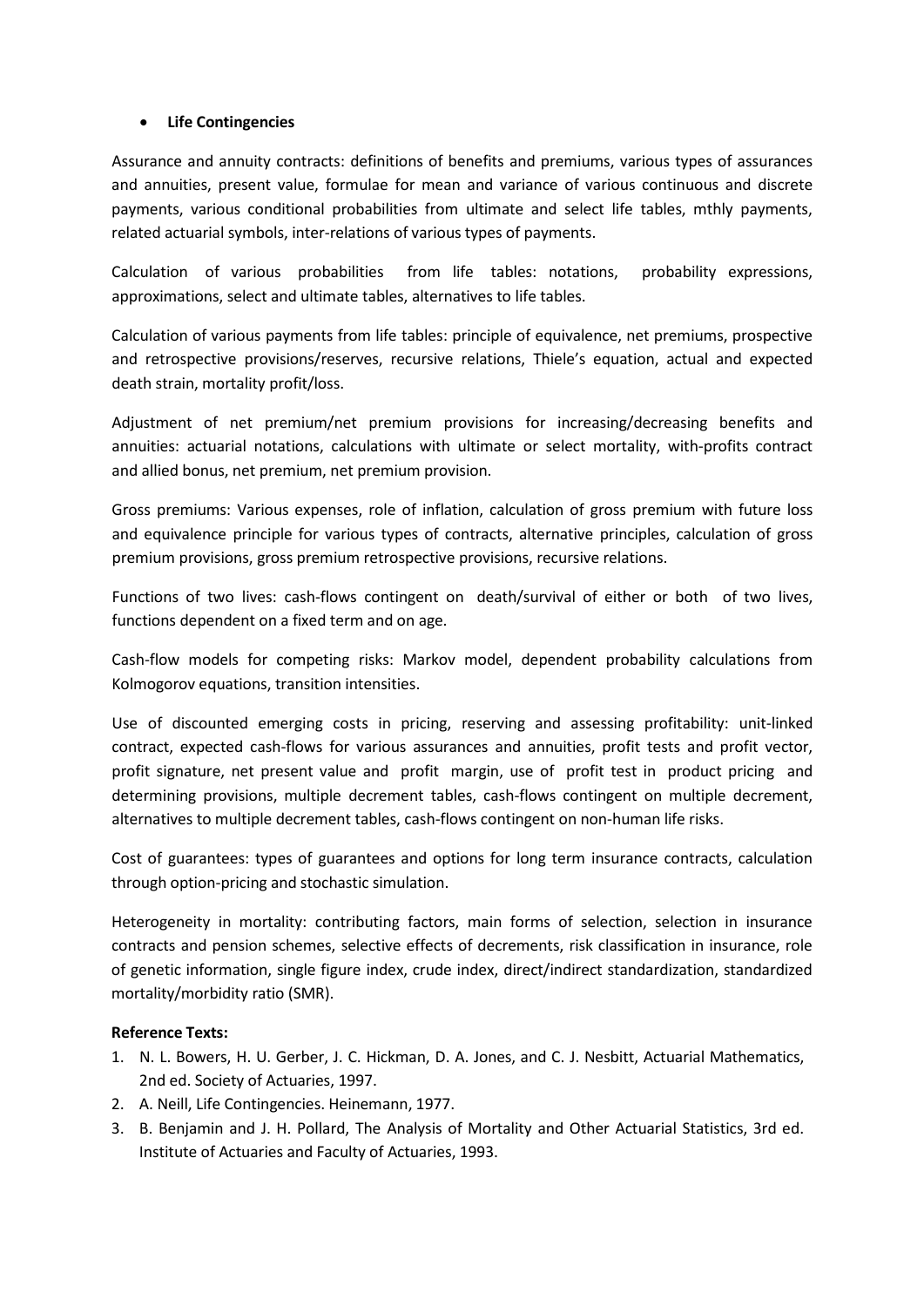- 4. P. M. Booth, R. G. Chadburn, D. R. Cooper, S. Haberman and D. E. James, Modern Actuarial Theory and Practice Chapman & Hall, 1999.
- 5. S. D. Promishow, Fundamentals of Actuarial Mathematics, John Wiley, 2011.

#### • **Actuarial Models**

Principles of actuarial modelling: model selection, interpolation/extrapolation issues and diagnostics.

Review of various types of stochastic processes, including counting processes; their actuarial applications.

Review of Markov chain; time inhomogeneous chain; frequency based experience rating and other applications; simulation.

Markov jump process, Poisson process, Kolmogorov equations, illness-death and other survival models, effect of duration of stay on transition intensity, simulation

Models of transfer between multiple states: general Markov models of transfers, standard actuarial notations for transfer probabilities and rates, their equations.

Estimation of transition intensities: MLE under piecewise constant assumption, Poisson approximation.

Central Exposed to Risk: data type, computation, estimation of transition probabilities, census approximation of waiting times, rate intervals, census formulae for various definitions of age.

Graduated estimates: reasons for comparison of crude estimates of transition intensities/probabilities to standard tables, statistical tests and their interpretations, test for smoothness of graduated estimates, graduation through parametric formulae, standard tables and graphical process, modification of tests for comparing crude and graduated estimates and to allow for duplicate policies.

Review of survival models, future life random variable and related actuarial notations, two-state model for single decrement.

Review of nonparametric estimation and Cox model-based regression.

- 1. N. L. Bowers, H. U. Gerber, J. C. Hickman, D. A. Jones, and C. J. Nesbitt, Actuarial
- 2. Mathematics, 2nd ed. Society of Actuaries, 1997.
- 3. V. G. Kulkarni, Modelling, Analysis, Design, and Control of Stochastic Systems. Springer, 1999.
- 4. G. Grimmett and D. Stirzaker, Probability and Random Processes, 3rd ed. Oxford University Press, Oxford, 2001.
- 5. E. Marubini and M. G. Valsecchi, Analysing Survival Data from Clinical Trials and
- 6. Observational Studies. John Wiley & Sons, 1995.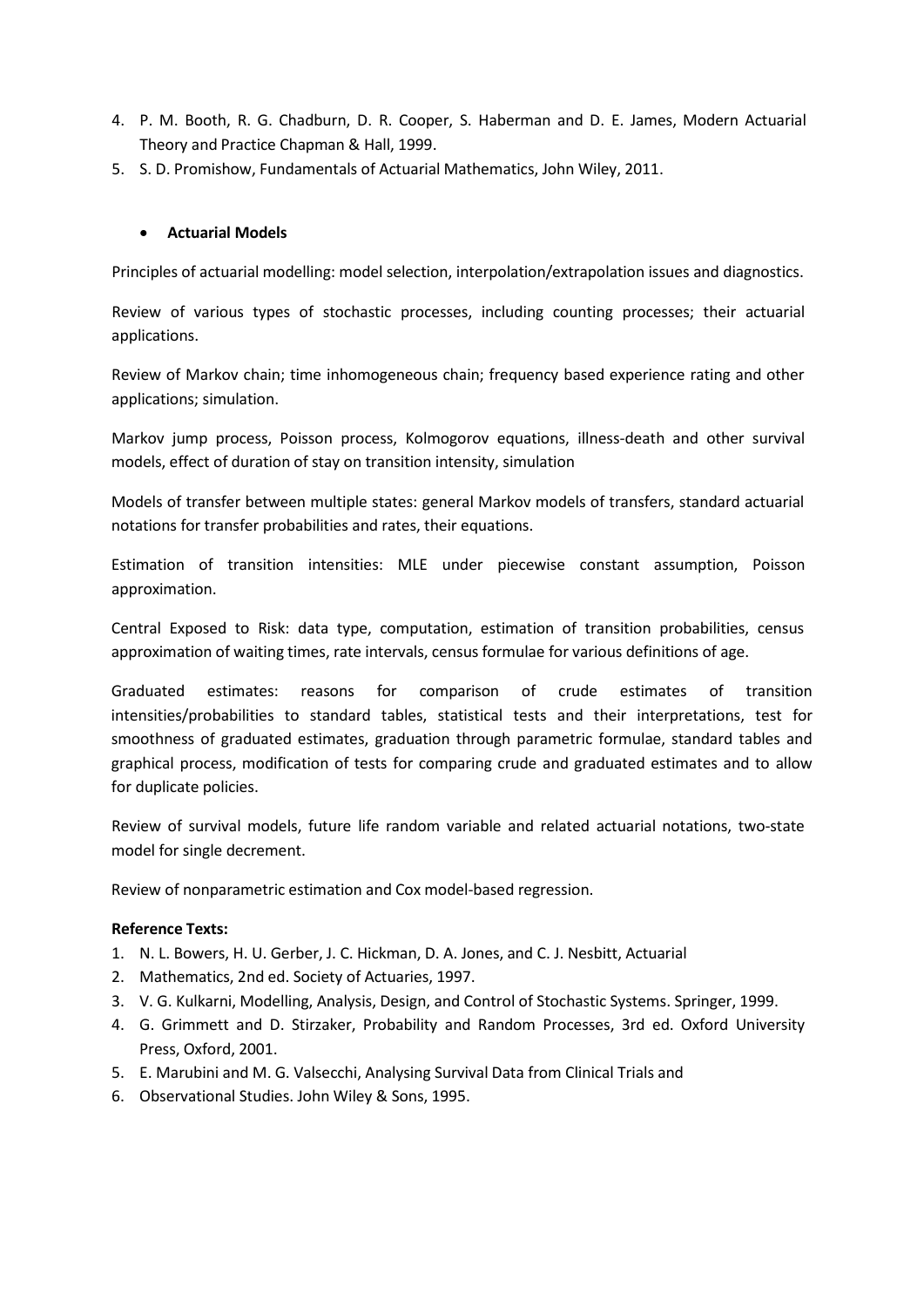#### • **Survival Analysis**

Introduction: Type of data (uncensored, censored, grouped, truncated); Dependence on covariates; Different end points.

Failure time models: Exponential, Weibull and Gamma. Discrete hazard.

Likelihood based inference for censored data: Construction of likelihood for different types of censoring; Maximum likelihood estimation (Newton-Raphson method, EM algorithm); Asymptotic likelihood theory (statement of results only); Testing of hypotheses in parametric models.

Nonparametric inference: Life Table estimates; Kaplan-Meier estimate; Nelson-Aalen estimate; Twosample problem.

Regression models: Exponential and Weibull regression; Proportional Hazard and Accelerated Life Time models; Discrete regression models; Two-sample problem using regression models.

Proportional Hazard model: Marginal and Partial likelihoods; Estimation of baseline survival function; Inclusion of strata; Time dependent covariates; Scope and validity of the PH model.

Accelerated Life Time model: Maximum likelihood estimation; Least square estimation; Linear rank test.

Competing risks: Cause specific hazard/Multiple decrement model; PH model for competing risks data; Multiple failure time data.

Counting Process Theory; Multiplicative intensity model; Martingale theory and stochastic integrals; Nelson-Aalen Estimator.

#### **Reference Texts:**

- 1. The statistical analysis of failure time data, J. D. Kalbfleisch and R. L. Prentice
- 2. Survival analysis, R. G. Miller
- 3. Analysis of survival data, D. R. Cox and D. Oakes
- 4. Statistical Models and Methods for Lifetime Data: Jerald F Lawless
- 5. Survival Analysis: Techniques for Censored and Truncated Data: John P Klein and Melvin L Moeschberger

#### **II. Biostatistics Track**

#### • **Statistical Genomics**

Review of Hardy-Weinberg Equilibrium and allele frequency estimation.

Construction of Pedigree Likelihoods.

Linkage and recombination.

Parametric and ASP methods for detecting linkage for binary traits.

Sib-pair methods for Detecting Linkage for Quantitative Traits: Haseman-Elston approach.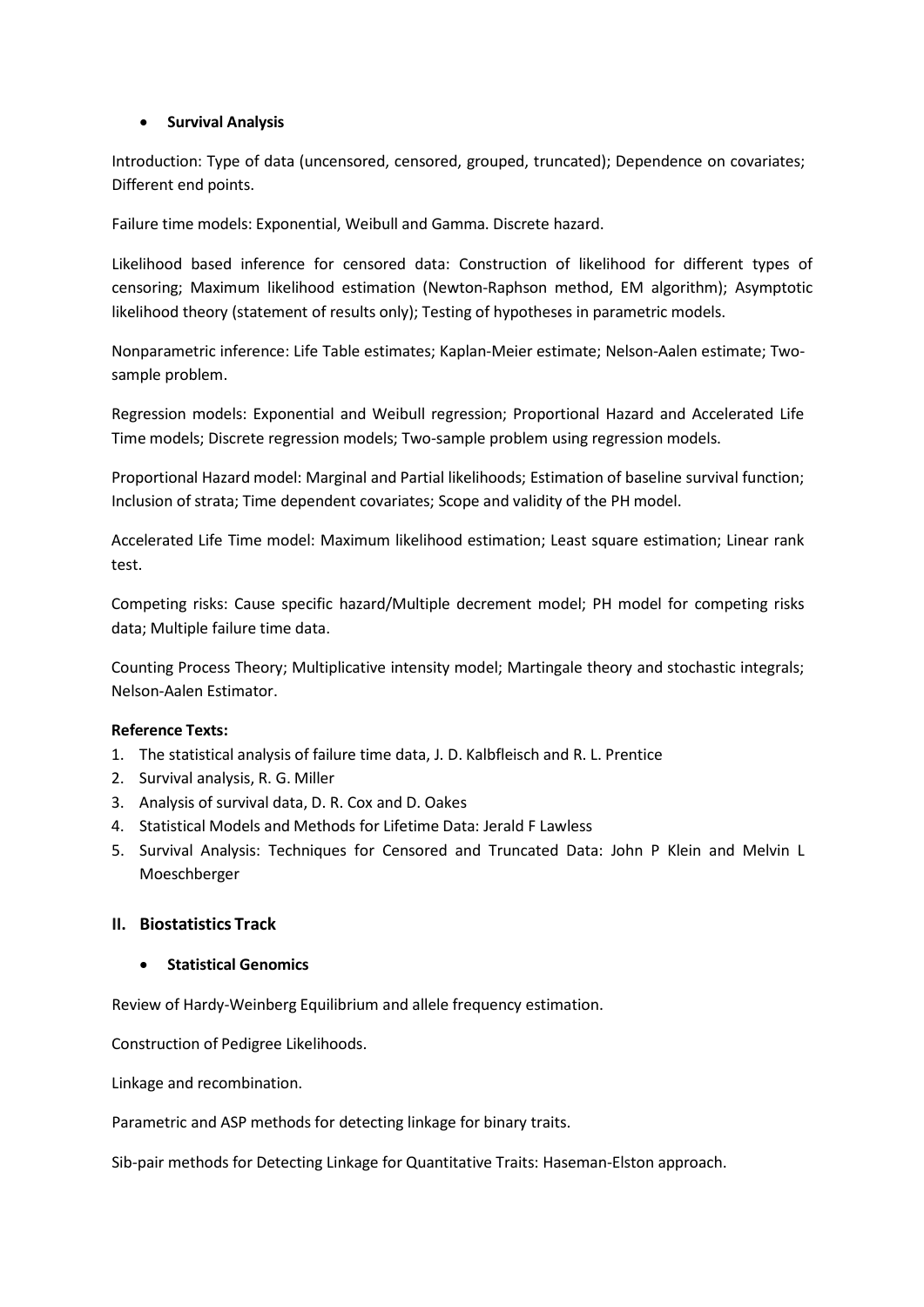Linkage Disequilibrium.

Review of genetic case-control studies.

Population Stratification Issues for genetic case-control studies.

Association tests based on family-data: TDT, Sib-TDT, PDT.

Statistical issues in Genome-wide association studies: Data quality checks, Imputation, Multiple testing.

Evolution of DNA sequences: Kimura's two parameter and Jukes Cantor model.

Pairwise Sequence Alignment Algorithms: Needleman Wunsch and Smith-Waterman.

Basic Local Alignment Search Tool.

Construction of evolutionary trees using UPGMA and Neighbour Joining.

#### **Reference Texts:**

- 1. A Statistical Approach to Genetic Epidemiology: Concepts and Applications; Andreas Ziegler, Inke Konig, Friedrich Pahlke
- 2. Statistics in Human Genetics: Pak C Sham
- 3. Statistical Methods in Genetic Epidemiology; Duncan Thomas D
- 4. Handbook of Statistical Genetics: Edited by David J Balding, M Bishop, Chris Cannings.
- 5. Biological Sequence Analysis: Probabilistic Models of Proteins and Nucleic Acids: Richard Durbin, Sean Eddy, Anders Krogh, and Graeme Mitchison

#### • **Clinical Trials**

Introduction, ethical issues, protocols, comparative and controlled trials.

Different phases.

Randomization.

Different types of biases.

Sample size determination.

Phase I trial, dose response studies.

Phase II trial.

Phase III trial, sequential allocation.

Group sequential design, type I error spending function.

Treatment adaptive allocation.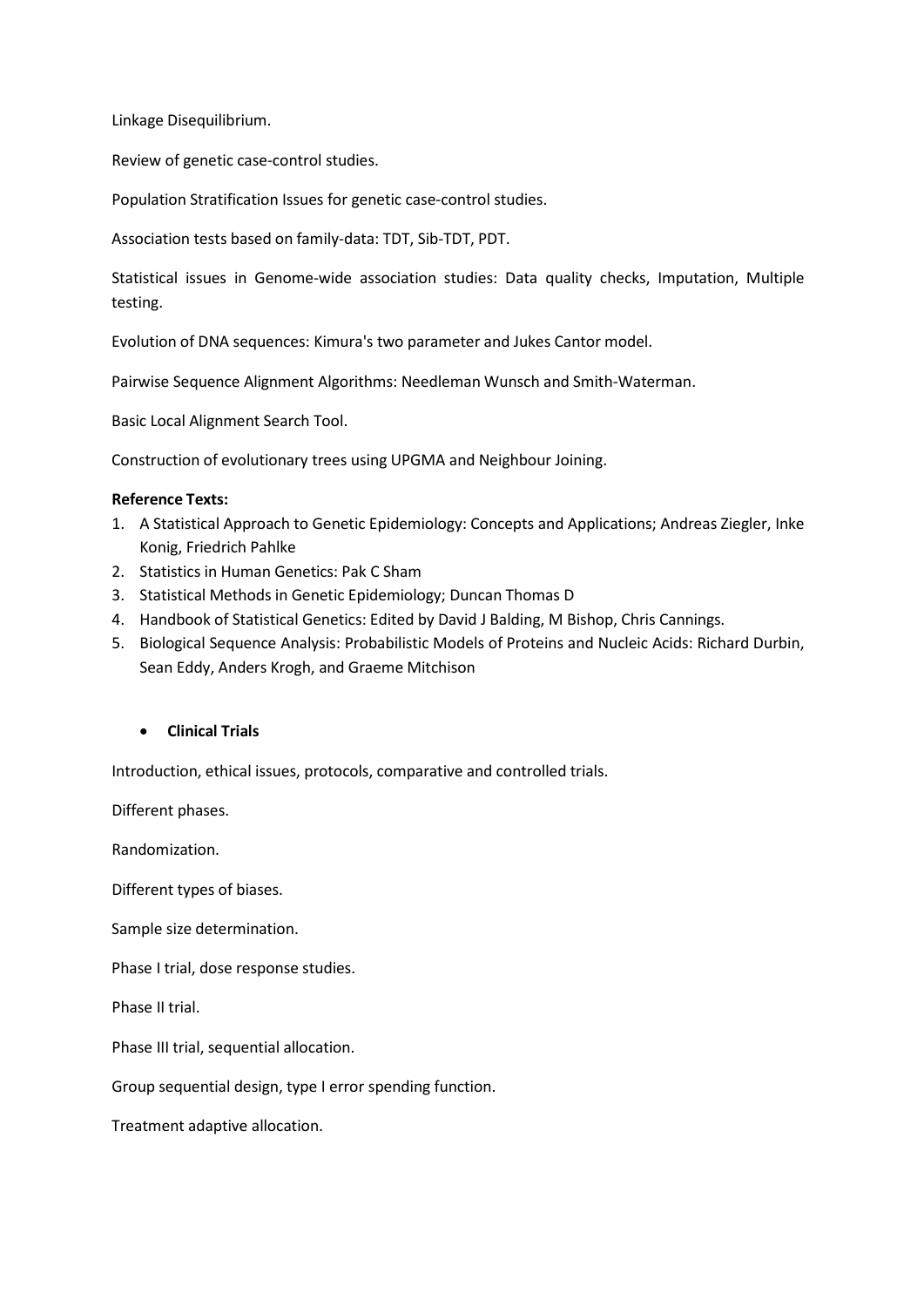Response-adaptive allocation, play-the-winner, randomized play-the-winner, design for continuous responses, optimal designs.

Delayed responses, Longitudinal responses, Crossover designs, covariates and surrogate responses.

Analysis of data: generalized linear model, quasilikelihood and generalized estimating equations.

Bayesian designs and analysis.

Some real clinical trial example and illustration.

#### **Reference Texts:**

- 1. An Introduction to Randomized Controlled Clinical Trials, 2nd Ed: Metthews JNS
- 2. Randomised Response-Adaptive Designs in Clinical Trials: Atkinson AC and Biswas A
- 3. The Design and Analysis of Sequential Clinical Trials: Whitehead John
- 4. Clinical Trials: Practical Approach: Pocock Stuart J
	- **Survival Analysis**

Same as in Actuarial Statistics Track.

#### **III. Computational Statistics Track**

#### • **Pattern Recognition**

Introduction to supervised and unsupervised pattern classification.

Supervised classification:

Loss and risk function in classification, Admissible rules, Bayes and minimax rules.

Fisher's linear discriminant function, linear and quadratic discriminant analysis, regularized discriminant analysis, logistic regression.

Other linear classifiers: SVM and Distance Weighted Discrimination, Nonlinear SVM.

Kernel density estimation and kernel discriminant analysis.

Nearest neighbour classification.

Classification under a regression framework: additive models, projection pursuit, neural network, classification using kernel regression.

Classification tree and random forests.

Unsupervised classification:

Hierarchical and non-hierarchical methods: k-means, k-medoids and linkage methods

Cluster validation indices: Dunn index, Gap statistics.

Clustering using Gaussian mixtures.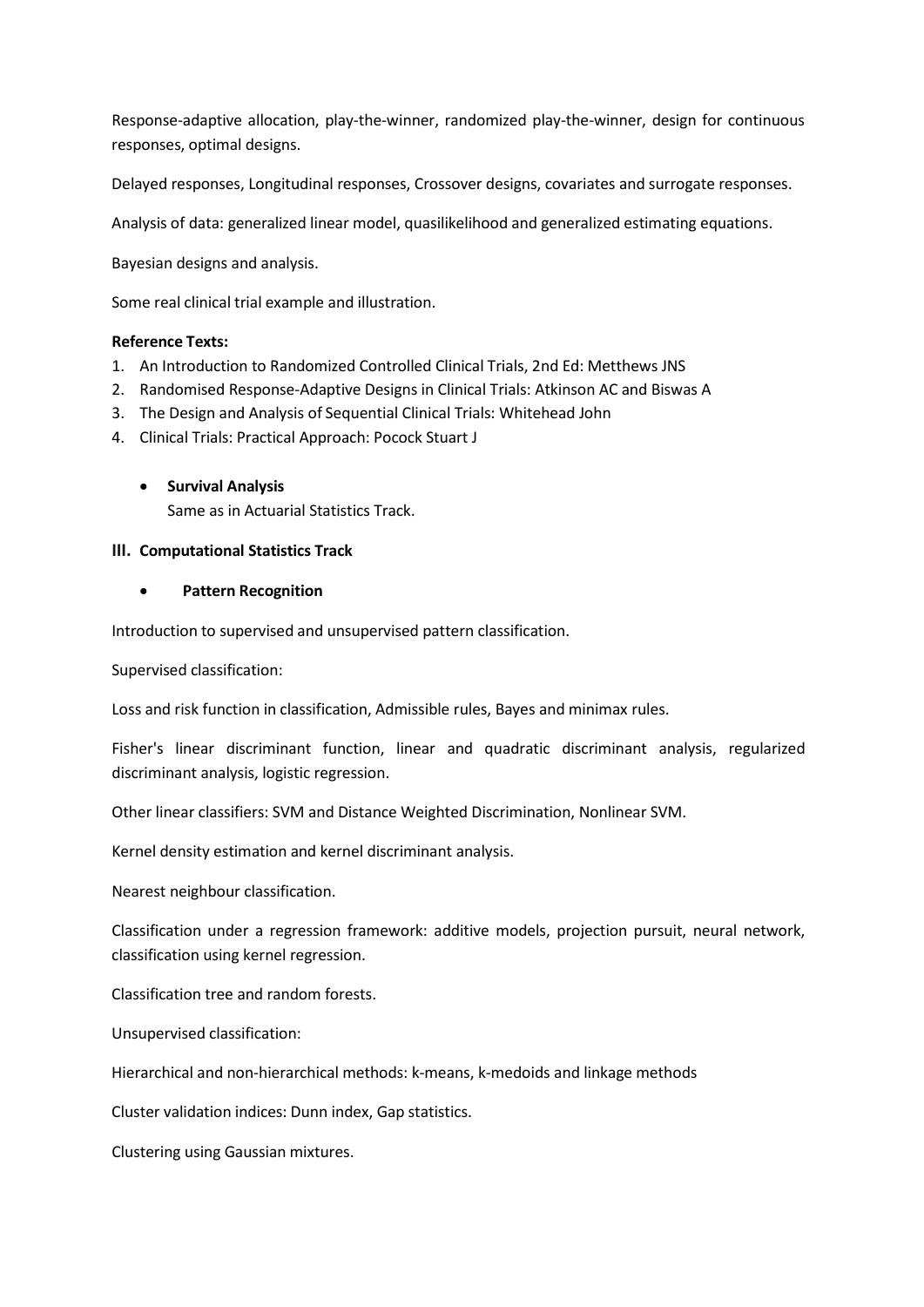Computer applications using R and other packages.

#### **Reference Texts:**

- 1. Duda, Hart, Stork: Pattern classification
- 2. Hastie, Tibshirani, Friedman: Elements of statistical learning
- 3. Ripley: Pattern recognition and neural networks
- 4. Wand and Jones: Kernel smoothing
- 5. Vapnik: Elements of statistical learning
- 6. Bugres: Tutorial on SVM
- 7. Breiman, Friedman, Olsen, Stone: CART
- 8. Random forest and DWD are not available in books. However, journal articles are available.

#### • **Statistical Computing II**

Kernels and local polynomials.

Local likelihood methods.

Wavelet smoothing.

Genetic algorithm and Simulated annealing.

Bump Hunting algorithms.

Multidimensional scaling and Self-organizing maps.

Graphical models.

RKHS and associate statistical methods.

Ensemble methods: Bagging, boosting, stacking, random forests.

Introduction to high dimension, small sample size problems.

- 1. Wand, M. P. and Jones, M. C. (1995). Kernel Smoothing.
- 2. Fan J. and Gijbels, I. (1996). Local Polynomial Modelling and Its Applications.
- 3. Hastie, T. , Tibshirani, R. and Friedman, J. (2009). The Elements of Statistical Learning: Data Mining, Inference, and Prediction.
- 4. Vidakovic, B. (1999). Statistical Modelling by Wavelets.
- 5. Kaiser, G. (2010). A Friendly Guide to Wavelets.
- 6. Haupt R. L. and Haupt, S. E, (2004). Practical Genetic Algorithms
- 7. Van Laarhoven, P. J. M. and Aarts, E. H. L. (1992). Simulated
- 8. Annealing: Theory and Applications.
- 9. Duda, R. O. , Hart, P. E. and Stork, D. G. (2001) Pattern Classification
- 10. Edwards, D. (2000). Introduction to Graphical Modelling.
- 11. Whittaker, J. (2009). Graphical Models in Applied Multivariate Statistics.
- 12. Højsgaard, S. , Edwards, D. and Lauritzen, S. (2012). Graphical Models with R.
- 13. Wahba, G. (1990). Spline Models for Observational Data.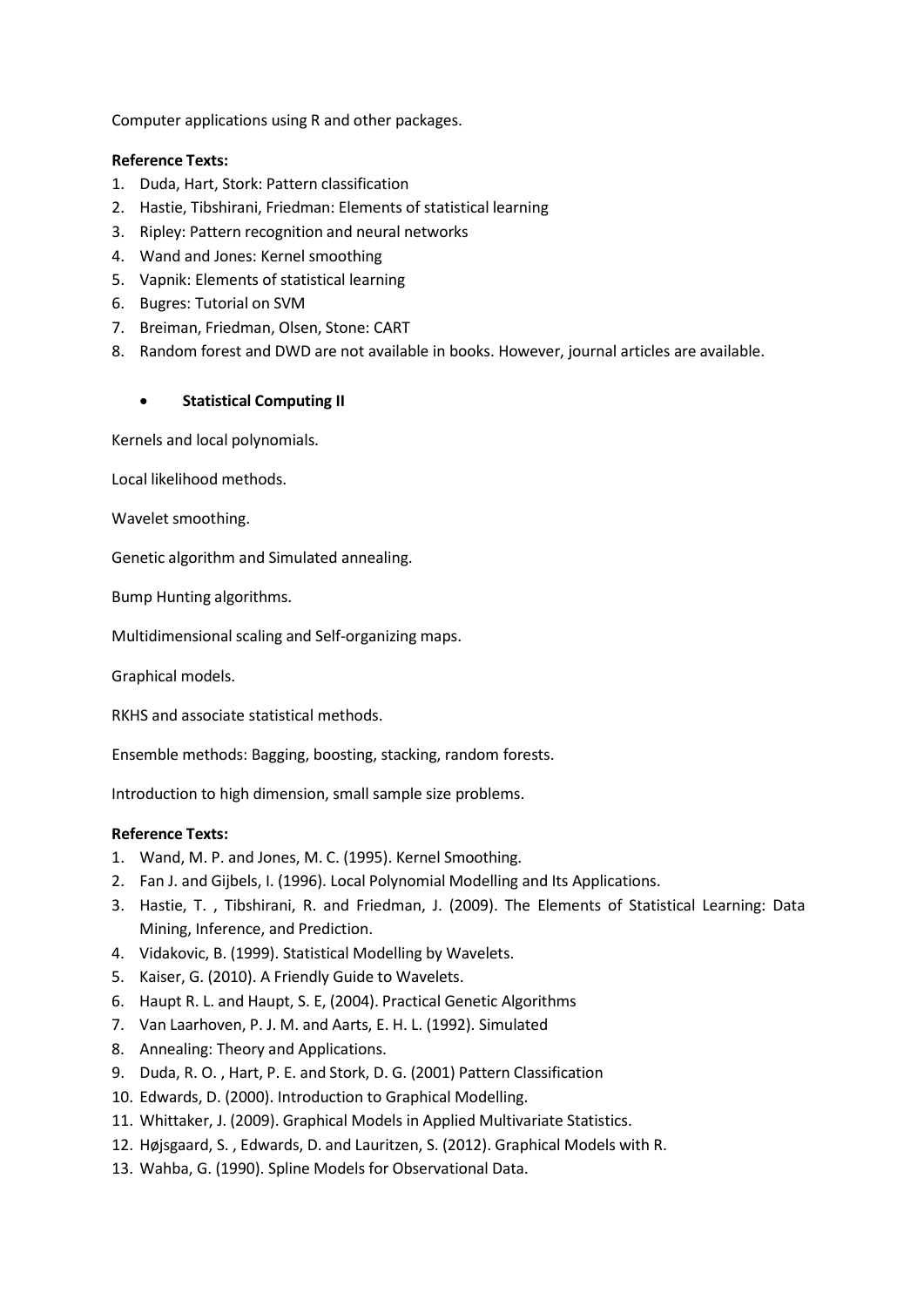- 14. Schölkopf, B. and Smola, A. J. (2002) Learning with Kernels: Support Vector Machines.
- 15. Rokach, L. (2009) Pattern Classification using ensemble methods.
- 16. Zhang, C. and Yunqian Ma, Y. (2012). Ensemble Machine Learning: Methods and Applications.

#### • **Inference for High Dimensional Data**

Motivating examples of high dimensional data (large p, small n) and the need to move beyond classical estimation methods. Examples from genomics, machine learning, economics/finance or any other field.

Variable selection methods: best subset selection, stepwise forward, Stepwise backward, AIC, BIC, C\_p.

Introduction to the LASSO. Discussion and proofs for various properties of the LASSO, including its variable selection properties (for p>n), asymptotic distribution (in fixed p set up). The LARS method by Efron (2004); the Adaptive Lasso and its theoretical properties. Specifically focussing on the case where p>n, where the choice of the initial estimator plays an important role.

Multiple testing in high dimensional set up, p-values in high dimensional set up (based on works by Buhlmann).

Basics about high dimensional covariance matrix estimation. Different approaches.

Testing for high dimensional data (basic two-sample test).

High dimensional classification and clustering.

- 1. Buhlmann, P. and van de Geer, S. Statistics for high-dimensional data.
- 2. Giraud, C. Introduction to High-Dimensional Statistics.
- 3. Koch, I. Analysis of multivariate and high-dimensional data.
- 4. Hastie, T. , R. Tibshirani, and J. Friedman. The elements of statistical learning (Second ed. ).
- 5. Pourahmadi, M. High-dimensional covariance estimation.
- 6. Fan, J. and J. Lv (2010). A selective overview of variable selection in high dimensional feature space. Statist Sinica 20 (1), 101--148.
- 7. Knight, K. and W. Fu (2000). Asymptotics for lasso-type estimators. Ann. Statist. 28 (5), 1356-- 1378.
- 8. Wasserman, L. and K. Roeder (2009). High-dimensional variable selection. Ann. Statist. 37 (5A), 2178--2201.
- 9. Bai, Z. and H. Saranadasa (1996). Effect of high dimension: by an example of a two sample problem. Statist. Sinica 6 (2), 311--329.
- 10. Cai, T. T. , W. Liu, and Y. Xia (2014). Two-sample test of high dimensional means under dependence. J. R. Stat. Soc. Ser. B. Stat. Methodol. 76 (2), 349--372.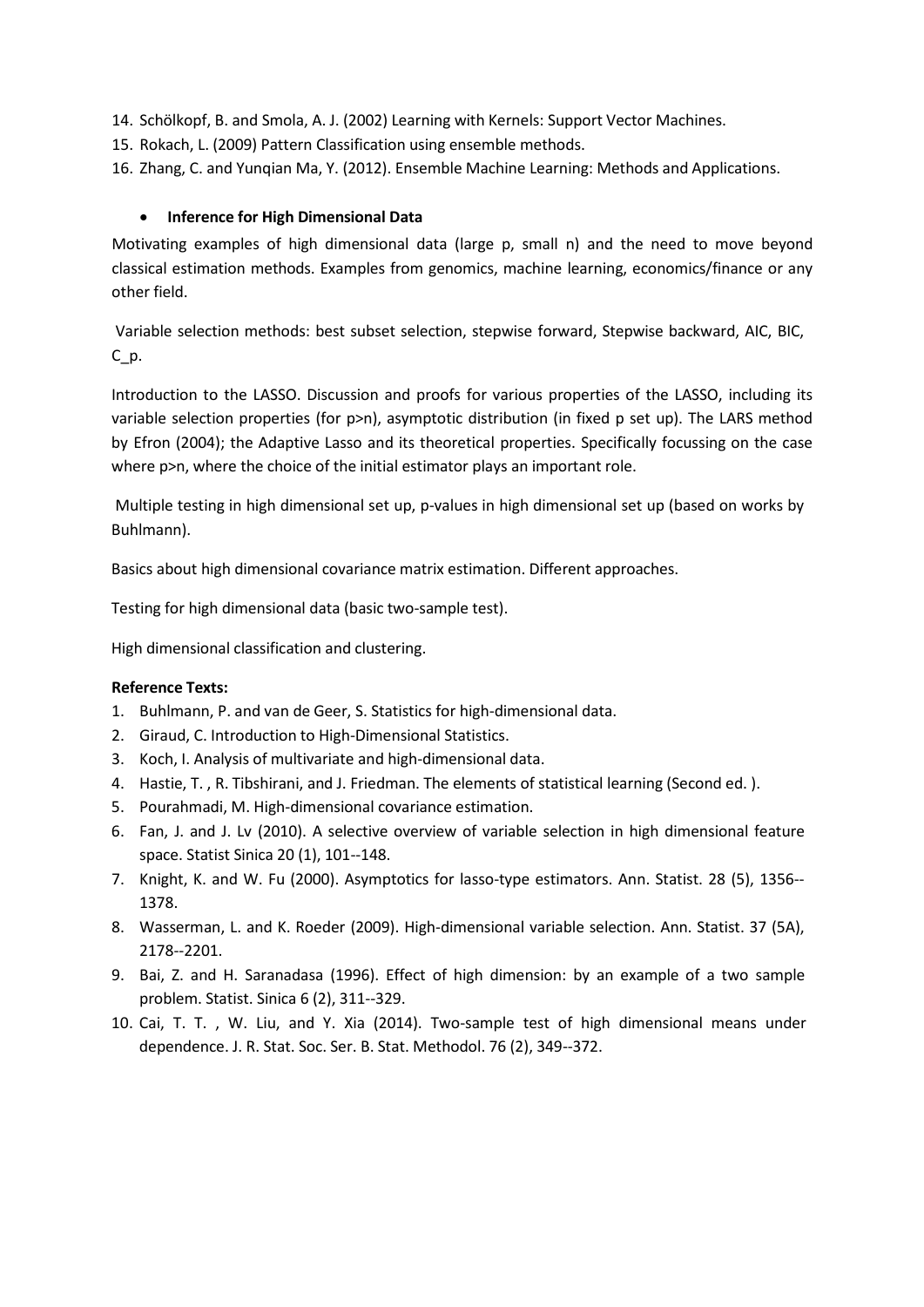#### **IV. Finance Track**

#### • **Financial Econometrics**

Analysis of Panel Data: Fixed effects model, random effects model (error components model), fixed or random effects. Wu-Hausman test, and dynamic panel model.

Generalized Method of Moments (GMM): Orthogonality conditions, and properties of the GMM estimator.

Simultaneous Equations System: Structural and reduced forms, least squares bias problem; identification problem, and estimation methods.

Cointegration: Concept, two variable model, Engle-Granger method; vector autoregression (VAR), system estimation method – Johansen procedure, vector error correction model( VECM), and tests for cointegration-trace test and max eigenvalue test, and Granger causality. v. ARCH and SV Models: Properties of ARCH/GARCH/SV models, different interpretations, some important generalizations like the EGARCH and GJR models, estimation and testing, and ARCH-M model.

#### **Reference Texts:**

- 1. William H. Greene, *Econometric Analysis*
- 2. J. Campbell, A. Lo and C. Mackinlay, *The Econometrics of Financial Markets.*
- 3. P. J. Brockwell and R. A. Davis*, Introduction to Time Series and Forecasting*
- 4. C. Brooks, *Introductory Econometrics for Finance*
- 5. H. Lutkepohl and M. Kratzig, *Applied Time Series Econometrics*.
- 6. G. S. Maddala and In-Moo Kim, *Unit Roots, Cointegration and Structural Break.*

#### • **Introductory Economics**

*(Compulsory for those who have not had a course in Economics at the undergraduate or graduate level, but have opted for the Finance Track)*

#### **Macro-Economics:**

National income accounting: different concepts and three methods of measurement, circular flow of income.

Determination of equilibrium income (employment): Classical model, simple Keynesian model and its extensions to government sector and open economy.

Money market: Supply of money and monetary policy, Demand for money.

Determination of equilibrium income and interest: IS-LM model in a closed economy.

Determination of equilibrium price: Aggregate supply-demand model.

#### **Micro-Economics:**

Theory of consumer behaviour: preference orderings, demand, duality theory, revealed preference, aggregate demand.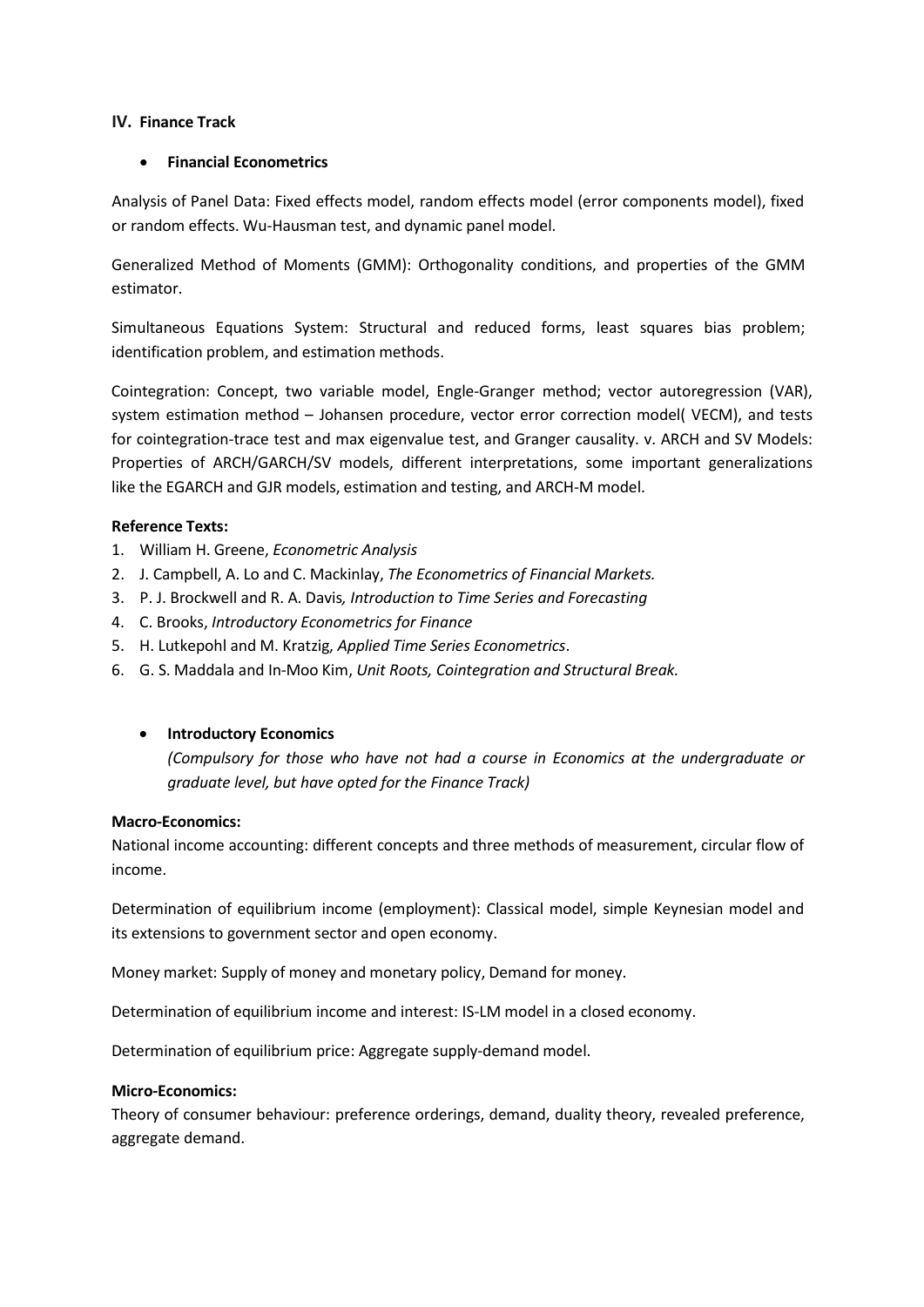Theory of firm: production sets, cost minimization, profit maximization, supply, duality theory, aggregate supply.

Equilibrium in a single market: stability and comparative statics.

Imperfect competition and market structure.

#### **Development Economics:**

Developed vs. underdeveloped economy; features of backward agriculture; dual economy and problems of industrialization; problem of unemployment; poverty and inequality.

#### **Reference Texts:**

- 1. Dornbusch, R. and Fischer, S. : Macroeconomics
- 2. Branson, W. H. : Macroeconomic Theory
- 3. Mankiw, N. Gregory: Macroeconomics
- 4. Todaro, M. P: Economic Development
- 5. Samuelson P. A. and Nordhaus, H. D. : Economics
- 6. Mas-Colell A. , Whinston M and Green J. : Microeconomic Theory
- 7. Varian H. : Microeconomic Analysis

#### • **Computational Finance**

Numerical methods relevant to integration, differentiation and solving the partial differential equations of mathematical finance: examples of exact solutions including Black Scholes and its relatives, finite difference methods including algorithms and question of stability and convergence, treatment of near and far boundary conditions, the connection with binomial models, interest rate models, early exercise, and the corresponding free boundary problems, and a brief introduction to numerical methods for solving multi-factor models.

Simulation including random variable generation, variance reduction methods and statistical analysis of simulation output. Pseudo random numbers, Linear congruential generator, Mersenne twister RNG. The use of Monte Carlo simulation in solving applied problems on derivative pricing discussed in the current finance literature. The technical topics addressed include importance sampling, Monte Carlo integration, Simulation of Random walk and approximations to diffusion processes, martingale control variables, stratification, and the estimation of the "Greeks. " Application areas include the pricing of American options, pricing interest rate dependent claims, and credit risk. The use of importance sampling for Monte Carlo simulation of VaR for portfolios of options.

Statistical Analysis of Financial Returns: Fat-tailed and skewed distributions, outliers, stylized facts of volatility, implied volatility surface, and volatility estimation using high frequency data.

If time permits: Copulas, Hedging in incomplete markets, American Options, Exotic options, Electronic trading, Jump Diffusion Processes, High-dimensional covariance matrices, Extreme value theory, Statistical Arbitrage.

- 1. P. Glasserman, *Monte Carlo Methods in Financial Engineering*
- 2. D. Ruppert*, Statistics and Data Analysis for Financial Engineering*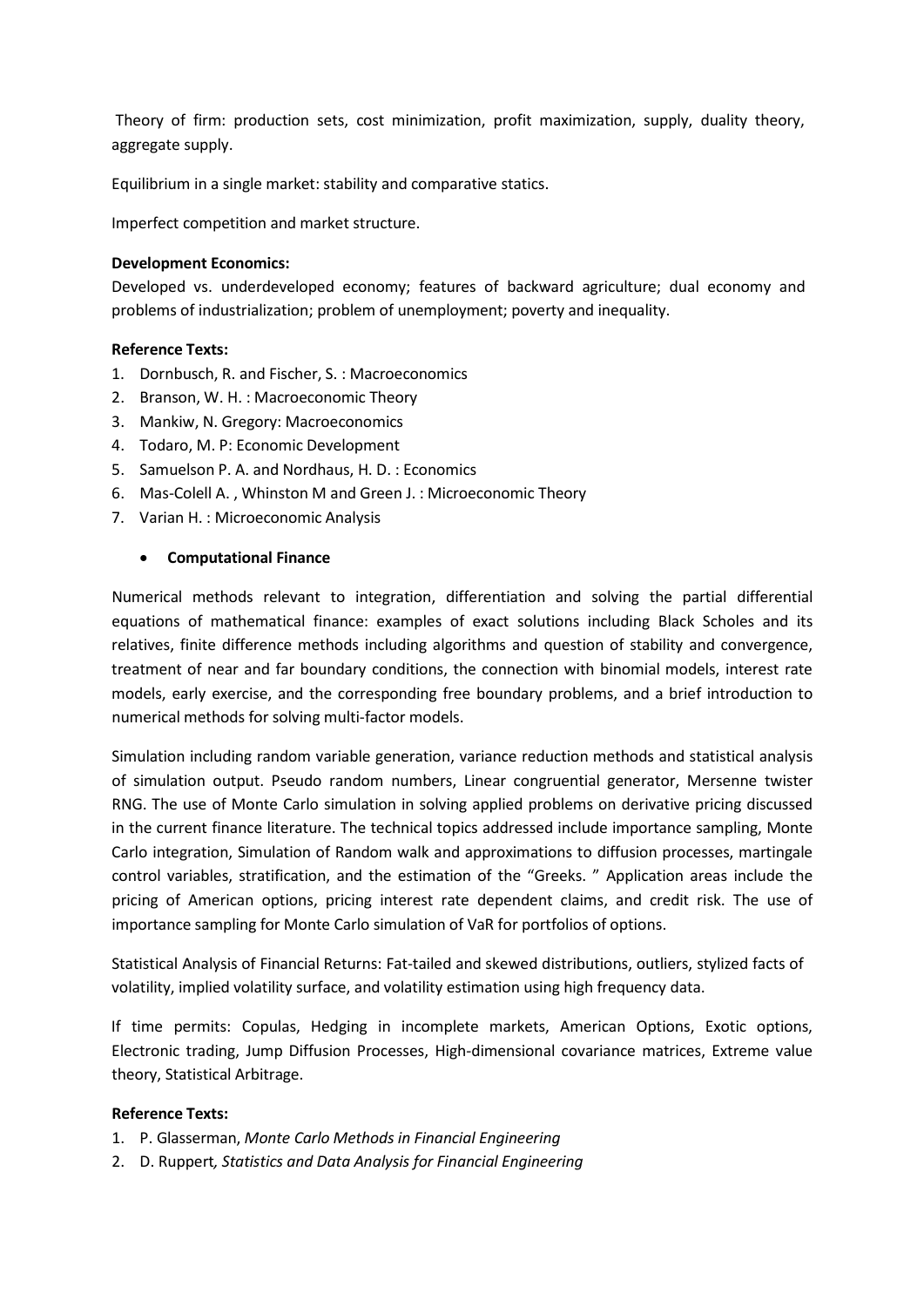- 3. R. Carmona: *Statistical Analysis of Financial Data in S-Plus*
- 4. N. H. Chan, *Time Series: Applications to Finance*
- 5. R. S. Tsay, *Analysis of Financial Time Series*
- 6. J. Franke, W. K. Härdle and C. M. Hafner, *Statistics of Financial Markets: An Introduction*

#### • **Quantitative Finance**

Corporate Finance: Discount Factors, Betas, Mean-Variance Frontiers, Efficient Portfolios, CAPM.

Fixed Income Securities: Treasury bills and bonds, STRIPS, defaultable bonds, mortgage-backed securities like Collateraized Mortgage Obligations and derivative securities like swaps, caps, floors, and swaptions; relation between yields and forward rates, and factor models of yield curve dynamics.

Asset Pricing: Arbitrage, complete markets, preliminaries of Martingales, risk-neutral measure, Fundamental Theorems.

Brownian motion, Stochastic Integration and Ito's formula, Black Scholes option pricing and hedging, Cameron Martin Formula and Barrier Options, and Girsanov's Theorem.

Risk Management including VaR, expected shortfall, coherent risk measures, and the Basel accords.

#### **Reference Texts:**

- *1.* J. Berk and P. DeMarzo, *Corporate Finance*
- *2.* B. Tuckman and A. Serrat, *Fixed Income Securities*
- *3.* D. Duffie, *Dynamic Asset Pricing Theory*
- 4. J. H. Cochrane, *Asset Pricing*.
- *5.* J. C. Hull: *Options, Futures and Other Derivatives*
- *6.* S. E. Shreve: *Stochastic Calculus for Finance II*
- *7.* D. Duffie and K. J. Singleton, *Credit Risk: Pricing, Measurement and Management.*

#### **Compulsory Courses for Probability Specialization**

• **Functional Analysis**

Basic metric spaces and locally compact Hausdorff spaces.

Normed linear spaces, Banach spaces. Bounded linear operators. Dual of a normed linear space.

Hahn-Banach theorem, uniform boundedness principle, open mapping theorem, closed graph theorem.

Computing the dual of well-known Banach spaces.  $L_p$  spaces. Riesz representation theorem and Stone-Weierstrass theorem.

Hilbert spaces, adjoint operators, self-adjoint and normal operators, spectrum, spectral radius, analysis of the spectrum of a compact operator on a Banach space, spectral theorem for bounded self-adjoint operators.

(If time permits) Spectral theorem for normal and unitary operators.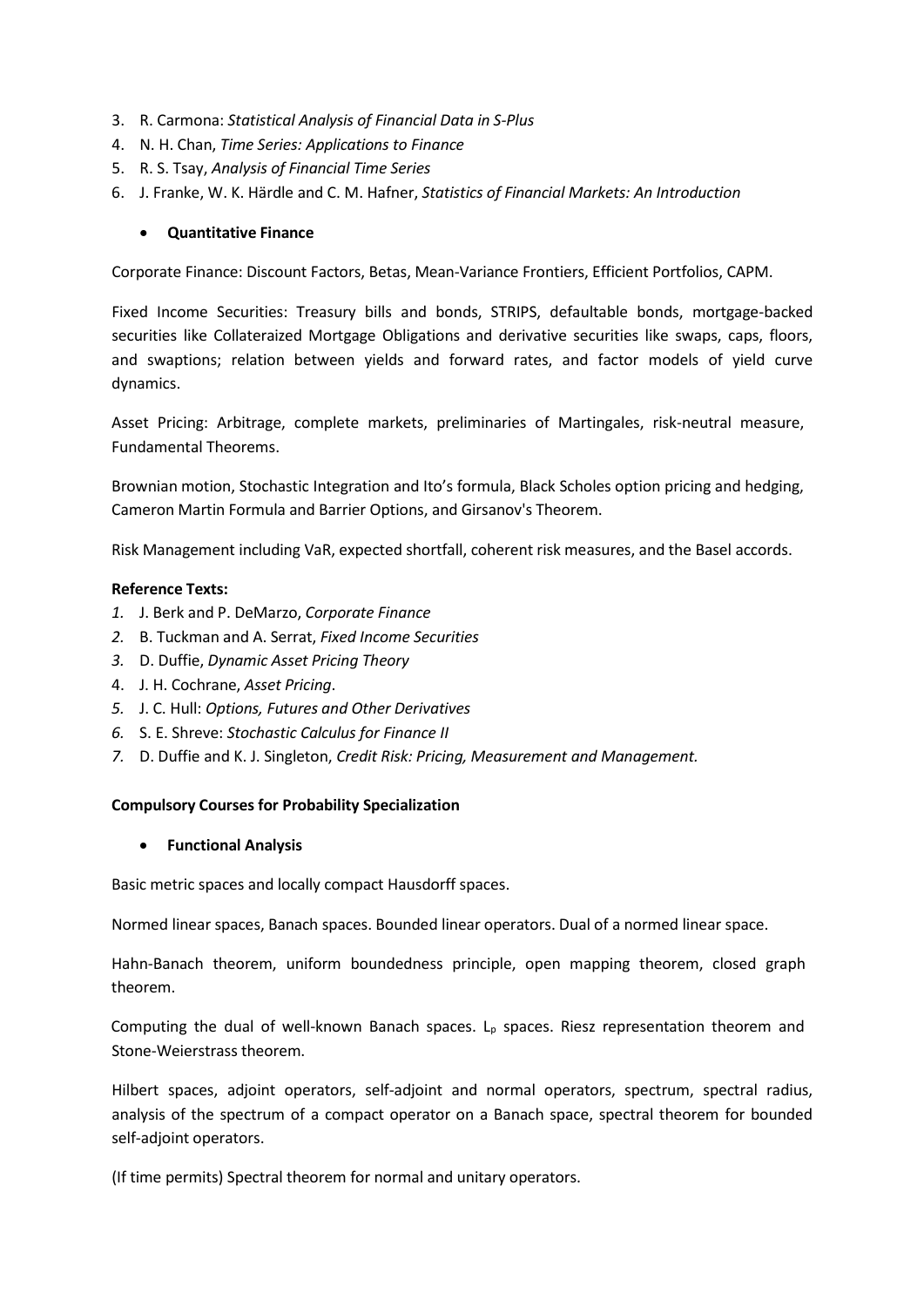- 1. W. Rudin, Real and complex analysis, McGraw-Hill (1987).
- 2. W. Rudin, Functional analysis, McGraw-Hill (1991).
- 3. J. B. Conway, A course in functional analysis, GTM (96), Springer-Verlag (1990).
- 4. K. Yosida, Functional analysis, Grundlehren der Mathematischen Wissenschaften (123), Springer-Verlag (1980).

#### • **Martingale Theory**

Absolute continuity and singularity of measures. Hahn-Jordon decomposition, Radon-Nikodym Theorem, Lebesgue decomposition.

Conditional expectation -Definition and Properties. Regular conditional probability, proper RCP. Regular conditional distribution.

Discrete parameter martingales, sub-and super-martingales. Doob's Maximal Inequality, Upcrossing inequality, martingale convergence theorem,  $L<sub>p</sub>$  inequality, uniformly integrable martingales, reverse martingales, Levy's upward and downward theorems. Stopping times, Doob's optional sampling theorem. Discrete martingale transform, Doob's Decomposition Theorem.

Applications of martingale theory: SLLN for i.i.d. random variables. Infinite products of probability spaces, Hewitt-Savage 0-1 Law. Finite and infinite exchangeable sequence of random variables, de Finetti's Theorem. SLLN for U-Statistics for exchangeable data.

Introduction to continuous parameter martingales: definition, examples and basic properties.

(If time permits) Martingale Central Limit Theorem and applications, Azuma-Hoeffding Inequality and some applications.

#### **Reference Texts:**

- 1. Y. S. Chow and H. Teicher: *Probability Theory*
- 2. Leo Breiman: *Probability Theory*
- 3. Jacques Nevue: *Discrete Parameter Martingales*
- 4. P. Hall & C. C. Heyde: *Martingale Limit Theory and its Application*
- 5. R. Durret: *Probability Theory and Examples*
- 6. P. Billingsley: *Probability and Measures*

#### • **Brownian Motion & Diffusions**

Introduction to Brownian Motion, Kolmogorov Consistency theorem, Kolmogorov Continuity theorem, Construction of BM. Basic Martingale Properties & path properties -including Holder continuity and non-differentiability. Quadratic variation.

Markov Property and strong Markov property of BM, reflection principle, Blumenthal's 0-1 law. Distributions of first passage time and of running maximum of BM.

Brownian Bridge as BM conditioned to return to zero.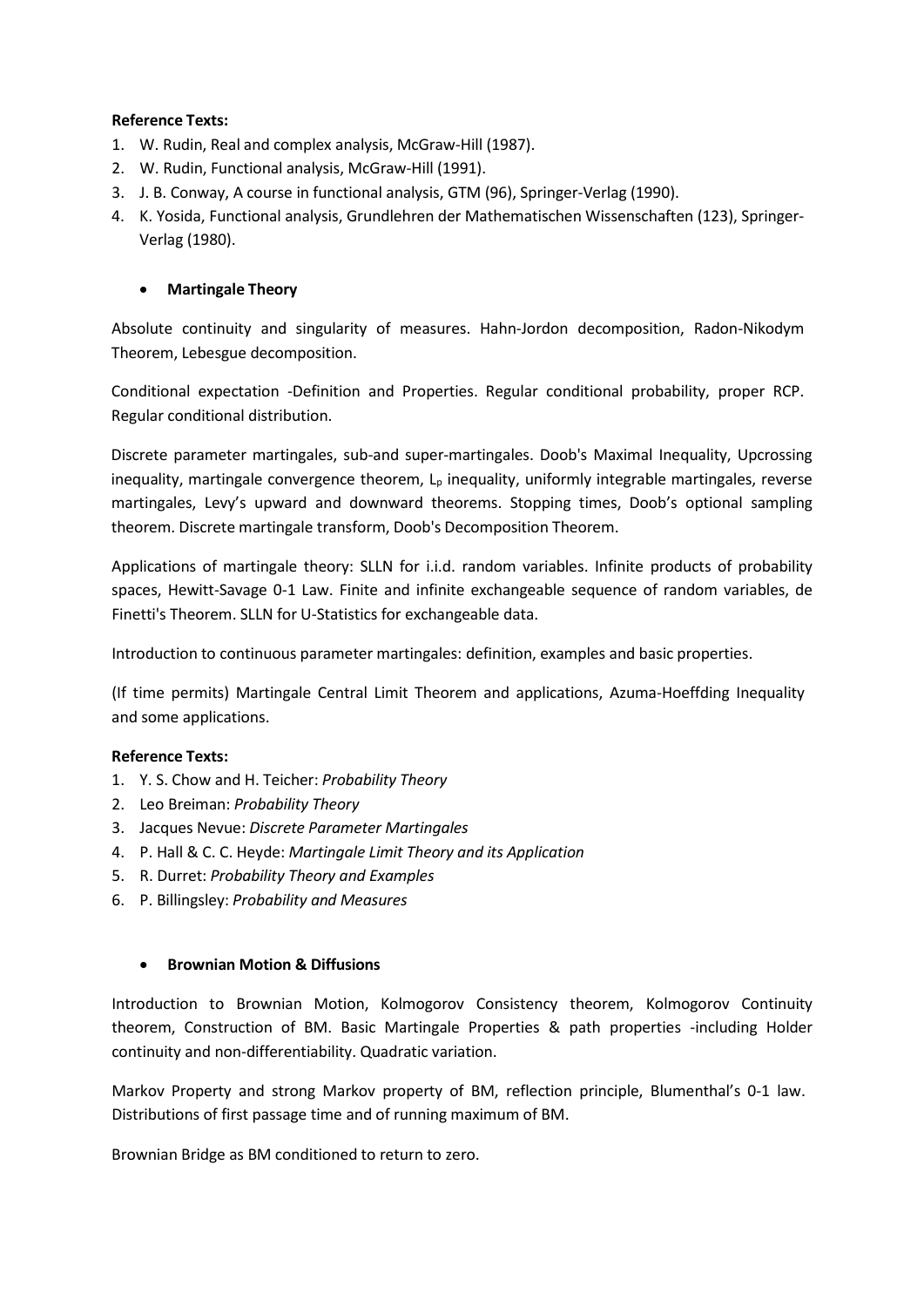Ito Integral with respect to BM, properties of Ito integral. Ito formula, Levy characterization, representation of continuous martingales of Brownian filtration.

Continuous path Polish space-valued markov processes, Feller processes, Associated semigroup operators, resolvent operators and generators on the Banach space of bounded continuous functions. Generator of BM.

Ito diffusions, Markov property of Ito diffusions, Generators of Ito diffusions.

#### **Reference Texts:**

- 1. K. Ito: TIFR Lecture Notes on Stochastic Processes
- 2. I. Karatzas & S. E. Shreve: Brownian Motion and Stochastic Calculus
- 3. D. Freedman: Brownian Motion and Diffusion
- 4. H. P. Mckean: Stochastic Integrals

#### • **Weak Convergence and Empirical Processes**

Probability measures on metric spaces. Weak convergence of probability measures on metric spaces. Portmanteau theorem. Convergence determining classes. Continuity theorem. Prohorov's theorem. Levy-Prohorov metric, Skorohod representation theorem.

Weak convergence on C(0, 1), Arzela-Ascoli theorem, sufficient conditions for weak convergence on  $C(0, 1)$ .

Construction of Weiner measure on C(0, 1), Donsker's theorem, Application of continuity theorem to derive distributions of certain functionals of BM. Kolmogorov-Smirnov statistics. Weiner measure on  $C(0, \infty)$ .

D(0, 1), Skorohod topology on D(0, 1), compactness on D(0, 1). Weak convergence of probability measures on D(0, 1). Empirical distribution functions, Donsker's Theorem on D(0, 1).

Vapnik-Chervonenkis Theory in Empirical processes: Glivenko-Cantelli classes, Donsker classes, Vapnik-Chervonenkis classes, Shattering and VC-index, VC inequality with applications to convergence results.

#### **Reference Texts:**

- 1. P. Billingsley: Weak Convergence of Probability Measures
- 2. K. R. Parthasarathy: Probability measures on Metric Spaces
- 3. D. Pollard: Empirical Processes

#### **Compulsory Courses for Theoretical Statistics Specialization**

• **Martingale Theory**

Same as in the Probability Specialization.

• **Statistical Inference II** Same as in the Applied Statistics Specialization.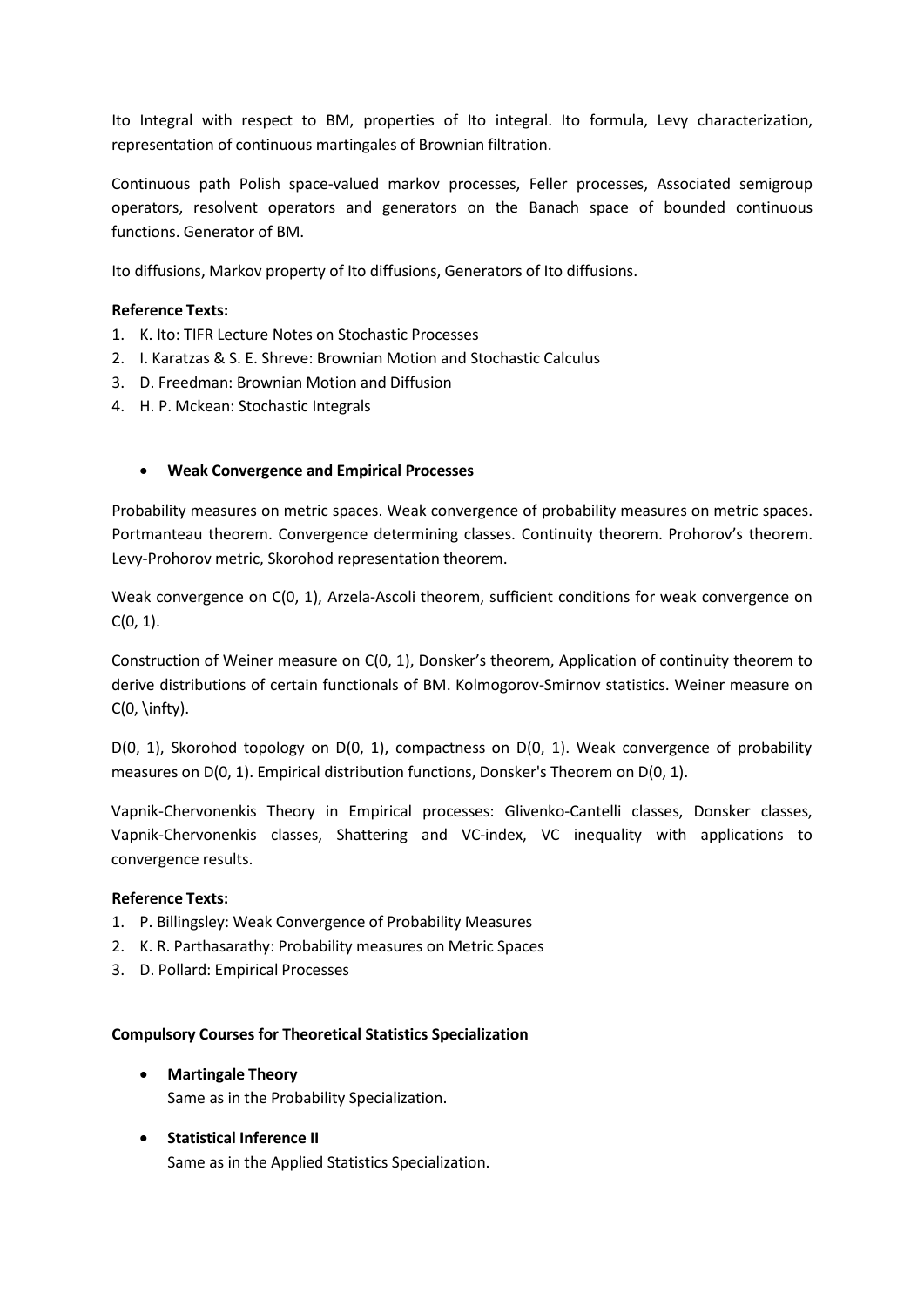#### • **Statistical Inference III**

Overview of classical inference.

Principles of data reduction:

- a) Sufficiency: Proof of Factorization Theorem for the Dominated case. Examples and applications with emphasis on Exponential families.
- b) Invariance: Invariant decision rules, equivariant estimation, invariant tests; discussion on admissibility, minimax property etc. of invariant rules. Relation between Sufficiency and Invariance.
- c) Partial Likelihood (with illustrations).

Foundations of statistics: Coherence, Likelihood principle and justification for the conditional Bayesian approach.

Multiple hypothesis testing: Concepts of familywise error rate(FWER) and False Discovery Rate (FDR). Procedures for controlling FWER and FDR. False discovery rate control under dependence.

- 1. *Testing Statistical Hypotheses* by E. L. Lehmann and J. P. Romano.
- 2. *Theory of Point Estimation* by E. L. Lehmann.
- 3. *Theory of Statistics* by M. J. Schervish.
- 4. *Statistical Information and Likelihood: A collection of critical essays by Dr. D. Basu* (edited by J. K. Ghosh).
- 5. *Large-scale Inference: Empirical Bayes Methods for Estimation, Testing and Prediction* by B. Efron.
- 6. *"Subjective vs. Objective Methods of Statistics''* by Colin Blyth. The American Statistician, Vol 26, No 3 (Jun, 1972), pp. 20-22.
- 7. *"The relationship between sufficiency and invariance with applications in sequential analysis"* by W. J. Hall, R. A. Wijsman and J. K. Ghosh. The Annals of Mathematical Statistics, Vol 36, Vol 2 (Apr. 1965), pp. 575-614.
- 8. *"Controlling the false discovery rate: A practical and powerful approach to multiple testing"* by Y. Benjamini and Y. Hochberg. Journal of the Royal Statistical Society. Series B (Methodological), Vol. 57, No. 1 (1995), pp. 289-300.
- 9. *"A direct approach to false discovery rates"* by J. D. Storey. Journal of the Royal Statistical Society. Series B (Statistical Methodology), Vol. 64, No. 3 (2002), pp. 479-498.
- 10. *"Strong control, conservative point estimation and simultaneous conservative consistency of false discovery rates:* a unified approach" by J. D. Storey, J. E. Taylor and D. Siegmund. Journal of the Royal Statistical Society. Series B (Statistical Methodology), Vol. 66, No. 1 (2004), pp. 187- 205.
- 11. *"The control of false discovery rate in multiple testing under dependency"* by Y. Benjamini and D. Yekutieli. The Annals of Statistics, Vol. 29, No. 4 (2001), pp. 1165-1188.
- 12. *"Some results on false discovery rate in stepwise multiple testing procedures"* by S. K. Sarkar. The Annals of Statistics, Vol. 30, No. 1 (2002), pp. 239-257.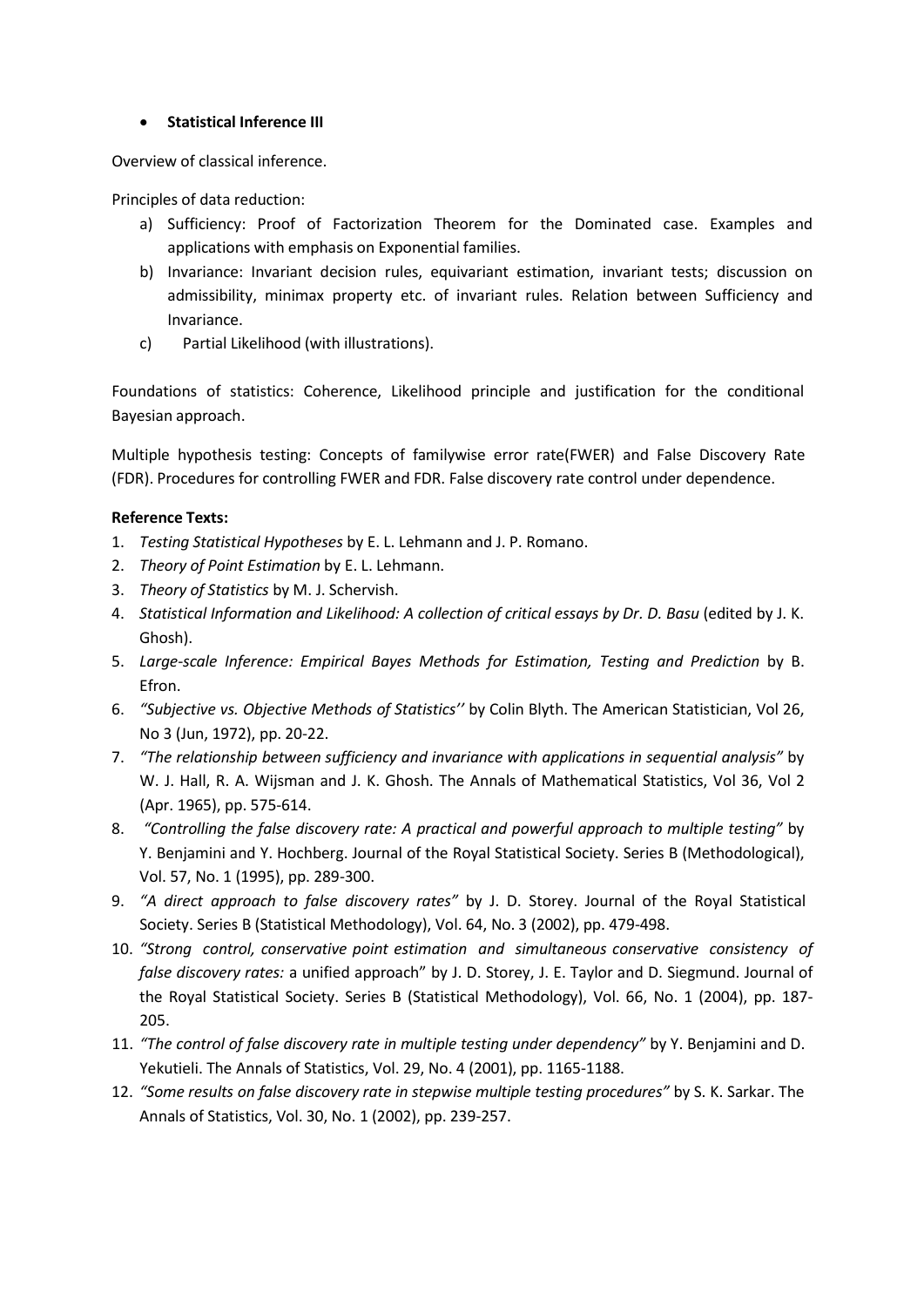#### • **Weak Convergence and Empirical Processes** Same as in the Probability Specialization.

#### **Optional Courses in Second Year**

#### • **Dissertation**

A student of the second year of M. Stat. may choose to do **a yearlong dissertation** under the supervision of a permanent faculty member of the Indian Statistical Institute. For students with "Probability" or "Theoretical Statistics" specialization, the dissertation will be treated as a onesemester optional course in the second semester. For students with "Applied Statistics" specialization, the dissertation will be treated as the compulsory Project for the specialization. **Under no circumstances, a student will be allowed to do a project and a dissertation as two separate courses in the second year of M. Stat**.

In order to be eligible to do a dissertation, a student must

- (i) obtain **at least 85% in aggregate in M. Stat. I st year** and **should not have received below 45% marks in any course in M. Stat. I st year**;
- (ii) find a permanent faculty member of the Institute, who is willing to supervise the dissertation and
- (iii) submit a title and brief description of the dissertation to the Dean of Studies within the first two weeks of classes of the I<sup>st</sup> semester of the second year of M. Stat.

It is generally expected that a dissertation project **should contain original and significant research contribution by the student on a topic related to Statistics or Mathematics**. The final dissertation report must contain a brief review of the related literature and the new directions explored by the student.

Each dissertation **should be reviewed twice by a Committee appointed by the Dean of Studies**, which should consist of members as follows:

- i. Chairman (a faculty member of ISI, who is not the supervisor of the student)
- ii. Member (a faculty member of ISI or an external expert)
- iii. Convener (the supervisor of the student)

A student doing a dissertation **is required to submit a mid-term report approved by his/her supervisor to the Committee members and give a seminar on his/her work by a deadline to be announced in the Academic Calendar**. The Committee will then submit its mid-term evaluation report to the Dean of Studies along with a score corresponding to the first evaluation. The final evaluation of the dissertation will be done by the Committee after the end of the second semester by a deadline to be announced in the Academic Calendar. **The student should give a seminar to defend his/her work. A dissertation report approved and signed by the supervisor must be submitted to the Committee at least two weeks prior to the presentation date. A final evaluation report must be submitted by the Committee to the Dean of Studies after the seminar**. **The report must also contain an end-term score corresponding to the end-term presentation as well as a composite score out of 100.**

**There will be no back paper and/or compensatory examination for the dissertation.**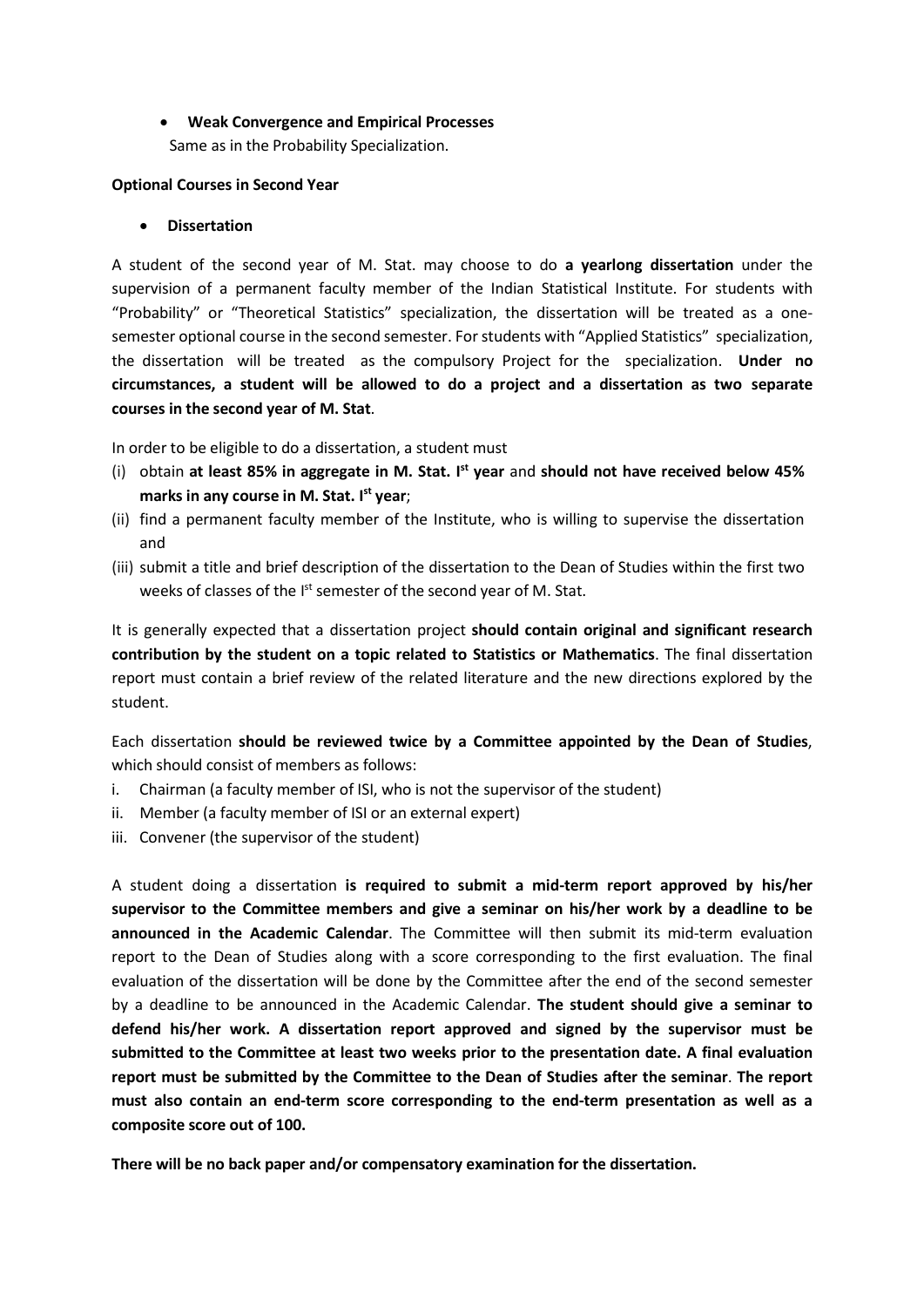#### • **Advanced Sample Surveys**

*(Prerequisite: Sample Surveys and Design of Experiments)*

Sufficiency, minimal sufficiency, Bayesian sufficiency in sampling, construction of complete class of estimators.

Rao, Hartley and Cochran 's strategy. Admissibility among homogeneous linear unbiased estimators and also among all unbiased estimators.

Godambe-Thompson's model-based design-unbiased estimators. Brewer-Royall's optimal predictors. Model-assisted asymptotically unbiased estimators. Generalized Regression (greg) estimators/ predictors and their accuracy estimators. Small Area Estimation. Post-stratification. Synthetic estimation.

Replicated and repeated sampling, balanced repeated replication, Jack-knifing, boot-strap in finite population sampling.

Randomized Response Techniques with qualitative and quantitative characteristics. Optional randomization and protection of privacy

Network sampling. Adaptive sampling. Poisson's scheme of sampling and permanent random numbers.

Organization of large-scale surveys. Familiarity with NSSO activities.

### **Reference Texts:**

- 1. Prediction theory for finite populations: Bolfarine, H & Zacks, S. (1992), Springer-Verlag.
- 2. Survey Sampling Inference: KRW Brewer. (2002). Arnold.
- 3. Essentials of survey sampling . Arijit Chaudhuri. (2010). PHI, Delhi.
- 4. Randomized Response and Indirect Questioning Techniques in Surveys: Arijit Chaudhuri, (2011). Chapman & Hall.
- 5. Modern Survey Sampling: Arijit Chaudhuri, (2014), Chapman &Hall.
- 6. Network and Adaptive Sampling: Arijit Chaudhuri, (2014). Chapman & Hall.

#### • **Advanced Design of Experiments**

*(Prerequisite: Sample Surveys and Design of Experiments)*

Optimality criteria, A-, D-, E-optimality, universal optimality of BBD and generalized Youden Square Designs.

Hadamard matrices and Orthogonal arrays, constructions, Rao's bound

Orthogonal arrays as fractional factorial plans, main effect plans for 2-level factorials.

Response surface designs, method of steepest ascent, canonical analysis and ridge analysis of fitted surface.

A selection of topics from the following:

Asymmetric factorials, orthogonal factorial structure, Kronecker calculus for factorials, construction.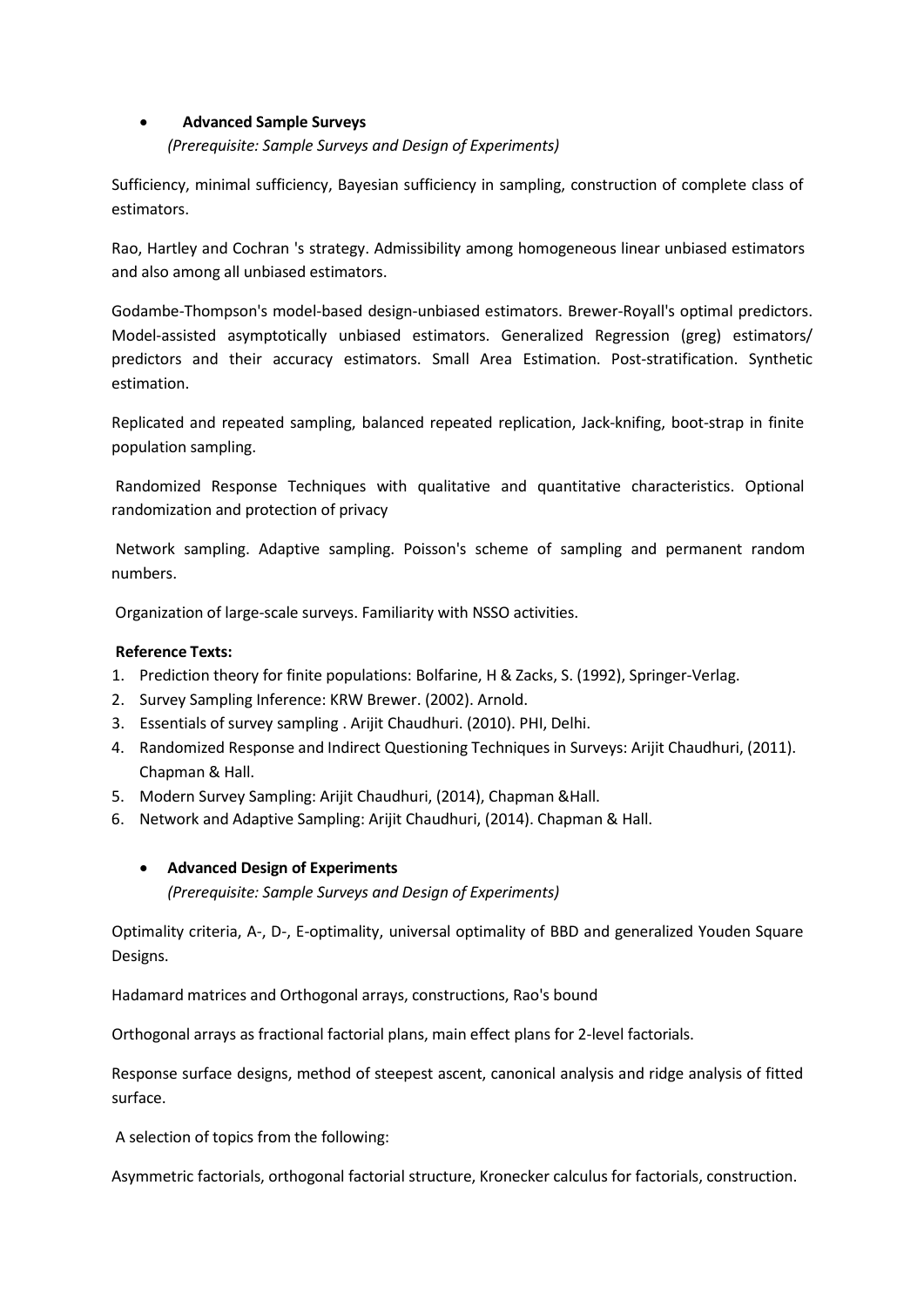Cross-over designs, applications, analysis and optimality.

PBIB designs with emphasis on group divisible designs.

Robust designs and Taguchi methods; Mixture experiments; Nested designs; Optimal regression designs for multiple linear regression and quadratic regression with one explanatory variable.

#### **Reference Texts:**

- 1. Theory of optimal designs. Lecture notes in Statistics, K R Shah and B K Sinha, Springer-Verlag.
- 2. Orthogonal Arrays: Theory and Applications, A. S. [Hedayat,](https://www.google.se/search?hl=sv&tbo=p&tbm=bks&q=inauthor%3A%22A.S.%2BHedayat%22) N. J. A. [Sloane,](https://www.google.se/search?hl=sv&tbo=p&tbm=bks&q=inauthor%3A%22N.J.A.%2BSloane%22) [John Stufken,](https://www.google.se/search?hl=sv&tbo=p&tbm=bks&q=inauthor%3A%22John%2BStufken%22) Springer
- 3. Fractional factorial plans. A. Dey and R Mukerjee, Wiley
- 4. Response surfaces: designs and analyses. [Andre](https://www.google.co.in/search?tbo=p&tbm=bks&q=inauthor%3A%22Andre%2BI.%2BKhuri%22) I. Khuri and [John A.](https://www.google.co.in/search?tbo=p&tbm=bks&q=inauthor%3A%22John%2BA.%2BCornell%22) Cornell, CRC Press
- 5. A calculus for factorial arrangements, Lecture notes in Statistics, S Gupta and R Mukerjee, Springer-Verlag.
- 6. Crossover Designs. M Bose and A. Dey, World Scientific
- 7. Raghavarao, D. Constructions and combinatorial problems in design of experiments. Wiley
	- **Resampling Techniques**

(Same as in M. Stat. Ist year B-Stream Course)

#### • **Advanced Nonparametric Inference**

*(Prerequisite: Nonparametric and Sequential Methods)*

Density Estimation: Kernel-type density estimates and their asymptotic properties, optimal bandwidth selection.

Nonparametric Function estimation: Adaptive estimation and minimax bounds for classes of functions, Oracle inequalities, model selection.

Asymptotic justification of Jackknife and Bootstrap: Consistency of Jackknife Variance Estimates, Consistency of Bootstrap and Higher Order Accuracy of Bootstrap.

Locally Most Powerful Rank Tests. Asymptotic theory of rank tests under null and alternative (contiguous) hypotheses, asymptotic relative efficiency.

- 1. Hajek, J., Sidak, Z. and Sen, P. K. and Theory of Rank Tests  $(2^{nd}$  Edition).
- 2. Serfling, R. J. Approximation Theorems of Mathematical Statistics.
- 3. Efron, B. and Tibshirani, R. J. An introduction to the Bootstrap.
- 4. van der Vaart, A. Asymptotic Statistics.
- 5. Tsybakov, A. B, Introduction to Nonparametric Estimation.
- 6. Hall, P. The bootstrap and Edgeworth Expansion.
- 7. Silverman, B. W. Density estimation for statistics and data analysis.
- 8. Efromovich, S. , Nonparametric Curve Estimation: Methods Theory, and Applications.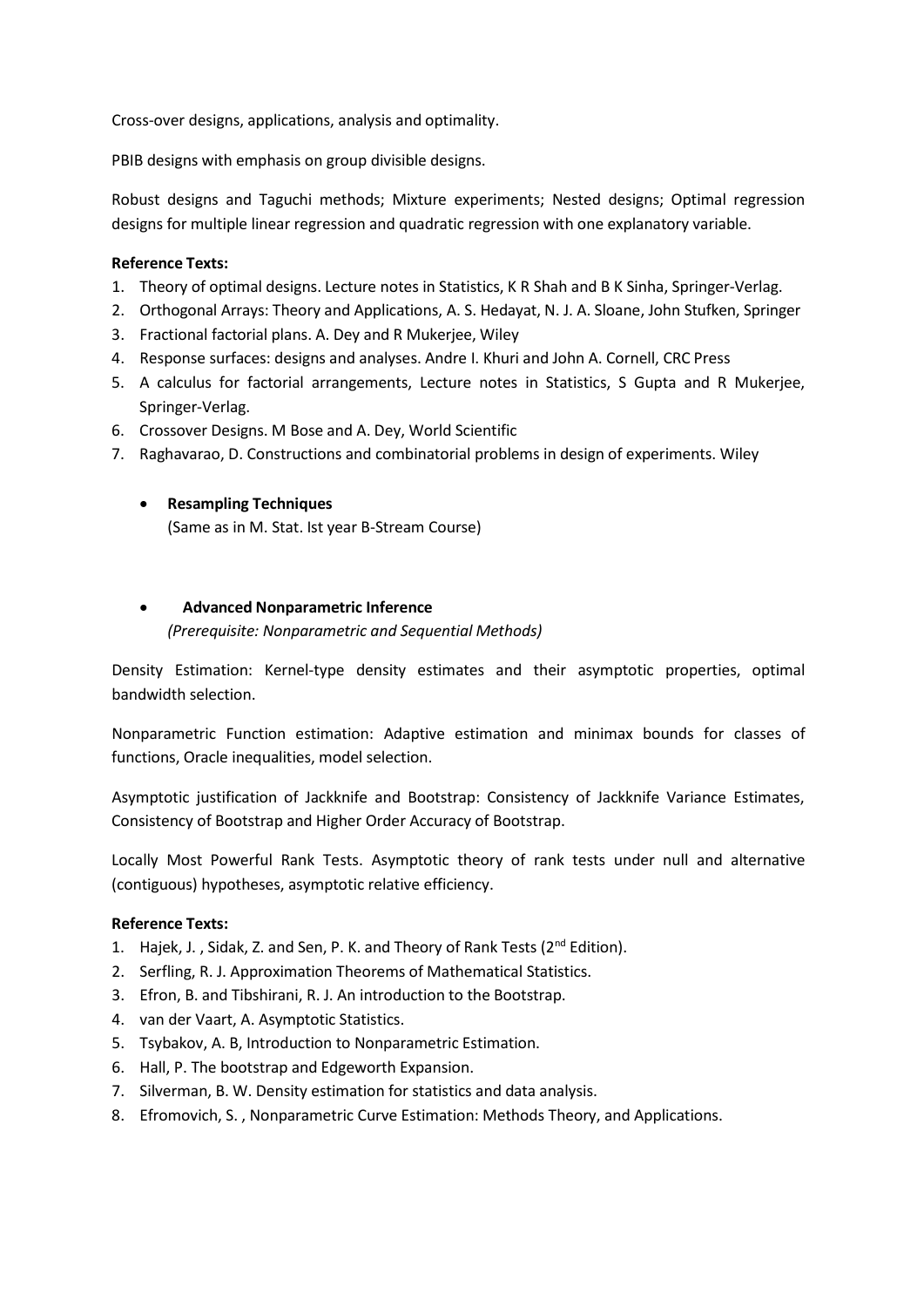#### • **Asymptotic Theory of Inference**

#### *(Prerequisite: Measure Theoretic Probability)*

General overview of consistency of estimators with emphasis on consistency of maximum likelihood estimates.

Contiguity. Local asymptotic normality, differentiability in quadratic mean, asymptotic efficiency of estimators.

Brief overview of Vapnik-Chervonenkis Theory for Empirical Processes (with only motivation and statement of theorems without proofs).

Functional delta method with applications.

M and Z estimators, argmax theorem, applications.

Semiparametric models and methods, standard estimation approaches through likelihood and estimating equations. Tangent spaces and information, score and information, semiparametric efficiency.

#### **Reference Texts:**

- 1. van der Vaart, A. W. Asymptotic Statistics.
- 2. Ibragimov, I. A. and Has'minskii, R. Z. Statistical Estimation: asymptotic Theory.
- 3. Roussas, C. G. Contiguity of probability measures.
- 4. LeCam, L. M. and Yang, G. Asymptotics in Statistics.
- 5. Bickel, P. J. , Klaassen, C. A. J. , Ritov, Y. and Wellner, J. A. Efficient and adaptive estimation for semiparametric models
- 6. Kosorok, M. R. Introduction to Empirical Processes and Semiparametric Inference.
- 7. Begun, J. M. , Hall, W. J. , Huang, W. M and Wellner, J. A. (1983), *Annals of Statistics*, 432-452. Information and Asymptotic Efficiency in Parametric-Nonparametric Models.
- 8. Ritov, Y. and Bickel, P. J. (1990), *Annals of Statistics*, 925-938. Achieving information bounds in non and semiparametric models.

#### • **Life Testing and Reliability**

Coherent Systems: System of components, Coherent structure, Representation of coherent structures in terms of paths and cuts, Relative importance of components, Modules of coherent structures, Event trees for complex systems.

Reliability of Coherent Systems: Reliability of systems of independent components, Reliability importance, Association of random variables, Bounds on system reliability, Shape of the system reliability functions.

Parametric Families of Distributions in Reliability: A notion of aging, The exponential distribution, Applications of Poisson processes, Spare parts problem, Life distributions with monotone failure rate, Estimation from parametric distributions with censored data.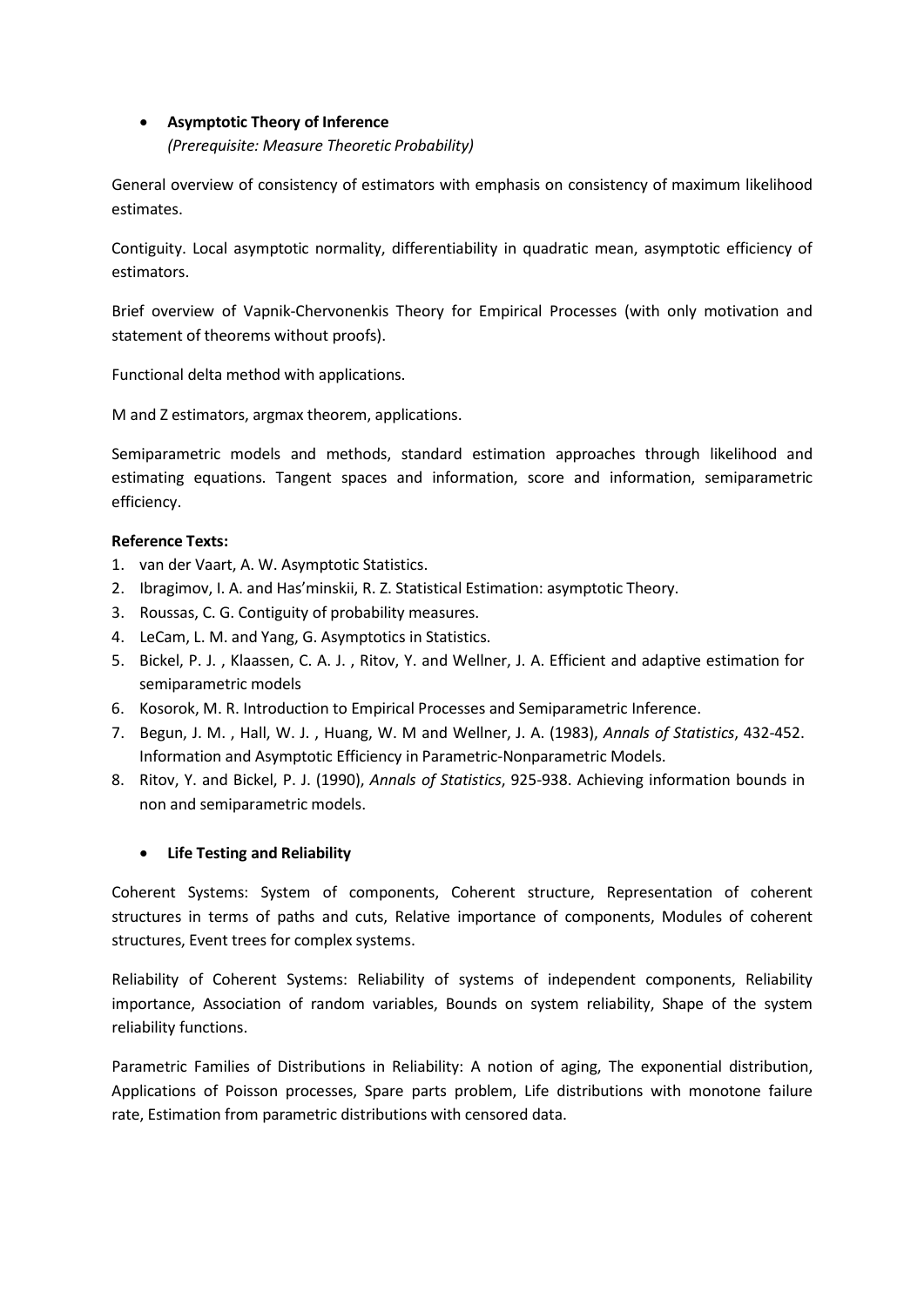Classes of Life Distributions: Life distribution of coherent systems, IFRA distribution arising from shock models, Preservation of life distribution classes under reliability operations, Partial orderings of life distributions, Reliability bounds, Mean life of series and parallel systems.

Concepts in Maintenance/Replacement Policy: Distributions in replacement policy, Renewal theory in replacement models, Replacement policy comparisons, preservation of life distribution classes.

Maintenance and Replacement Models: Availability theory, Maintenance through spares and repair.

Two Dual Types of Failures.

Multivariate Life Time Distributions: Bivariate exponential distribution, Multivariate exponential distribution, Multivariate monotone failure rate distributions.

#### **References Texts:**

- 1. Statistical Theory of Reliability and Life Testing, RE Barlow and F Proschan, 1975.
- 2. Repairable Systems Reliability, H Ascher and H Feingold, 1984.

#### • **Statistical Methods in Demography**

Sources of Demographic Data: Populations: open and closed, de facto and de jure, censuses and population registers, lexix diagram & classification of events, register data and epidemiologic studies, sampling in censuses and dual system estimation.

Mortality Analysis and Models: Measures of mortality, comparing mortality experiences, life table functions, multistate life tables, duration-dependent life tables, hazards and survival probabilities, life expectancies and stable populations, Kaplan-Meier and Nelson-Aalen estimators, estimation of survival proportions, regression models (generalised linear models, binary regression models, Poisson regression models) for counts and survival, Brass logit survival model, Lee-Carter mortality model.

Fertility Analysis and Models: Indices and rates of fertility, comparing fertility experiences, period and cohort analysis of fertility, indirect estimation of fertility, analysis of nuptiality, parity progression, determinants of fertility, Bongaarts and Potter's model, components of birth interval and its analysis.

Population Growth: Linear growth model, matrix formulation, stable populations, weak ergodicity, open populations and parametrization of migration, demographic functional, Markov chain models.

Models of Population Structure: Age and sex structure of population, demographic determinants of the shape of population pyramid, stationary and stable populations, stable population's fertility, mortality and age structure, length of a generation, model life tables, demographic reconstruction with two censuses.

Population Projection: Trends, random walks and volatility in forecasting demographic rates, linear stationary processes, ARIMA models, integrated processes, differencing, regression and structural models for handling of non-constant mean, heteroscedastic innovations.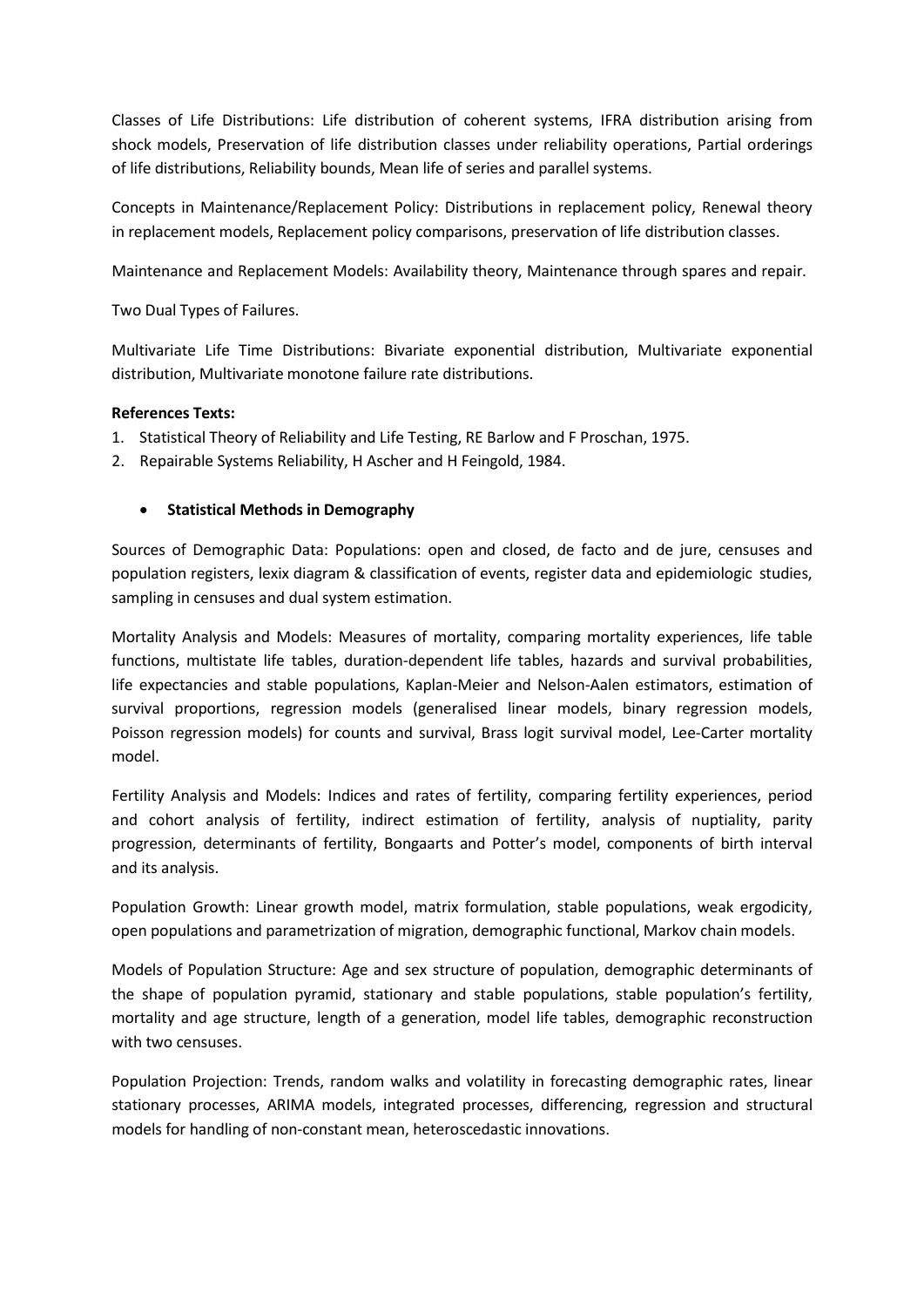Health Statistics: Measures of morbidity, prevalence and incidence rates, measures of risk, measures of association in cross sectional sampling, cohort and case-control studies, estimation of odds ratio, statistical inference on odds ratio including interval estimation, analysis of several 2X2 contingency tables, test of homogeneity, significance test of common odds ratio including finding out its confidence interval, estimating prevalence, estimating positive and negative predictive value, multiple decrement life tables.

There should be practical exercises.

#### **Reference Texts:**

- 1. Statistical Demography and Forecasting. 2005. Alho, Juha M. and Spencer, B. D. , Springer Series in Statistics.
- 2. Demography: Measuring and Modelling Population Processes, Preston, Samuel, Heuveline, Patrick and Guillot, Michel, Wiley-Blackwell.
- 3. Demographic Methods. 1998. Hinde, Andrew, Arnold.
- 4. Statistical Methods for Health Sciences. 1999. Shoukri, M. M. and Pause, C. A. , CRC Press.
- 5. Demographic Methods for the Statistical Office. 2009. Hartman, Michael, Statistics Sweden, Research and Development.
- 6. Statistical Models and Methods for Lifetime Data. 2003. Lawless, J. F. , Wiley-Interscience.

#### • **Mathematical Biology**

Linearization of dynamical systems (two, three, and higher dimensions), Stability theory: (a) asymptotic stability (Hartman's theorem), (b) Global stability (Liapunov's direct method), Translation property, limit sets, attractors, periodic orbits, limit cycles and separatrix, Bendixon criterion, Dulac criterion, Poincare-Bendixon theorem, Bifurcation: saddle-node, transcritical, pitchfork, Hopf.

Single, and multispecies population growth models, predator-prey models, competition models, models on mutualism, food chain models, time delay models, phytoplankton-zooplankton models.

Fick's law, Turing pattern, diffusion driven instability, population dynamics models with self and cross diffusion.

Deterministic, and stochastic models on simple epidemics, general epidemics, pure birth-death process, simple models on spatial spread of epidemics, recurrent epidemics models. models on malaria, HIV, AIDS, Dengue.

Basic concepts on eco-epidemiological systems.

- 1. D. N. Jordan and P. Smith (1998): Nonlinear ordinary equations-an introduction to dynamical systems (3rd ed).
- 2. L. Perko (1991): Differential equations and dynamical systems.
- 3. H. I. Freedman (1990): Deterministic mathematical models in population ecology (pure and applied mathematics).
- 4. Mark Kot (2001): Elements of mathematical ecology.
- 5. J. D. Murray (1990): Mathematical biology.
- 6. Eric Renshaw (1990): Modelling biological population in space and time.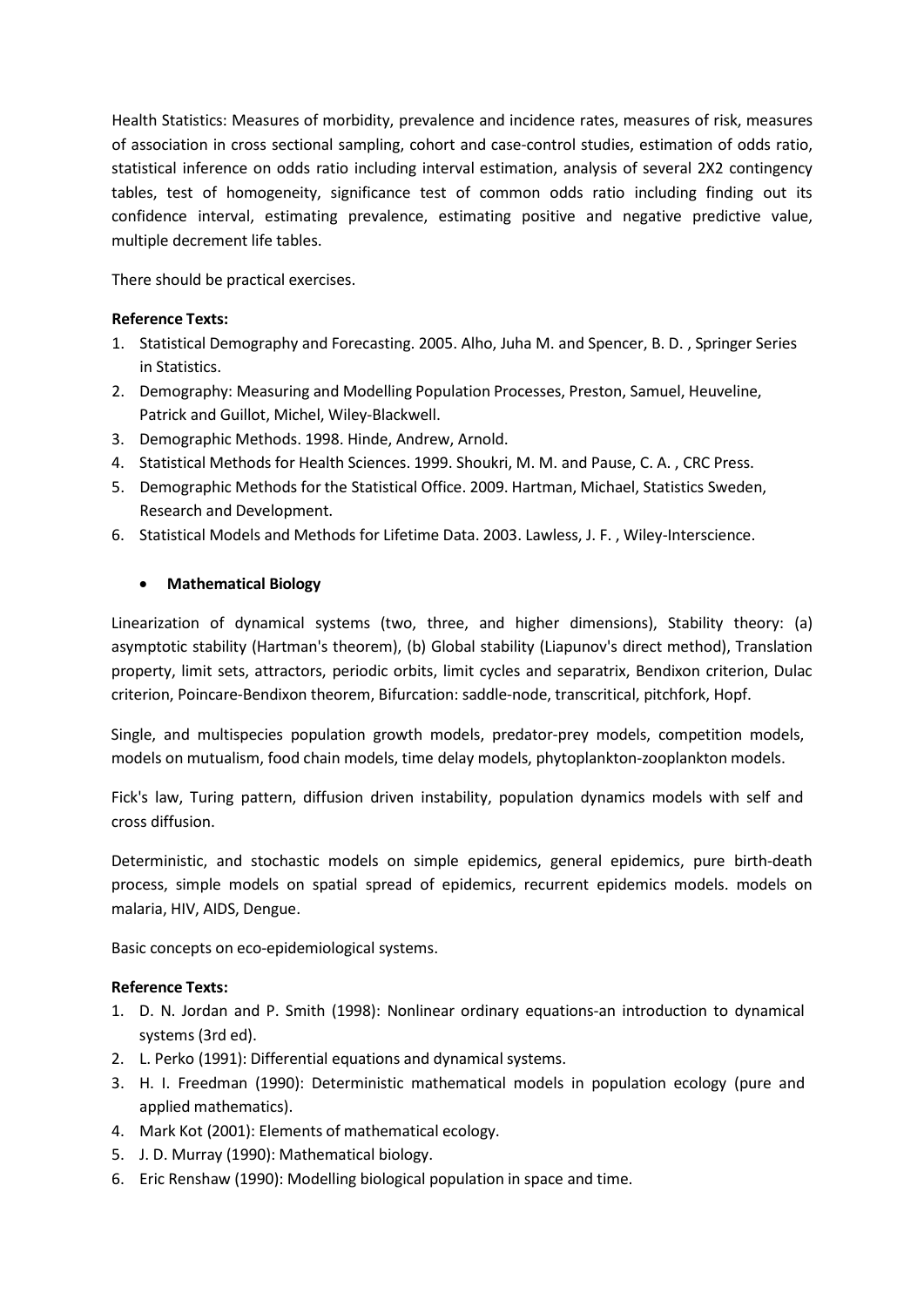- 7. Leah Edelestin-Keshet (2005): mathematical models in biology.
- 8. N. T. J. Bailey (1975): The mathematical theory of infectious diseases and its applications.
- 9. Roy M Anderson and Robert M May (1991): Infectious diseases of humans: dynamics and control.
- 10. Horst Malchow, Sergei V Petrovoski, and Ezio Venturino (2008): Spatiotemporal patterns in ecology and epidemiology: theory, models and simulations.

#### • **Statistical Methods in Epidemiology and Ecology**

Introduction to dynamical models in ecology and epidemiology, Introduction to parametric growth models, Single species growth models -exponential, logistic, extended logistic, Gompertz etc. , notion of density dependent and independent growth, asymmetry in growth dynamics, the notion of growth rate metric and its extension, distribution of growth rate and its asymptotics.

Effect of measurement errors on growth rate and related inference problems, longitudinal data and growth curve analysis, goodness-of-fit test for growth curve models, profile likelihood, nonlinear growth models and asymptotics, resampling techniques in growth curves.

Stochastic extension of growth models, concept of demographic and environmental stochasticity, notion of stochastic stability and related statistical diagnostics in population dynamics.

Concepts of equilibrium and quasi equilibrium distribution and its moments, concept of Allee effects and association extinction dynamics, simple extension to interactive population dynamics.

Mathematical models of infectious disease in stochastic environment, concept of stochastic SI, SIR, SIS epidemic models, estimation of basic reproduction number and time to extinction of disease, likelihood based inferences.

#### **Reference Texts:**

- 1. Growth Curve modelling: Theory and Applications by Michael, J. , Panik, Wiley, 2015.
- 2. A primer in ecology with R by M. Henry H. Stevens, Springer, 2009.
- 3. Ecological Models and Data in R by Benjamin M. Bolker, Princeton university press, 2006.
- 4. Allee effects in Ecology and Conservation by F. Courchamp, L. Berec, and J. Gascoigne, 2008.
- 5. Statistical Ecology: A primer in methods and computing by Ludwig and Reynolds, John Wiley and Sons, 1988.
- 6. Nonlinear Regression by Seber and Wild, Wiley series in probability and statistics, 2003

#### • **Robust Statistics**

The need for robust methods; statistical functionals; measures of robustness, sensitivity curves and influence functions; robustness in location and scale models.

M-estimators, asymptotic distribution of M-estimators, re-descending M-estimators, tuning an estimate, L-estimators.

Max-bias and breakdown point; robustness based on data depth.

Robust regression; M-estimators, GM-estimators, Mallows type estimator, Least median of squares.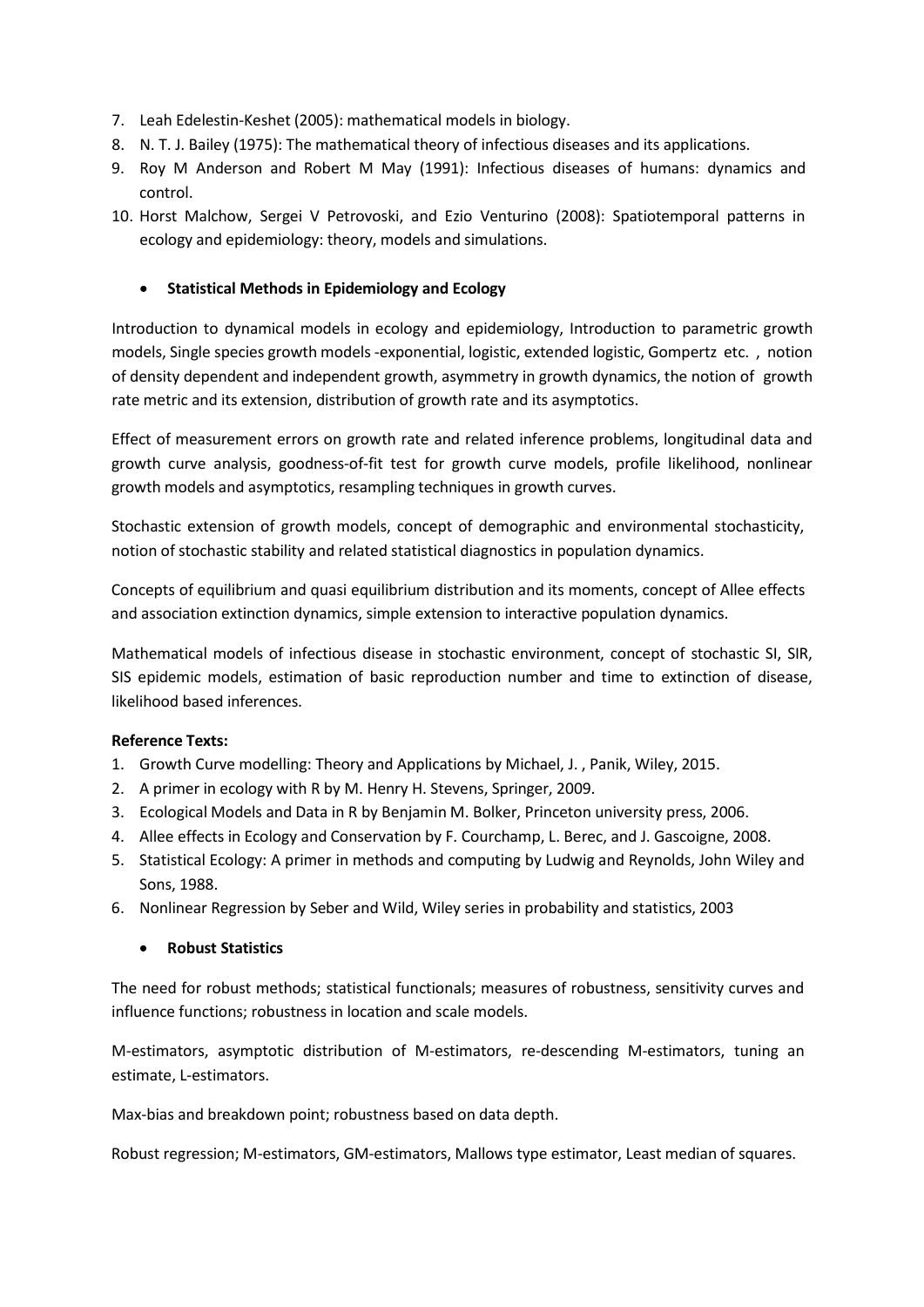Multivariate Data; Multivariate M-estimators; Minimum Volume Ellipsoid.

Computational issues; iteratively reweighted least squares and other methods.

Distance based methods; minimum power divergence and minimum density power divergence estimators, minimum Hellinger distance estimator.

#### **Reference Texts:**

- 1. Huber, P. J. And Ronchetti, E. M. (1981). Robust Statistics ( $2^{nd}$  Ed). Wiley, New York.
- 2. Hampel, F. R. , Ronchetti, E. M. , Rousseeuw, P. J. and Stahel, W. A. (1986). Robust Statistics: The Approach Based on Influence Functions. Wiley, New York.
- 3. Maronna, R. A. , Martin, R. D. and Yohai, V. J. (2006). Robust Statistics: Theory and Methods. Wiley, New York.
- 4. Rousseeuw, P. J. and Leroy, A. M. (1997). Robust Regression and Outlier Detection. John Wiley & Sons, New York.
- 5. Basu, A. Shioya, H. and Park, C. (2011). Statistical Inference: The Minimum Distance Approach. CRC Press, Boca Raton, Florida.
- 6. Serfling, R. (1980). Approximation Theorems of Mathematical Statistics. Wiley, New York.

#### • **Theory of Games and Statistical Decisions**

Introduction: Games and Solutions, Statistical decision making as a game, Theory of Competitive Equilibrium, Rational Behaviour, Role of information in decision making (mostly with examples), Perfect, Complete information (examples).

Strategic games: Examples, Nash Equilibrium, Existence of Nash Equilibrium, Two person noncooperative games, Saddle point, Minimax theorem for matrix game, Equivalence of Matrix games and Linear programming. General n-person finite games, Nash's theorem, Special emphasis to solving bimatrix games as Quadratic programming.

Extensive games with perfect/imperfect information, application to examples from sequential analysis (when perfect information is not available, examples). Interpretation of a strategy, Examples from clinical trials, Bandit problems as game (finite horizon).

Coalitional games: The Core, Interpretation of Bayesian Inference with many players (common prior theory), Stable sets, Bargaining sets, Shapely value.

Bargaining problems and problems of ''trade off'' in statistical decision making, Nash solution, Discussion and Examples.

Additional mathematical theories if any, like Markov decision problems, Stochastic games etc.

- 1. Vorob'ev, N. N. , Game Theory: Lectures for Economists and Systems Scientists.
- 2. Karlin, S. , Mathematical Methods and Theory in Games, Programming, and Economics (volume 2).
- 3. Blackwell, D. and Girshick, M. A. , Theory of Games and Statistical Decisions.
- 4. Kuhn, H. W. (Ed. ), Classics in Game Theory.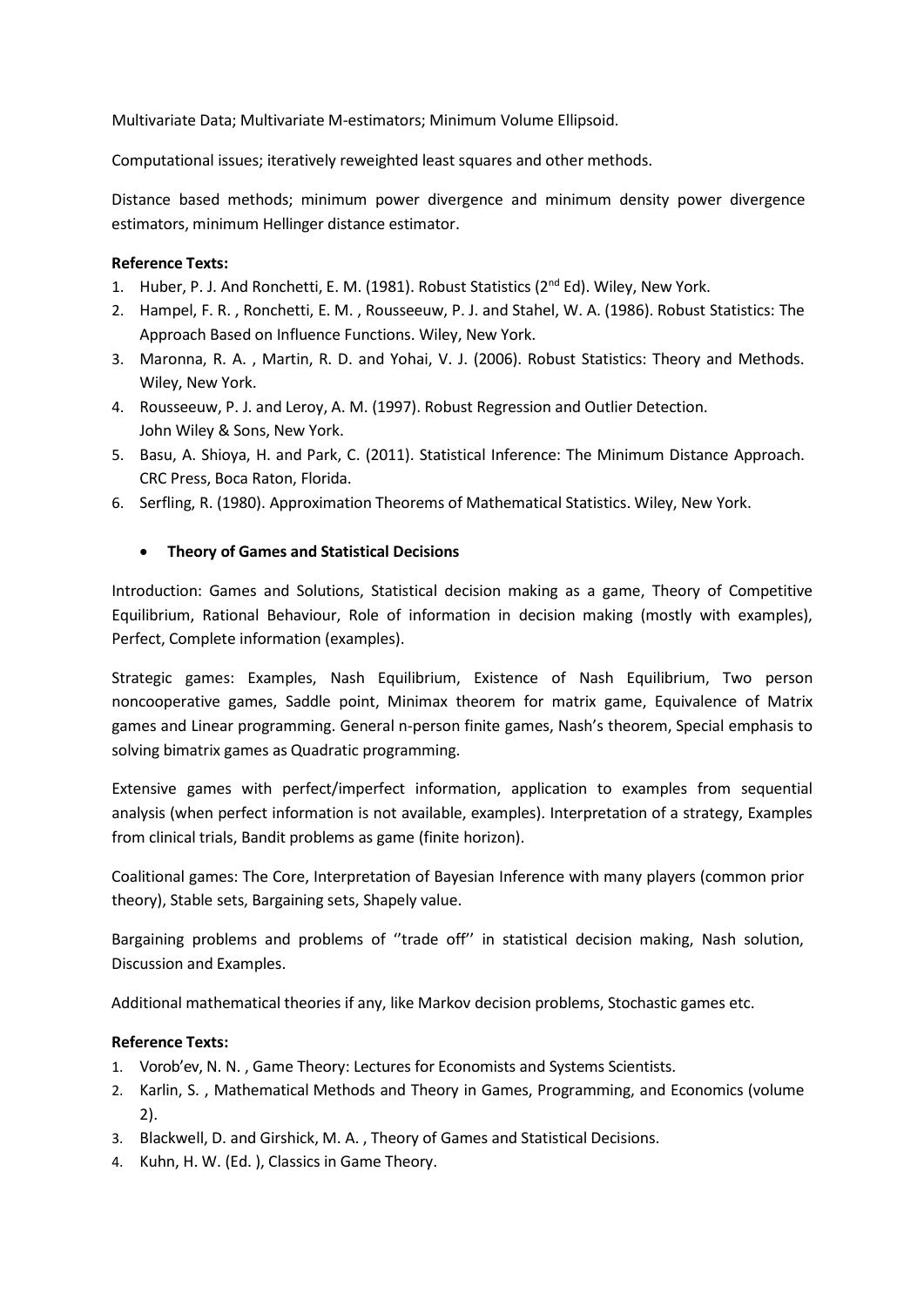- 5. Osborne, M. J. and Rubinstein, A. , A course in Game Theory.
- 6. Owen, G. , Game Theory.
- 7. Berger, J. O. , Statistical Decision Theory and Bayesian Analysis.

#### • **Analysis of Directional Data**

Examples, interpretations and summary statistics for directional data.

Constructions of Probability Distributions on Circle, Hyperdisc and Smooth Manifolds. General Fourier series representations of single and doubly periodic functions for probability distributions on circle and torus. Mobius transformations in the complex domain and directional probability distributions. Levy-Lucas theorem and Wrapped Symmetric Stable Mixture Family of Circular distributions. Maxent characterizations of circular probability distributions.

ML and TMM estimation of parameters of directional distributions; Robust Optimality Invariant tests for Isotropy; Wintner's theorem and its applications to monotonicity of power functions of circular tests; Analysis of Mean Directions; Tests for Homogeneity of circular concentration parameters; Tests for Independence of random linear/circular and circular components of a directional vector random variable; Circular Goodness-of-Fit tests: K-S and Watson's generalization of Cramer -von Mises functional tests.

Regression Analysis for directional data: Toroidal and Cylindrical regressions.

Introduction to Classification and Cluster analysis with directional data.

Introduction to Bayesian analysis and inference for directional data – applications of Conjugate Priors, Dirichlet Process and Hierarchical Bayes approach.

Practical assignments based on the above topics will be part of the course.

#### **Reference Texts:**

- 1. Mardia, K. V. (1972). *Statistics of Directional Data.* Academic Press. London.
- 2. Jammalamadaka, S. R and SenGupta, A. (2001). *Topics in Circular Statistics.* World Scientific. New Jersey.
- 3. Watson, G. S. (1983). *Statistics on Spheres.* J. Wiley. New York.
- 4. Bagchi, P. and Kadane, J. B. (1991). Laplace approximations to posterior moments and marginal distributions on the circles, spheres and cylinders. *The Canadian J. Statist*. **19**, 67-77.
- 5. Larsen, P. V. , Blaesild, P. and Sorensen, M. K. (2002). Improved likelihood ratio tests on the von Mises – Fisher distribution. *Biometrika* **89**, 947-951.
- 6. Singh, H. , Hnizdo. V. and Demchuk, E. (2002). Probabilistic model for two dependent circular variables. *Biometrika* **89,** 719-723.

#### • **Advanced Multivariate Analysis**

Unified Approach for Constructions of Probability Distributions on Rp and on Smooth Manifolds - Torus and Sphere; Bivariate distributions based on Copula; Conditionally specified multivariate probability distributions: constructions, characterizations and inference; Multivariate Elliptically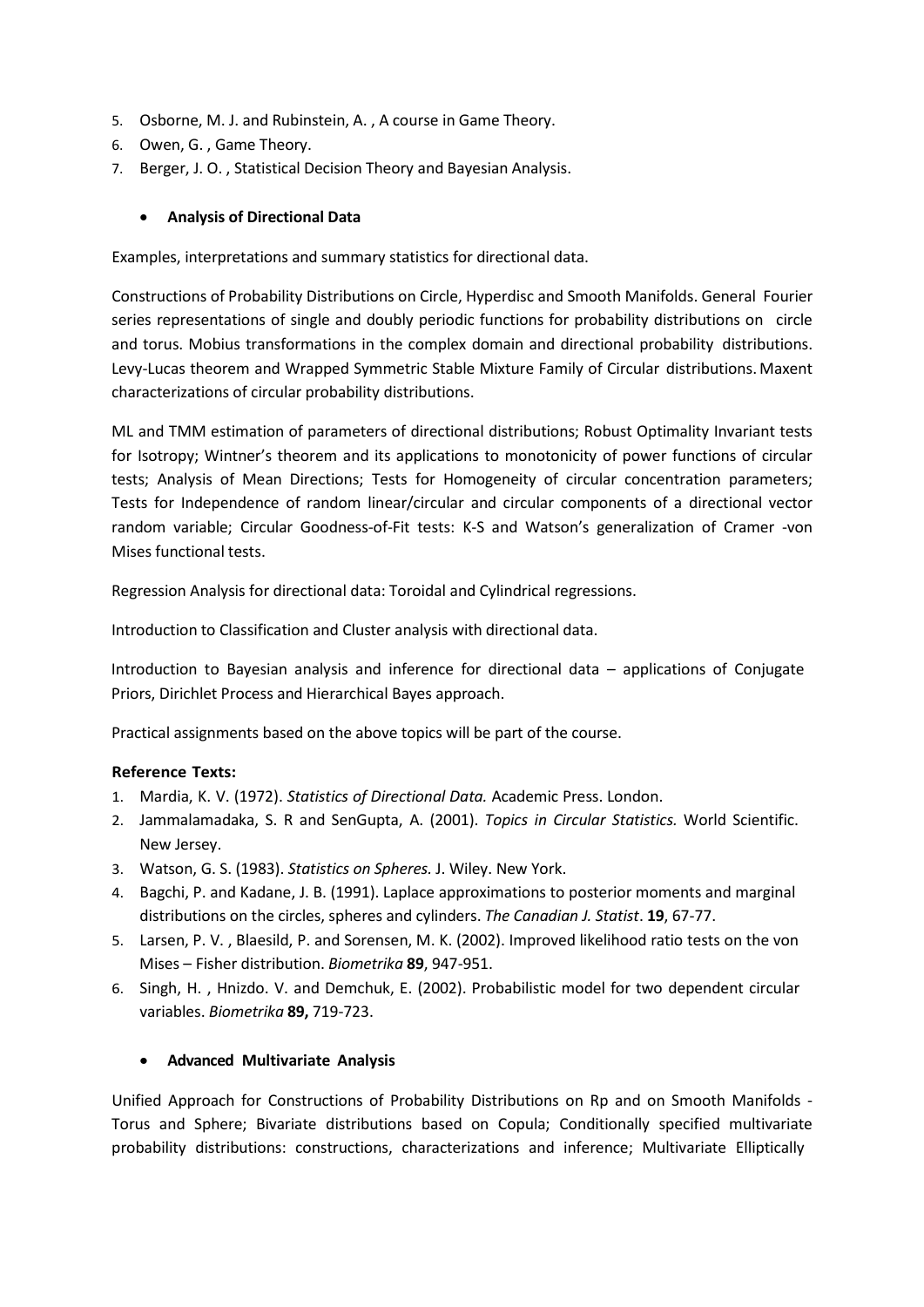Contoured and Stable Families of Probability Distributions. Multivariate Mixture Probability Distributions.

Decision-theoretic studies in simultaneous estimation problems with and without constraints; Pitman closeness and its applications to inadmissibility studies of multi-parameter estimators.

Constructions of exact optimal tests for multiparameter simple hypotheses; Parameter Orthogonality, Invariance and Wijsman's representation of distribution of maximal invariant and their roles in the Construction of asymptotically optimal tests for multiparameter hypotheses in the presence of non/location-scale vector nuisance parameters.

Dimension Reduction Techniques: Principal Component and Generalized Canonical Variable Analysis – Constructions and related Inference problems.

Large p – Small n problems in Testing of Multiparameter Hypotheses: Likelihood and Union-Intersection Approaches; Tests for the mean vector in Np (μ, Σ) and null and non-null asymptotic distributions of their test statistics, and MANOVA with n < p.

Practical assignments based on the above topics will be part of the course.

#### **Reference Texts:**

- 1. Anderson, T. W. (1984). An Introduction to Multivariate Statistical Analysis. 2nd Edn. J. Wiley.
- 2. Kariya, T. and Sinha, B. K. (1989). Robustness of Statistical Tests. Academic Press.
- 3. Muirhead, R. J. (2009). Aspects of Multivariate Statistical Theory. J. Wiley
- 4. Seber, G. A. F. (2009). Multivariate Observations. Wiley.
- 5. Benjamini, Y. , Hochberg, Y. , 1995. Controlling the false discovery rate: a practical and powerful approach to multiple testing. J. Roy. Statist. Soc. B 57, 289–300.
- 6. Cambanis, S. , Huang, S. and Simons, G. (1981) On the theory of elliptically contoured distributions. J. Multivariate Anal. 11, 368-385.
- 7. Keating, J. P. and Mason, R. L. (1988). James-Stein estimation from an alternative perspective. The American Statistician. 42, 160-164.

#### • **Bayesian Computation**

*(Pre-requisite: Statistical Inference II)*

Deterministic methods: Numerical integration methods for computation in moderately highdimensional posteriors, normal approximation, Edgeworth expansion, saddle-point approximation, Laplace approximation, nested Laplace approximation, theoretical results on the errors of approximation, dynamic programming method of exact mode-finding for chain structured Bayesian models.

Direct simulation methods: Random variable generation using accept-reject methods, the squeeze principle, adaptive rejection sampling for log-concave densities, Importance Sampling and Resampling methods, theory on efficiency of Importance Sampling methods, comparison of importance sampling with accept-reject methods, controlling Monte Carlo variance – Rao- Blackwellization, antithetic variables, control variates, monitoring convergence of Monte Carlo methods.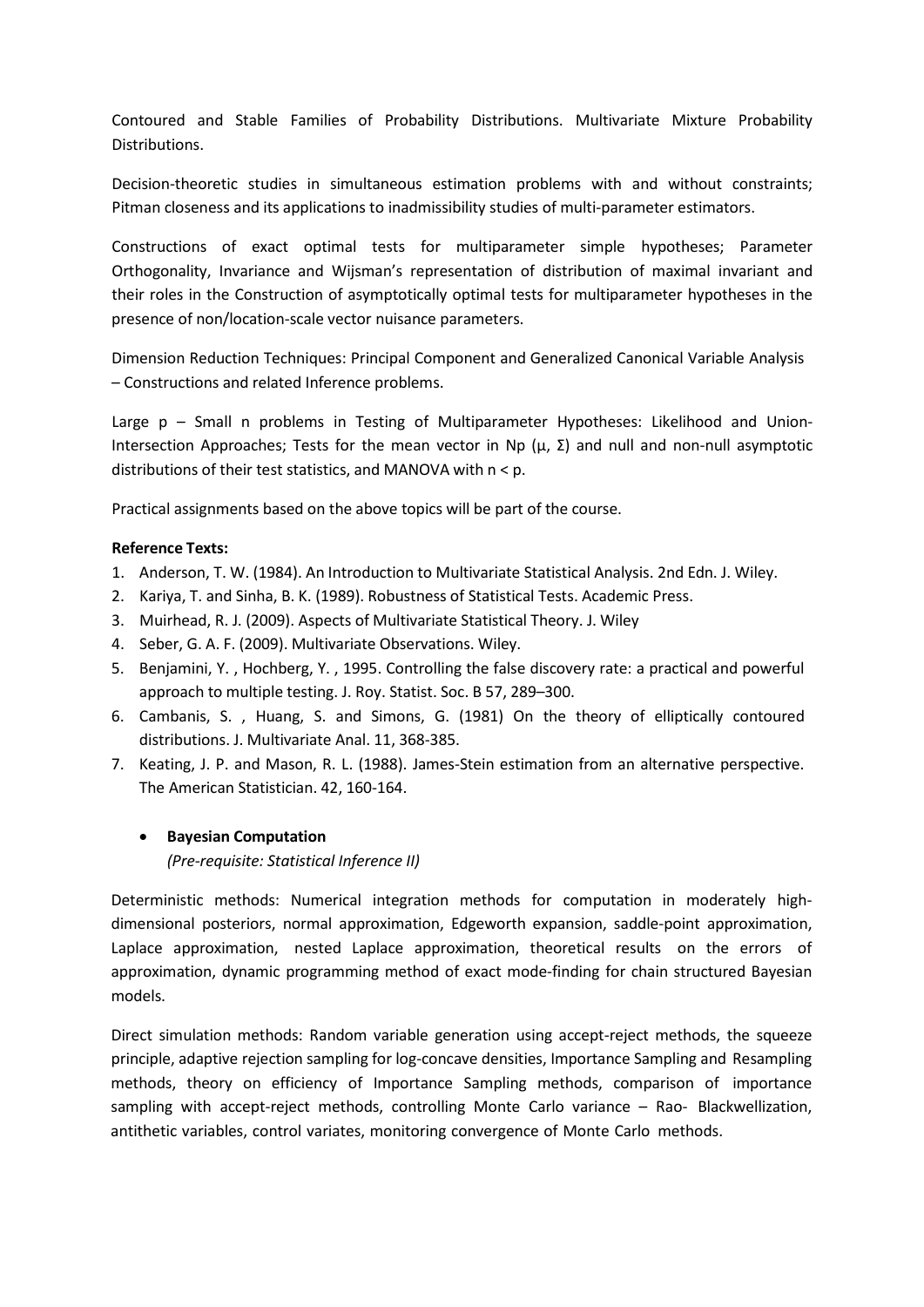MCMC methods: Theory of finite Markov chains and their convergence, general state space Markov chains, detailed convergence theory, Gibbs sampler, Metropolis-Hastings sampler, detailed convergence properties of these samplers, small sets, drift conditions, geometric and uniform ergodicity, mixtures and cycles of Markov kernels, optimal scaling of random walk and Langevin based Metropolis-Hastings algorithms, slice sampler, convergence properties of the slice sampler, Hybrid Monte Carlo, variable dimensional problems and reversible jump MCMC methods, rigorous simulated annealing theory and methods for stochastic optimization.

MCMC convergence diagnostics: Exploratory methods, nonparametric tests, rigorous methods based on regenerative simulation, introduction to the theory of perfect simulation.

Iterated and Sequential Importance Sampling: Importance sampling, generalized importance sampling; Particle Systems – Sequential Monte Carlo, Hidden Markov Models, Weight Degeneracy, Particle Filters, Sampling Strategies, Fighting the Degeneracy, Convergence of the Particle Systems, Population Monte Carlo, Dynamic Importance Sampling.

Bayes factor computation: Bayes Information Criterion, Laplace approximation, Umbrella sampling, Thermodynamic integration, Acceptance ratio method, Bridge sampling, path sampling methods, optimality of the paths, variable-dimensional methods.

Doubly intractable problems: Approximate Bayes Computation (ABC) method, combination of MCMC and importance sampling, bridge-exchange algorithms.

Softwares: BUGS, JAGS, LaplacesDemon.

#### **Reference Texts:**

- 1. Monte Carlo Statistical Methods by Robert and Casella (Springer)
- 2. Numerical Analysis for Statisticians by K. Lange (Springer)
- 3. Markov Chain Monte Carlo in Practice by Gilks, Richardson and Spiegelhalter (Chapman & Hall)
- 4. Monte Carlo Strategies in Scientific Computing by J. Liu (Springer)
- 5. Markov Chains and Stochastic Stability by S. Meyn and R. Tweedie (Cambridge University Press)
- 6. Markov Chains Gibbs Fields, Monte Carlo Simulation, and Queues by P. Bremaud (Springer)
- 7. Handbook of Markov Chain Monte Carlo by Brooks, Gelman, Jones, Meng (Cambridge University Press)

#### • **Signal and Image Processing**

#### **Signal Processing:**

Discrete-time signals and systems, Linear Time Invariant (LTI) Systems and their properties

Frequency domain representation: The Discrete-Time Fourier Transform (DTFT) and its properties

Discrete-time random signals and their application in LTI systems.

The z-transform and its properties.

Sampling of continuous-time signals, Nyquist's Sampling Theorem.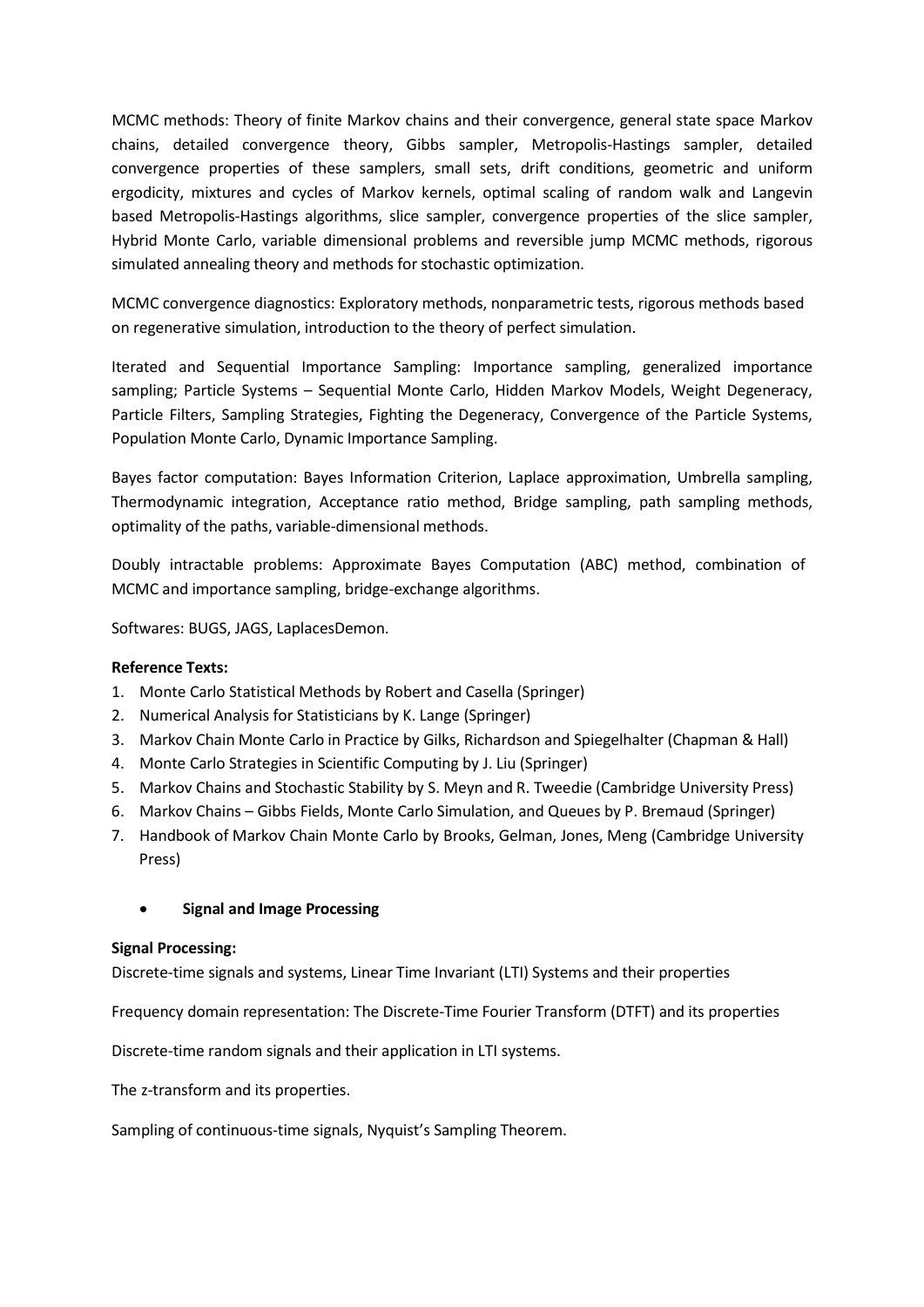Frequency response of systems with rational system functions, all-pass systems, minimum-phase systems, systems with linear phase.

The Discrete Fourier Transform and its properties, sampling the Fourier Transform.

Structures for discrete-time systems, block diagram representations.

DFT computation --the decimation-in-time FFT.

Introduction to Infinite Impulse Response (IIR) and Finite Impulse Response (FIR) Filter Design.

#### **Image Processing:**

Digital image fundamentals: digital image representation and creation by sampling and quantization; resolution and detail; properties of pixels

Typical IP operations like enhancement, contrast stretching, smoothing and sharpening, grey-level thresholding, edge detection, medial axis transform, skeletonization/ thinning

Statistical models for digital images and image restoration methods based on them (e. g. , Besag (1986), Geman and Geman (1984), Amit, Grenander and Piccioni (1991))

Segmentation: detection of discontinuities, boundary detection, thresholding, clustering, regionbased

Object representation/description and recognition

Overview of image compression: standard lossy and lossless methods

Introduction to Colour image processing, Wavelets and multiresolution processing and Morphological image processing

- 1. A. V. Oppenheim, R. W. Schafer and J. R. Buck, *Discrete-time Signal Processing*, Prentice-Hall.
- 2. J. G. Proakis and D. G. Manolakis, *Digital Signal Processing*, Pearson -Prentice Hall.
- 3. S. K. Mitra, *Digital Signal Processing – A computer-based approach*, Tata McGraw Hill
- 4. R. C. Gonzalez and R. E. Woods, *Digital Image Processing* (3rd edition), Pearson Education India, 2011.
- 5. P. Fieguth, *Statistical Image Processing and Multidimensional Modeling,* Springer, 2011.
- 6. S. Jayaraman, S. Esakkirajan and T. Veerakumar, *Digital Image Processing*, Tata McGraw-Hill, 2009.
- 7. W. K. Pratt, *Digital Image Processing,* Wiley, 2007.
- 8. K. R. Castleman*, Digital Image Processing*, Pearson Education India, 2007.
- 9. K. V. Mardia and G. K. Kanji, Statistics and Images. Carfax, 1993.
- 10. A. Jain, *Fundamentals of Digital Image Processing*. Prentice-Hall, 1989.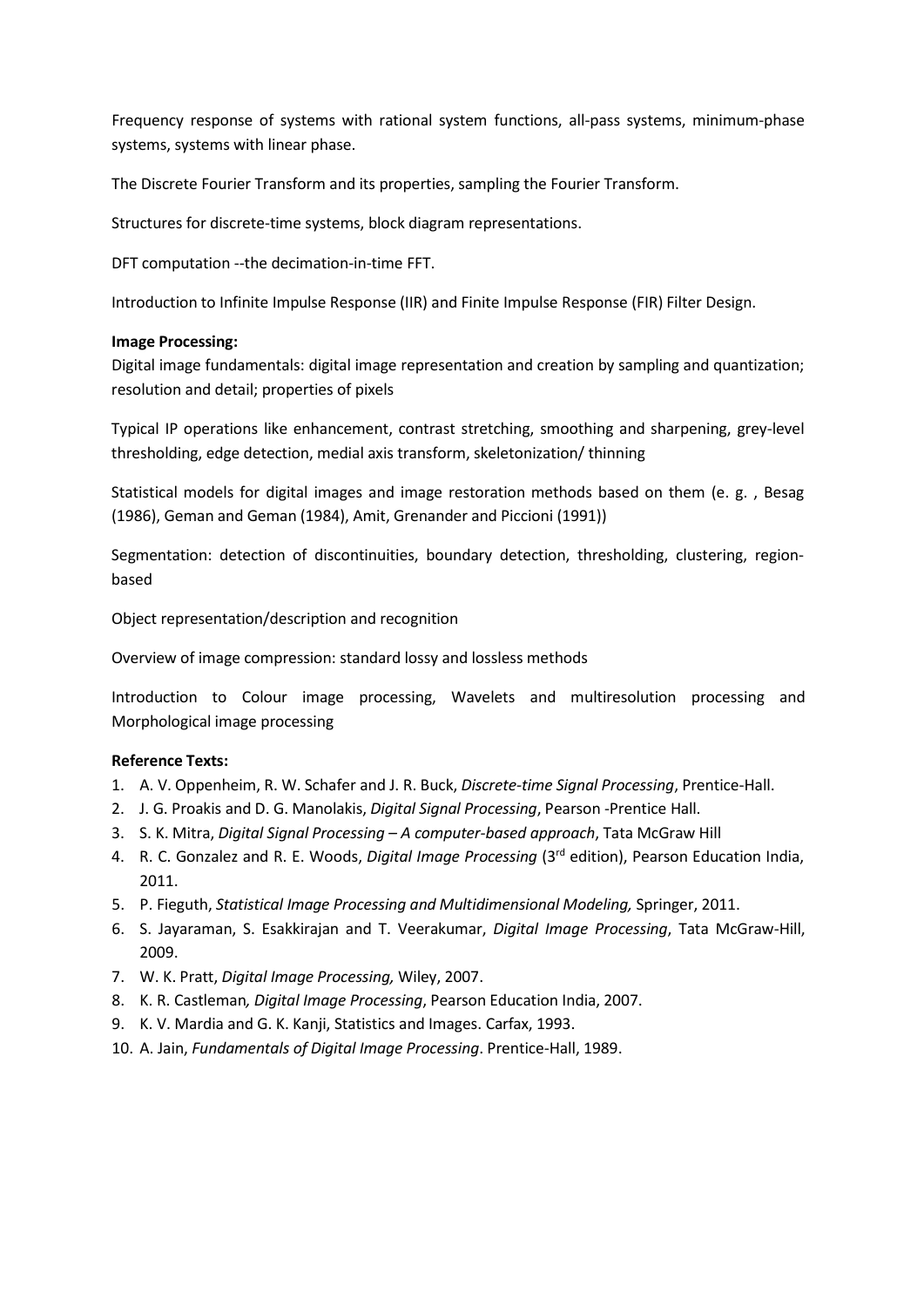#### • **Risk management**

*(Pre-requisite Quantitative Finance)*

Loss operators, risk measures, Estimating VaR and Expected Shortfall, Exact and bootstrap confidence intervals

Extreme value theory methods for risk management: distribution of maxima, modelling tails, measures of tail risk, Hill estimation, Point process models, Peaks-over-threshold

Elliptical distributions and Copulas: Basics; measures of dependence. Gaussian, elliptical, t and Archimedean copulas; fitting copulas to data, extreme value copulas, threshold copulas and their limits.

Market risk: Foreign exchange futures, forwards, swaps and options. Pricing relationships and contract structures. Use of the yield curve for pricing cash flows. Measuring risk exposures and using derivatives to manage risks.

Liquidity risk: Market Liquidity and funding liquidity risk, Liquidity spiral.

Credit risk: events of default, default probabilities. Structural models: Merton and KMV models. Bond models: credit spreads. Correlations and default dependencies. Estimating losses given default. Copula approaches to estimating defaults. Portfolio models of credit risk. Stress testing. Managing credit risks using credit derivatives. Limitations and risks of credit derivatives.

#### **Reference Texts:**

- 1. Henrik Hult and Filip Lindskog: *Mathematical Modelling and Statistical Methods for Risk Management*
- 2. Alexander J. McNeil, Rüdiger Frey and Paul Embrechts: *Quantitative Risk Management: Concepts, Techniques, and Tools*
- 3. Robert E. Whaley: *Derivatives: Markets, Valuation, and Risk Management*
- 4. Darrell Duffie and Kenneth J. Singleton: *Credit Risk: Pricing, Measurement and Management*.

#### • **Stochastic Calculus for Finance**

*(Students opting for this course need to also take Quantitative Finance)*

Probability basics: information and sigma-algebras, independence, conditional expectations, filtration, martingales, random walk, stopping times, Markov processes.

Brownian Motion (BM):scaled random walks, definition of BM, finite dimensional distributions, filtration for BM, martingale property, quadratic variation, Markov property, local martingale and Levy's characterization, reflection principle, first passage time distribution, maximum process, geometric BM.

Stochastic integration: Itô's integral for simple integrands and its extension to wider classes of integrands, isometry and martingale properties of Itô's integral, Itô-Doeblin formula, multivariable stochastic calculus

Evolution of option price, deriving the Black-Scholes-Merton PDE, hedging, Greeks, put-call parity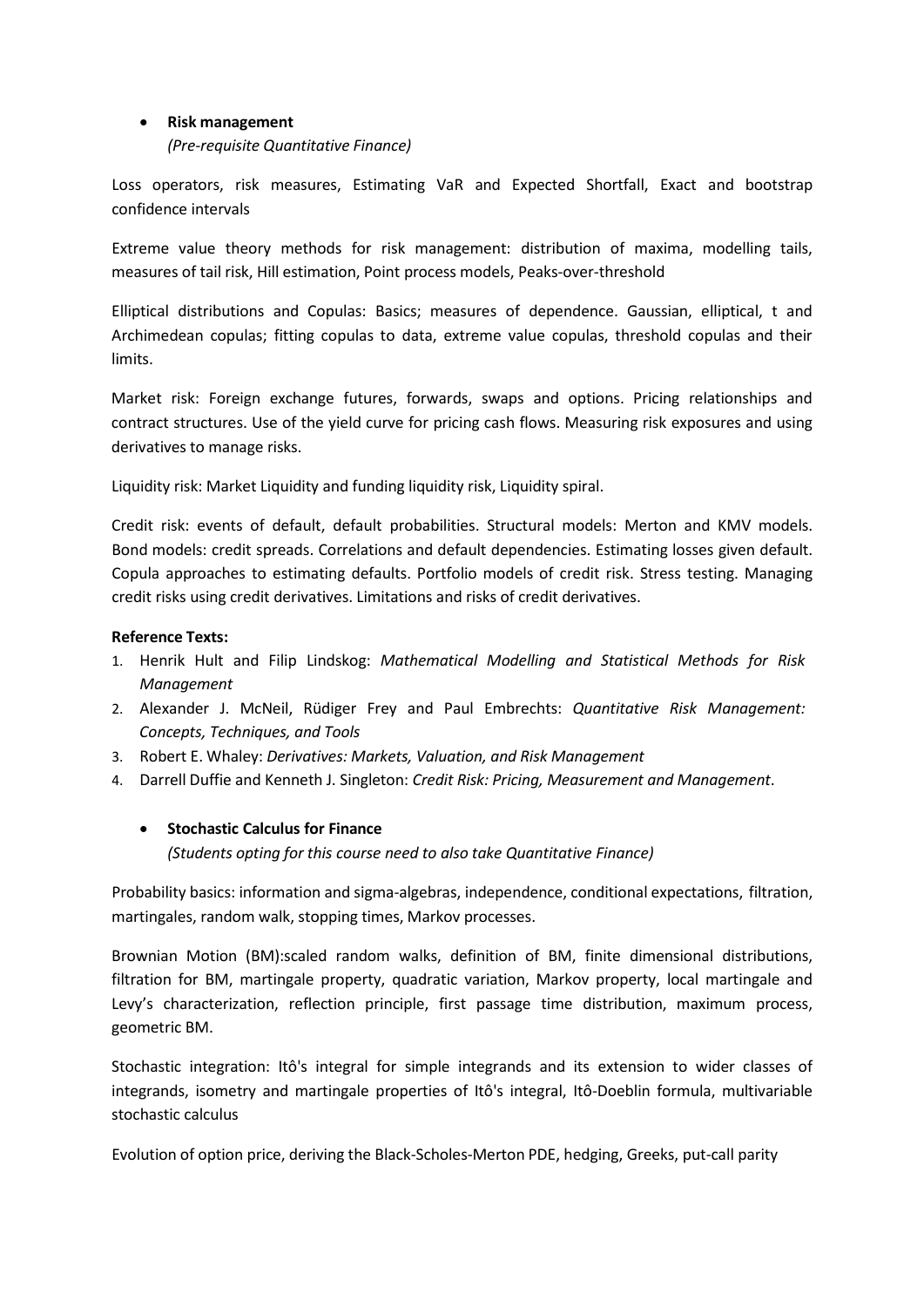Risk-neutral pricing: Girsanov's theorem, risk-neutral measure, deriving Black-Scholes-Merton formula, martingale representation, dividend paying assets, forwards and futures.

#### **Reference Texts:**

- 1. S. Shreve, *Stochastic Calculus for Finance II (Continuous-Time Models)*
- 2. T. Bjork, *Arbitrage theory in continuous time*
- *3.* Mikosch, *Elementary Stochastic Calculus with Finance in View*
	- **Markov Processes and Martingale Problems** *(Prerequisite: Brownian Motion and Diffusions)*

Semigroup Theory: Operator semigroups, strongly continuous contraction semigroups, Generators. Basic properties. Resolvent operators, Hille – Yosida Theorem.

Markov Processes: Definitions. Markov property, Transition functions and Chapman Kolmogorov property, Ionescu-Tulcea theorem. Associated Semigroups. Examples. Strong Markov Property. Jump Processes. Feller property. Hille – Yosida Theorem for positive semigroups. Equivalence of martingales associated with Brownian motion. Martingales associated with Markov processes.

Martingale Problems: Definitions. Path properties of solutions. Uniqueness. Martingale problems as characterization of Markov Processes. Piecing of solutions. Convergence results. Perturbations of Generators.

Equivalence between martingale problems and SDE's. Ito processes. Super processes.

#### **Reference Texts:**

- 1. S. N. Ethier & T. G. Kurtz Markov Processes: Characterization and Convergence (1986)
- 2. D. W. Stroock & S. R. S. Varadhan Multidimensional Diffusion Processes (1971)
- 3. J. Jacod Calcul stochastique et promlemes de martingales (1979)

#### • **Random Walks and Electrical Networks**

Finite Networks: Review of the random walks on finite subsets of one and two dimensional lattices. Discrete harmonic functions on one dimension and uniqueness. Harmonic functions in two dimensions, Dirichlet problem.

Random walks on general finite networks. General electrical networks and reversible Markov chains. Definition of voltage and current and their probabilistic interpretations. Kirchhoff's Node Law, Cycle Law and Ohm's Law. Effective resistance and effective conductance. Relation with escape probability. Thomson's Principle. Rayleigh's Monotonicity Law.

Infinite Networks: Review of random walks on infinite integer lattice, recurrence, transience and Polya's Theorem (recurrent on line and plane but transience on space). Escape probability for infinite network and electrical network formulation. Definition of effective resistance.

Network reduction: Rayleigh's shorting and cutting laws. Recurrence for SSRW in one and two dimensions. Transience for random walk on d-array trees. Transience for SSRW in dimension three and above.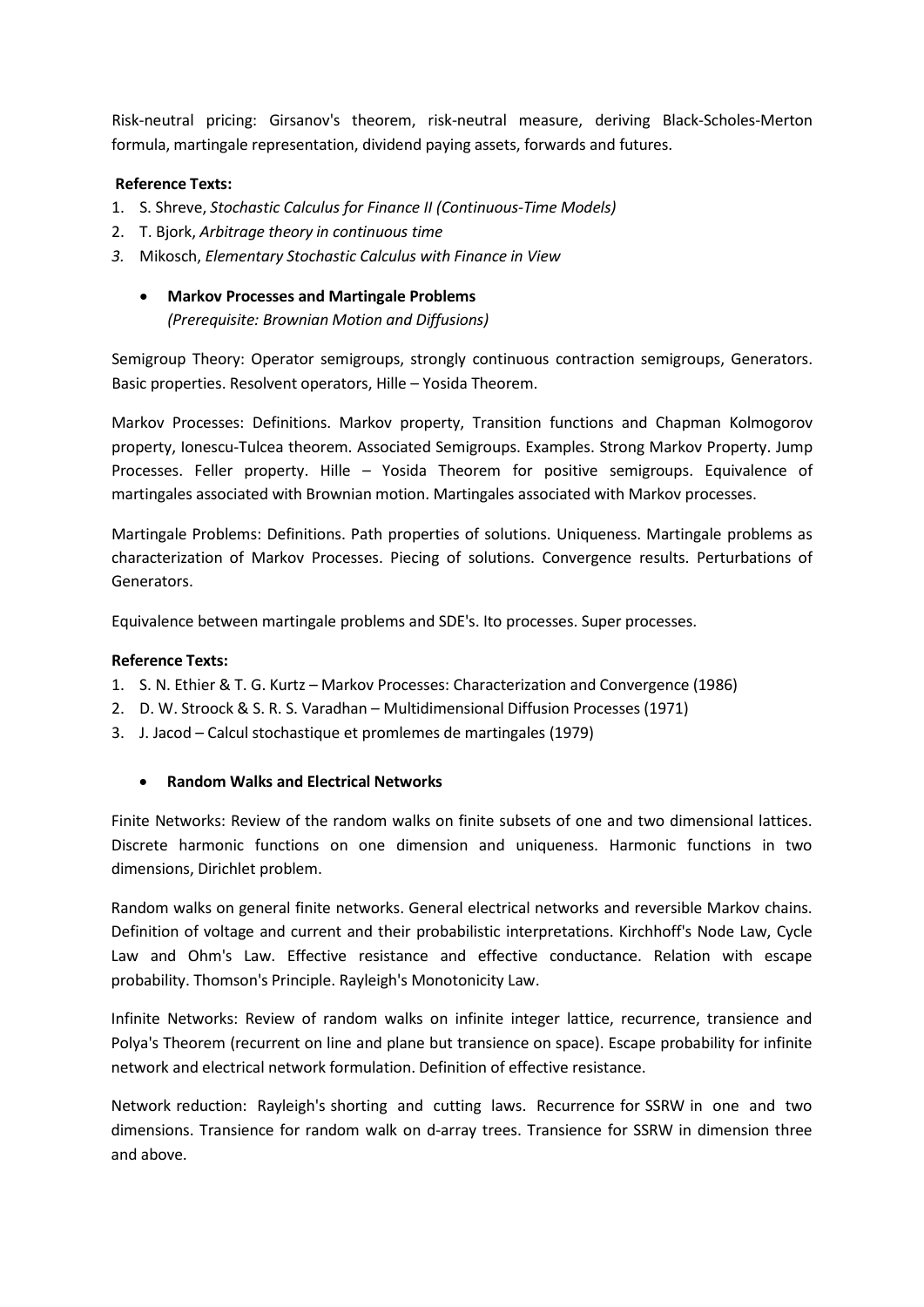Random walks on general graph and type problem for a graph. Comparison of two infinite electrical networks. Flows, cut-sets and random paths. The Max-Flow Min-Cut Theorem. Comparing general graphs with lattice graphs, solution to the type problem.

#### **References Texts:**

- 1. Random Walks and Electrical Networks: P. G. Doyle and J. L. Snell;
- 2. Probability on Trees and Networks (Chapters 2 & 3): Y. Peres and R. Lyons;
- 3. Lecture notes on finite markov chains: S. Coste;
- 4. Random Walk: A Modern Introduction; G. Lawler and V. Limic;
- 5. Art of Random Walks: A. Telcz;
- 6. Random Walk on Infinite Groups and Graphs: W. Woess.

## • **Branching Processes**

*(Pre-requisite Martingale Theory)*

Galton-Watson Branching Processes: Review of the classical branching process, definition, generating functions, extinction probability, sub-critical, critical and super-critical phases.

Kesten-Stigum Theorem and strong convergence in super-critical case. Conditional limit theorems: sub-critical case: Yaglom's Theorem; critical-case: Kolmogorov's Theorem. Decomposition of the super-critical branching process. Second order properties of Zn /mn

One Dimensional Continuous Time Markov Branching Processes: Definition, construction, generating functions. Extinction probability and moments. Examples: Binary Fission, Birth and Death processes. The embedded Galton-Watson process and applications. Limit theorems, split times. Second order properties. The embeddability problem.

Multi-Type Branching Processes: Definitions and examples. Moments and Frobenius Theorem. Extinction probability and transience. Limit theorems for sub, super and critical cases. Introduction to continuous time multi-type Markov branching processes.

(If time permits) Age dependent processes and Embedding of Urn Schemes into Continuous Time Markov Branching Processes (Athreya-Karlin Embedding).

#### **Reference Texts:**

- 1. Branching Processes: K. B. Athreya and P. E. Ney;
- 2. Branching Processes: S. Asmussen and H. Hering;
- 3. The Theory of Branching Processes: T. E. Harris;
- 4. Multitype Branching Processes: C. J. Mode.
	- **Theory of Extremes and Point Processes** *(Prerequisites: Measure Theoretic Probability)*

Local uniform convergence of real-valued functions on real line, inverses of monotone functions, convergence to types theorem, univariate extreme value distributions and Fisher-Tippett-Gnedenko Theorem.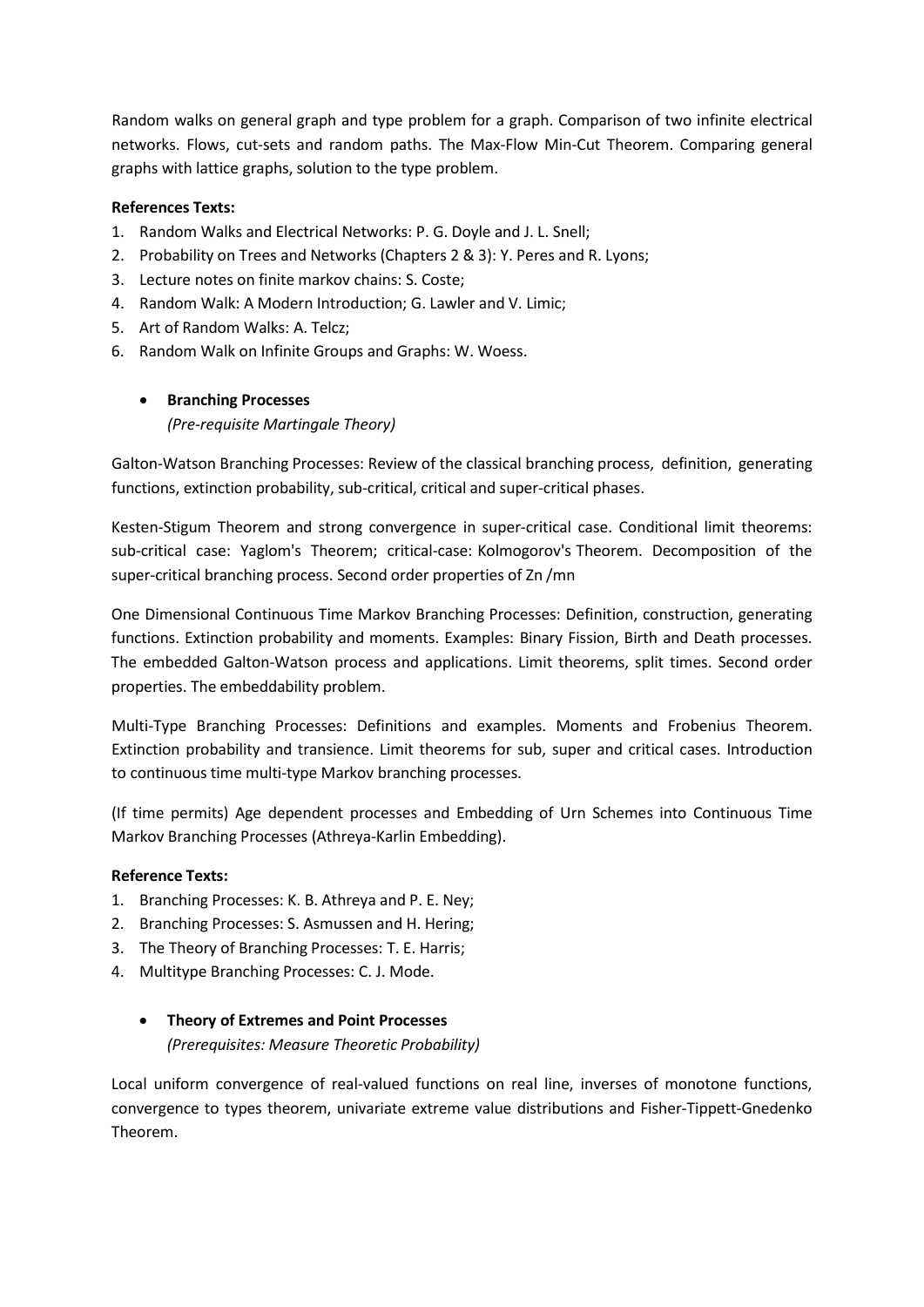Regularly varying functions of a real variable and their properties: Karamata's theorem and Potter's bounds. Domain of attraction of Frechet distribution.

Quick review of weak convergence of probability measures on Polish spaces (without proofs): Portmanteau theorem, Skorohod's theorem, continuous mapping theorem, Prokhorov's theorem, Slutsky's theorem and converging together theorems.

Fundamentals of point processes and random measures, Laplace functionals, Poisson processes: definition, construction, transformations, marking and thinning.

Vague convergence on locally compact second countable Hausdorff topological spaces. Weak convergence of point processes and random measures.

Application of point processes and random measures to extreme value theory: Hill estimator and its consistency. Second order regular variation and asymptotic normality of Hill estimator.

#### **Reference Texts:**

- 1. Extreme Values, Regular Variation and Point Processes by Resnick
- 2. Heavy-Tail Phenomena: Probabilistic and Statistical Modelling by Resnick
- 3. Random Measures by Kallenberg

#### • **Theory of Large Deviations**

*(Prerequisite: Measure Theoretic Probability)*

Introduction to large deviations.

Sanov's theorem and Cramer's theorem for finitely supported random variables.

General notion of large deviation principle on Polish spaces: Laplace principle, Varadhan's lemma, weak large deviation principle, exponential tightness, goodness of rate function, contraction principle, Bryc's lemma.

Cramer's theorem for general random variables and vectors.

Exponential tightness of (a) sample averages of i.i.d. Banach space valued random variables and (b) empirical measures of i.i.d. Polish space valued random variables.

Cramer's theorem on locally convex separable Hausdorff topological vector spaces.

Large deviations of Brownian paths: Schilder's theorem.

Sanov's theorem on Polish spaces: Donsker-Varadhan variational formula. Gartner and Ellis theorem.

- 1. Large Deviations Techniques and Application by A. Dembo and O. Zeitouni
- 2. Large Deviations by Deuschel and Stroock
- 3. Large Deviations by Hollander
- 4. Large Deviations and Applications by S. R. S. Varadhan
- 5. A Weak Convergence Approach to the Theory of Large Deviations by P. Dupuis and T. Ellis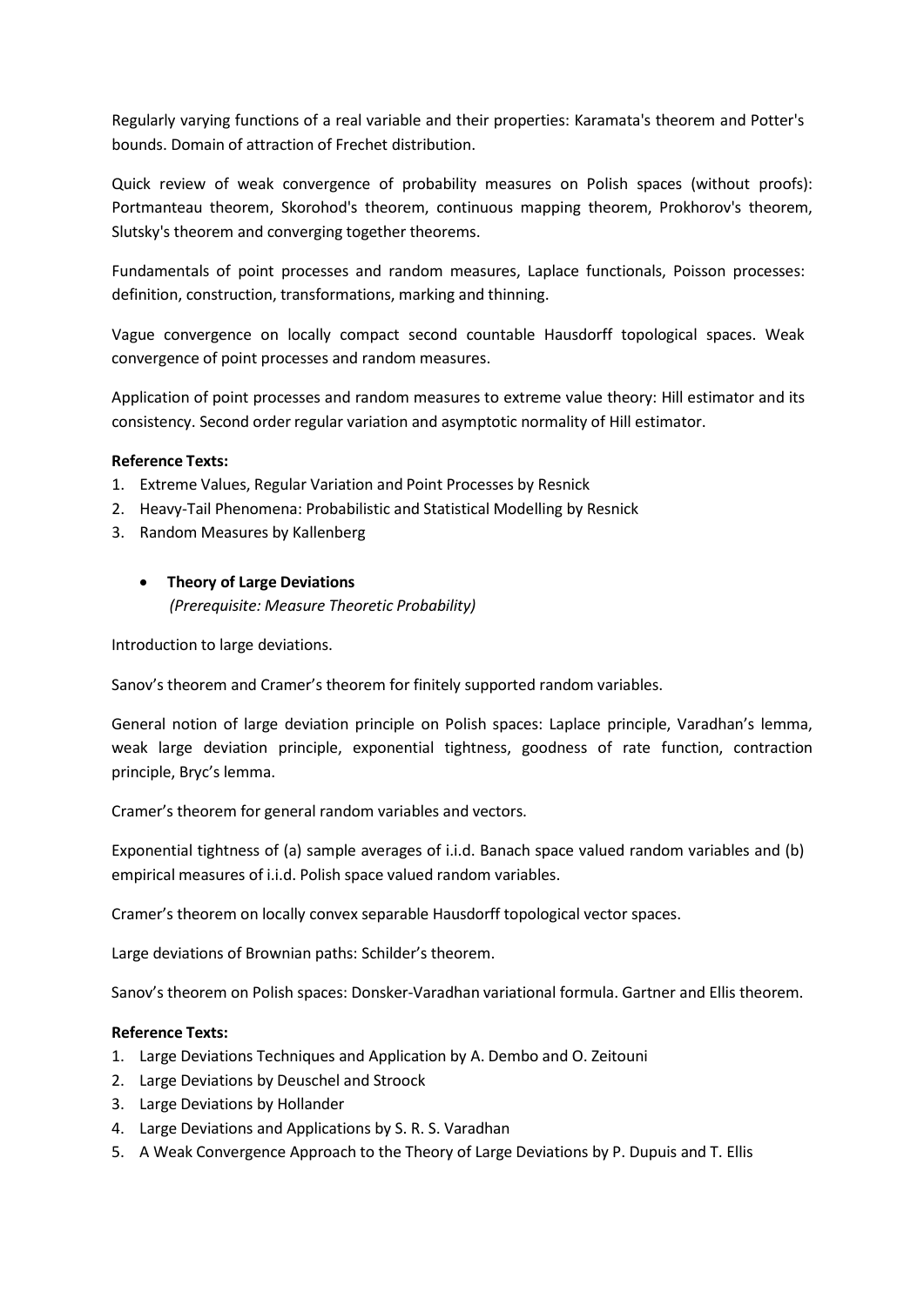#### • **Percolation Theory**

Introduction to bond and site percolation. Formal probability set-up. Critical phenomenon and its existence.

FKG inequality, BK inequality (only for increasing events), Russo's formula.

Exponential decay of the percolation probability below criticality.

Uniqueness of the infinite open cluster

Critical probability for two dimensions is ½.

Oriented percolation in two dimensions: Subadditive ergodic theory; introduction and the model; characterisation of pc. Recurrence properties of the right edge process. Exponential estimates for p < pc. Proof no percolation at criticality. Exponential decay of time of `extinction'.

Continuum percolation: The Boolean model; Coupling and scaling, FKG inequality; Occupancy in Boolean models; Vacancy in Boolean models, the covered volume fraction.

#### **Reference Text:**

- 1. G. Grimmett Percolation 2nd edition, Springer (1999)
- 2. T Liggett Interacting particle systems, Springer
- 3. R Durrett Oriented percolation in two dimensions, Ann. Probab. 1984, 999-1040
- 4. R Meester and R. Roy Continuum percolation, Cambridge (1996)

### • **Theory of Random Graphs**

*(Pre-requisite: Branching Processes)*

Review of basic probabilistic tools: First and second moment methods and their variations. The methods of moments. Concentration inequalities for sum of independent Bernoulli variables, binomial and general case. Azuma's inequality. Martingale Convergence Theorem, FKG inequality for finitely many variables. Discrete time branching processes, sub/super/critical phases.

Classical Random Graphs: Introduction to two basic models of random graphs (Erdős-Rényi random graphs): binomial random graphs and uniform random graphs. Monotonicity property of these graphs. Asymptotic equivalence of the two models.

Phase transition for the Erdős-Rényi random graphs: the sub-critical, super-critical and critical regimes. Size of the largest sub-critical cluster; size of the largest and second largest super-critical clusters. Size of the largest critical cluster (statement and sketch of the proof only).

Configuration model: Introduction, erased and repeated models, probability of simplicity. Random regular graphs. Configuration model with i.i.d. degrees.

Preferential Attachment Models: Definition and examples. Degree of a fixed vertex. Asymptotic of the degree sequence, scale-free networks. Asymptotic of the maximal degree.

(If time permits) Sub and Super-linear preferential attachment models, asymptotic degree sequence and asymptotic of maximal degree.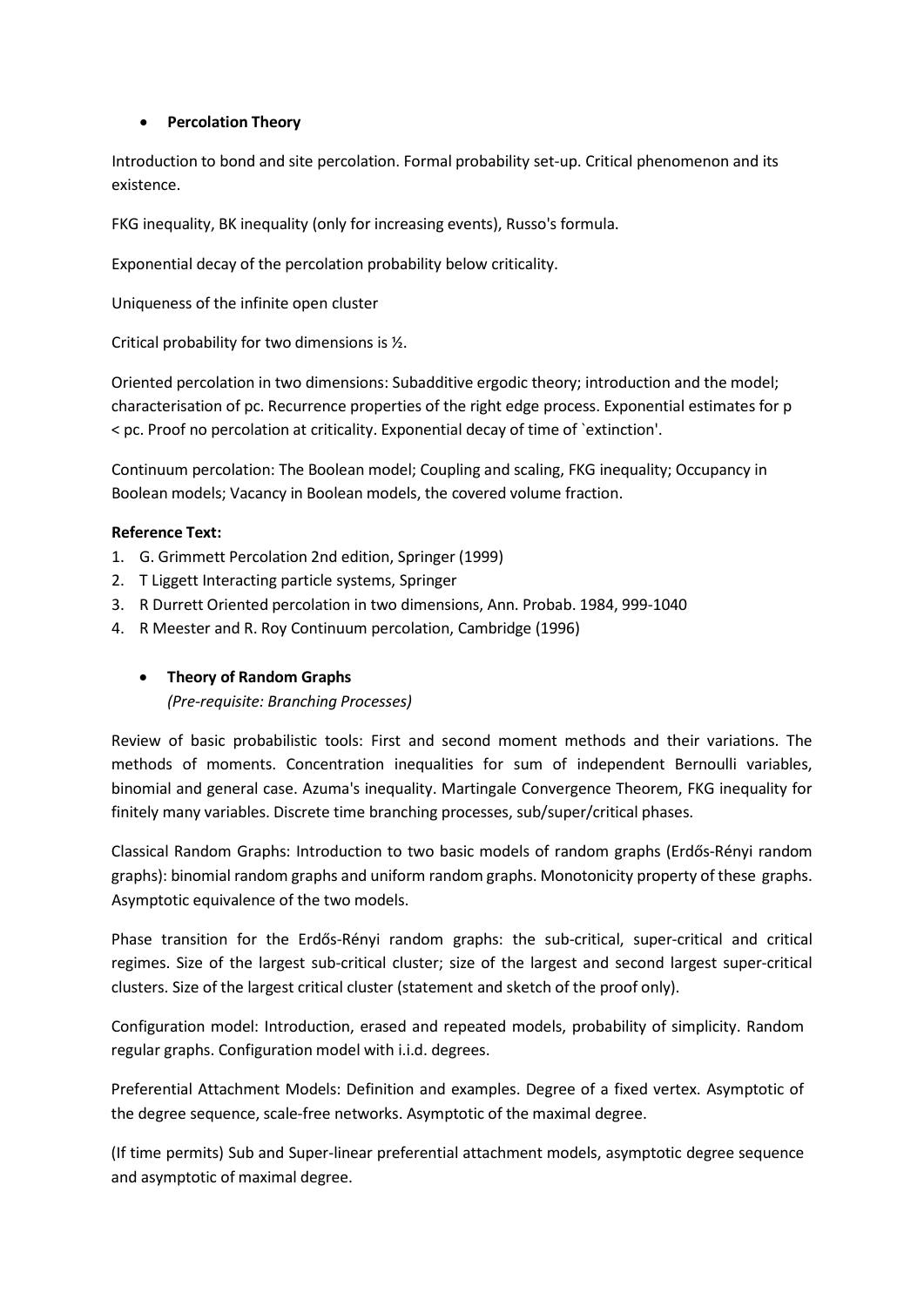- 1. S. Janson, T. Łuczak, A. Riciński: Random Graphs.
- 2. B. Bollobás: Random Graphs.
- 3. R. van der Hofstad: Random Graphs and Complex Networks (lecture notes: [http://www.win.tue.nl/~rhofstad/NotesRGCN.pdf\)](http://www.win.tue.nl/%7Erhofstad/NotesRGCN.pdf)

#### • **Advanced Functional Analysis**

*(Prerequisite: Functional Analysis)*

General Theory of topological vector spaces with emphasis to locally convex spaces. Linear Operators and functionals.

Weak and weak\* topologies on Banach spaces. Banach-Alaoglu Theorem. Goldstein's Theorem. The double dual. Reflexivity.

Geometric Hahn-Banach theorem and applications. Extreme points and Krein-Milman theorem. Duality in Banach spaces.

In addition, one of the following topics:

Geometry of Banach spaces: vector measures, Radon-Nikodym Property and geometric equivalents. Choquet theory. Weak compactness and Eberlein-Smulian Theorem. Schauder Basis.

Banach algebras, spectral radius, maximal ideal space, Gelfand transform.

Unbounded operators, Domains, Graphs, Adjoints, spectral theorem.

#### **Reference Texts:**

- 1. N. Dunford and J. T. Schwartz, Linear operators. Part II: Spectral theory. Self adjoint operators in Hilbert space, Interscience Publishers, John Wiley (1963).
- 2. Walter Rudin, Functional analysis Second edition, International Series in Pure and Applied Mathematics. McGraw-Hill (1991).
- 3. K. Yosida, Functional analysis, Grundlehren der Mathematischen Wissenschaften (123), Springer-Verlag (1980).
- 4. J. Diestel and J. J. Uhl, Jr. , Vector measures, Mathematical Surveys (15), AMS (1977).
	- **General Topology**

*(Prerequisite: Analysis II or Metric Topology & Complex Analysis)*

Topological Spaces: Definition and examples, Open and closed sets, metrizable spaces, relative topology, subbases and bases, dense sets, closure and interior, boundary, isolated and limit points of a space, continuous functions and its various equivalent definitions.

Countability Axioms: first countable and second countable spaces, Separable spaces.

Separation Axioms: T\_1, T\_2, T\_3, T\_3 1/2 and T\_4 spaces, normality of metrizable spaces, Urysohn lemma and Tietze extension theorem for normal spaces.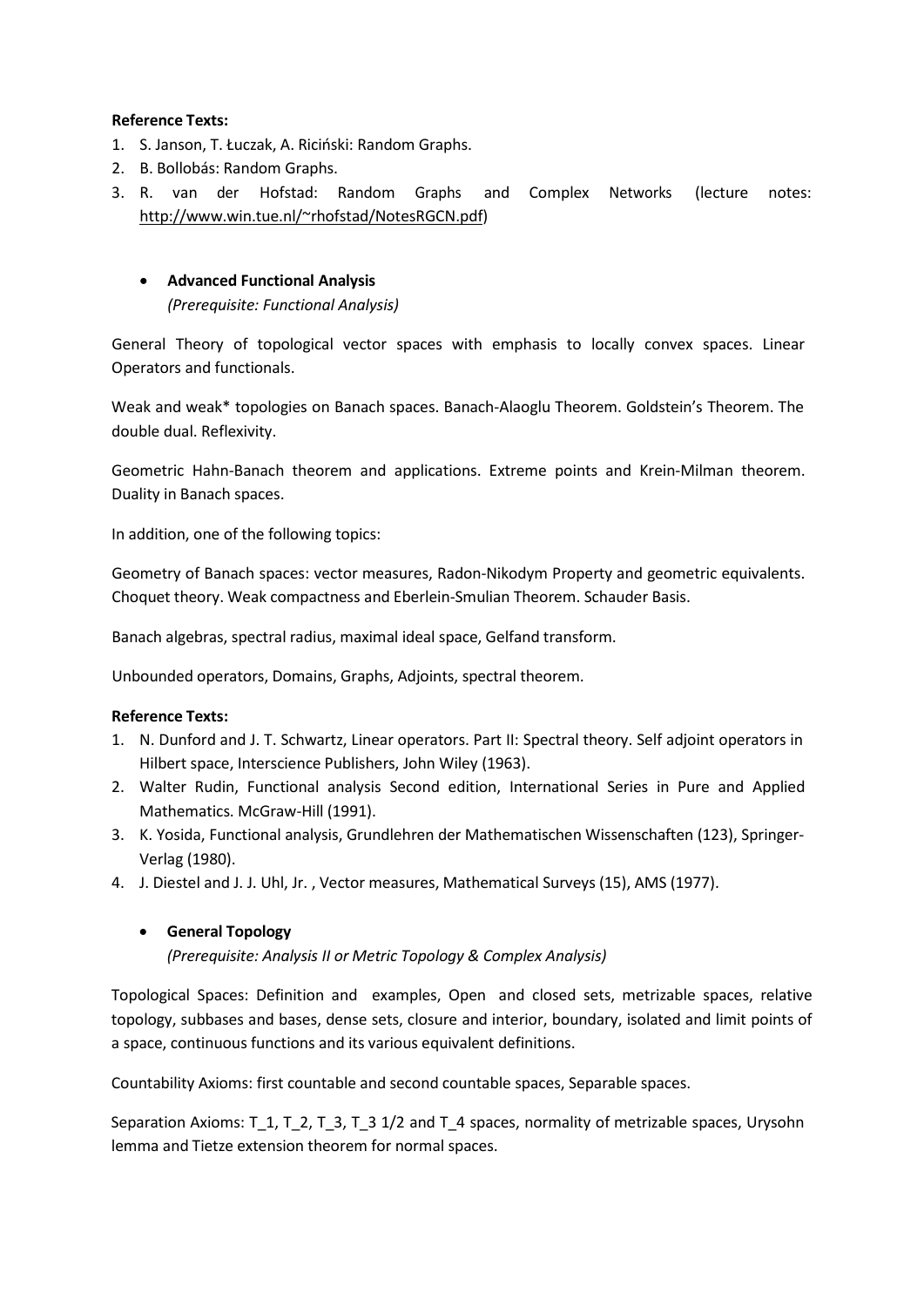Covering Axioms: Lindelof spaces, Urysohn theorem on normality of regular Lindelof spaces, Compactness and its various equivalent definitions, Continuous function on compact spaces, Locally Compact spaces.

Product Spaces: Product topology and continuity, countable product of metric spaces, Urysohn embedding lemma, metrization theorem for second countable spaces, Tychonoff's theorem.

Connected spaces: connected and locally connected spaces, path connected and locally path connected spaces, connected component, connectedness and product topology.

Spaces of the First Category and Second Category spaces, Baire category theorem for complete metric spaces and for locally compact Hausdorff spaces, some applications.

Quotient topology: Definition, computation of some standard quotient spaces such as S^1, Mobius strip, Torus, Klein's bottle and projective spaces.

Homotopy of Paths, Fundamental Groups, Covering Spaces, The fundamental groups of the Circle, Punctured Plane, S^n, Projective Plane P^2, Torus T, Double Torus T^2.

#### **Reference Text:**

- 1. J. R. Munkres: Topology
- 2. M. A. Armstrong: General Topology
- 3. G. F. Simmons: An Introduction to Topology and Modern Analysis
- 4. S. M. Srivastava: A Course on Borel Sets

#### • **Commutative Algebra**

*(Prerequisite: Abstract Algebra)*

Rings and ideals: review of ideals in quotient rings; prime and maximal ideals, prime ideals under quotient, existence of maximal ideals; operations on ideals (sum, product, quotient and radical); Chinese Remainder theorem; nilradical and Jacobson radical; extension and contraction of ideals under ring homomorphisms; prime avoidance.

Modules over commutative rings:: submodules and quotient modules, homomorphisms, direct summand, product, free modules, exact sequences. Tensor products of modules and algebras. [8] Localisation (Rings and modules of fractions) and local rings, extended and contracted ideals under localisations localisation, localisation and quotients, exactness property.

Modules over local rings. Cayley-Hamilton, NAK lemma and applications. Examples of local-global principles.

Chain Conditions, Noetherian Rings and Modules. Hilbert's Basis Theorem. Associated Primes and Primary Decomposition. Artininan Modules. Modules of Finite Length.

Integral Extensions: integral closure, normalisation and normal rings. Cohen-Seidenberg GoingUp Theorem. Hilbert's Nullstellensatz and applications.

Discrete valuation rings and Dedekind domains.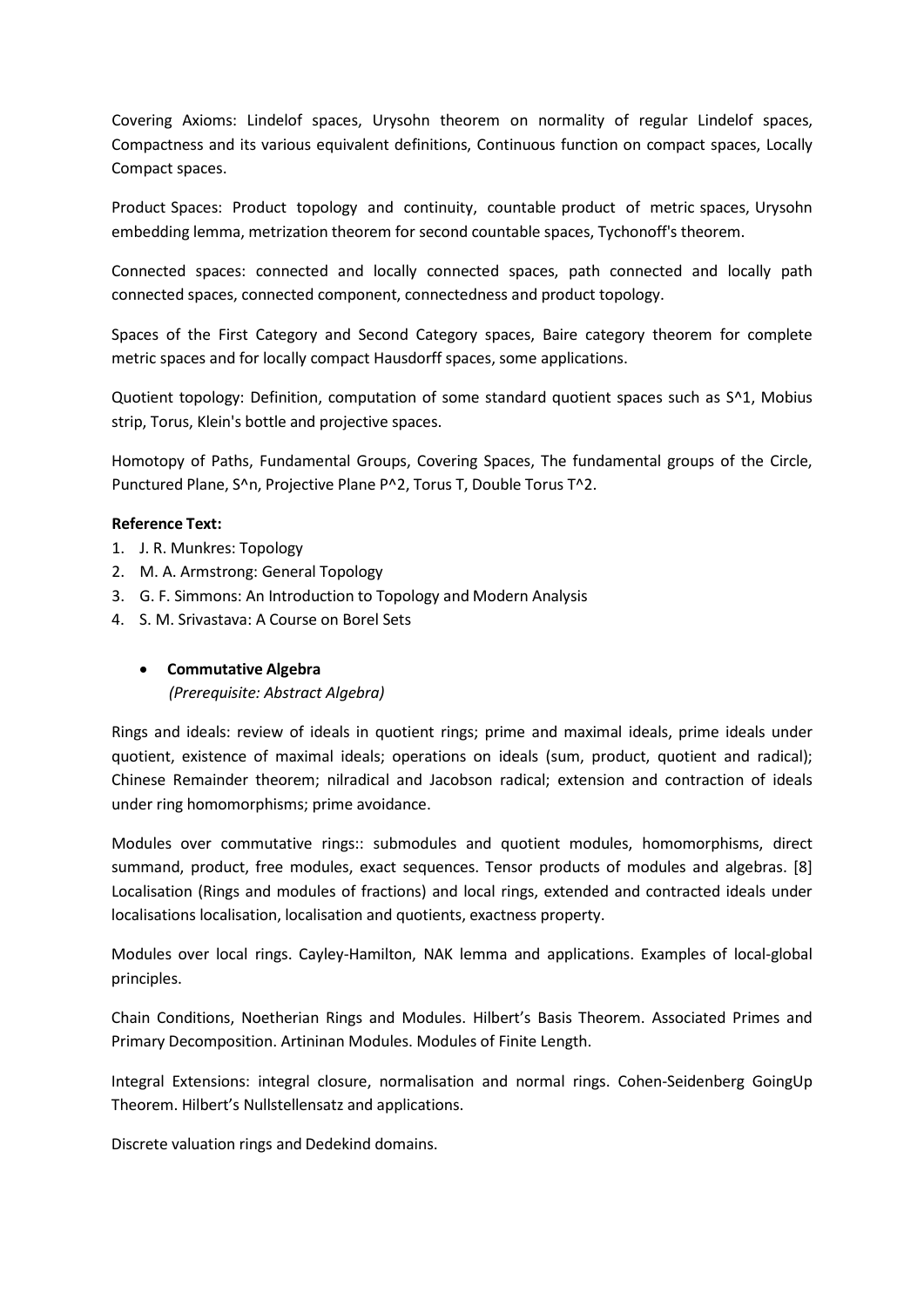- 1. N. S. Gopalakrishnan: Commutative Algebra
- 2. M. F. Atiyah and I. G. Macdonald: Introduction to commutative algebra
- 3. M. Reid: Undergraduate commutative algebra, LMS Student Texts (29).
- 4. R. Y. Sharp: Steps in commutative algebra, LMS Student Texts (19).
- 5. Balwant Singh: Basic Commutative Algebra.
- 6. D. S. Dummit and R. M. Foote: Abstract Algebra (Part V).

#### • **Representation Theory of Finite Groups**

Representations of finite groups: Concept of representation.

Complete reducibility, uniqueness of decomposition. Group ring and regular representation, space of class functions, orthogonal relations.

Induced characters, induced representations, positive decomposition of regular character, Brauer's theorem.

#### **Reference Texts:**

- 1. C. W. Curtis and I. Reiner, Representation Theory of finite Groups and Associative Algebras, Springer.
- 2. P. M. Cohn, Further Algebra and Applications, Springer.
- 3. JP Serre. Linear Representations of Finite Groups

#### • **Ordinary and Partial Differential Equations**

Linear ODE.

Power series method and orthogonal polynomials.

Picard's theorem, generalities of PDE.

Heat, Laplace and wave equations.

Initial value problems.

Boundary value problems.

- 1. G. F. Simmons, Differential Equations, McGraw-Hill.
- 2. G. B. Folland, Introduction to partial differential equations, Princeton University Press (1995).
- 3. F. Trs, Basic linear partial differential equations, Pure and Applied Mathematics (62), Academic Press (1975).
- 4. J. Rauch, Partial differential equations, GTM (128), Springer-Verlag (1991).
- 5. E. DiBenedetto, Partial differential equations, Birkhauser (1995).
- 6. L. C. Evans, Partial differential equations, Graduate Studies in Mathematics (19), AMS (1998).
- 7. L. Hormander, The analysis of linear partial differential operators. I. Distribution theory and Fourier analysis. Grundlehren der Mathematischen Wissenschaften (256), Springer-Verlag (1990).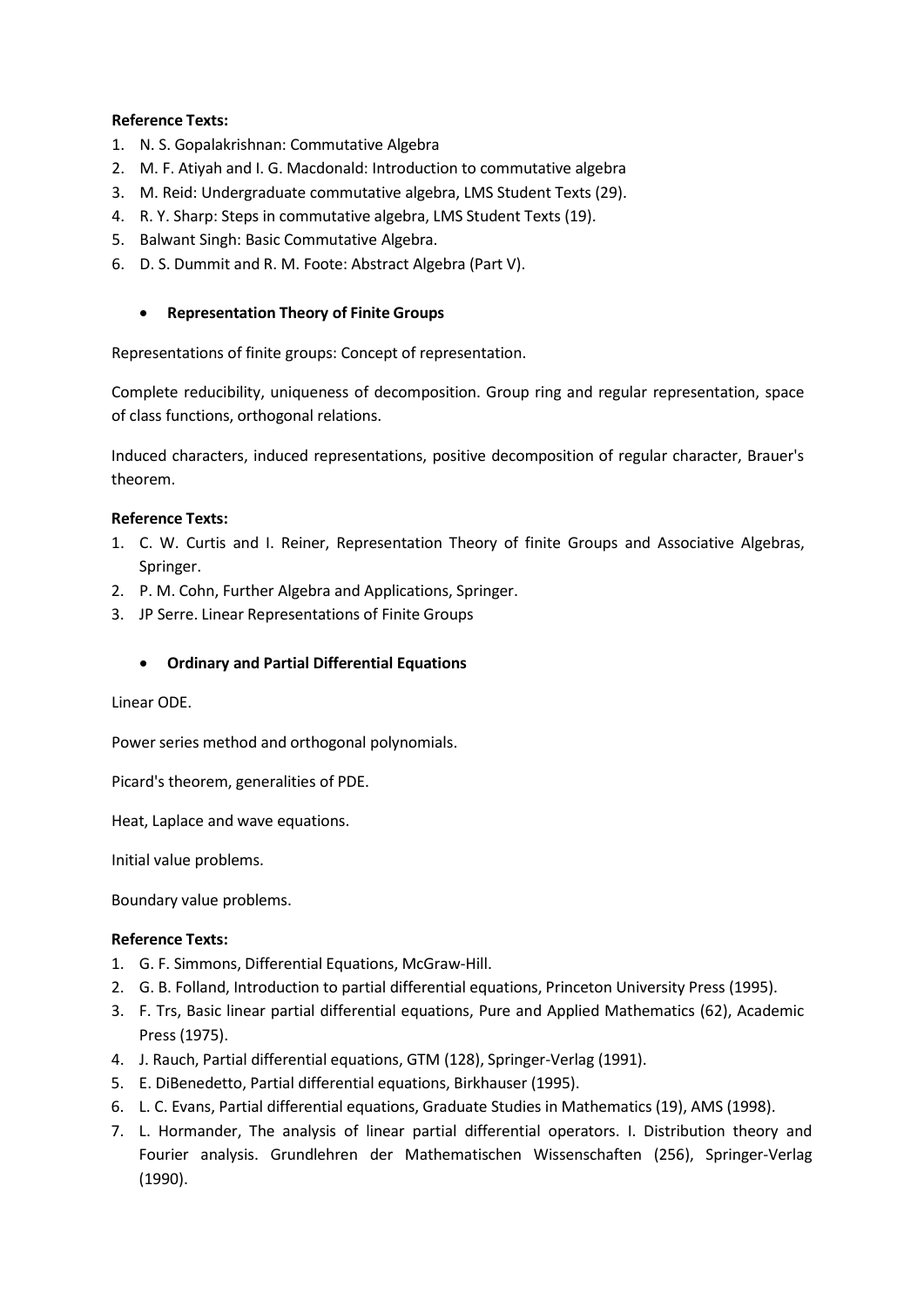#### • **Fourier Analysis**

*(Prerequisite: Analysis II or Metric Topology & Complex Analysis)*

Fourier and Fourier-Stieltjes' series, summability kernels, convergence tests. Fourier transforms, the Schwartz space, Fourier Inversion and Plancherel theorem. Poisson summation formula, Paley-Wiener Theorem. Heisenberg uncertainty Principle, Wiener's Tauberian theorem.

Maximal functions and boundedness of Hilbert transform.

Introduction to wavelets and multi-resolution analysis.

### **Reference Texts:**

- 1. Y. Katznelson, An introduction to harmonic analysis, Dover Publications (1976).
- 2. E. M. Stein and Rami Shakrachi, Fourier Analysis: An Introduction, Princeton Lectures in Analysis.
- 3. E. Hernez and G. Weiss, A first course on wavelets, Studies in Advanced Mathematics. CRC Press (1996).

### • **Descriptive Set Theory**

A quick review of elementary cardinal and ordinal numbers, transfinite induction, induction on trees, Idempotence of Souslin operation.

Polish spaces, Baire category theorem, Transfer theorems, Standard Borel spaces, Borel isomorphism theorem, Sets with Baire property, Kuratowski-Ulam Theorem. The projective hierarchy and its closure properties.

Analytic and coanalytic sets and their regularity properties, separation and reduction theorems.

Von Neumann and Kuratowski-Ryll Nardzewskis selection theorems, Uniformization of Borel sets with large and small sections. Kondos uniformization theorem.

#### **Reference Texts:**

- 1. S. M. Srivastava, A course on Borel sets, GTM (180), Springer-Verlag (1998).
- 2. A. S. Kechris, Classical descriptive set theory, GTM (156), Springer-Verlag (1995).

#### • **Ergodic Theory**

*(Prerequisite: Measure Theoretic Probability)*

Statistical Mechanics background for measure-preserving transformation, Liouville's theorem.

Different examples of measure-preserving transformation; Ergodicity.

Ergodic theorems

Kakutani's Tower, Rokhlin's Lemma; Induced transformation

Mixing (weak and strong) … characterizations, Examples

Weak mixing of multiple order, Furstenberg multiple recurrence theorem for weak mixing transformation, Application to Szemeredi's theorem